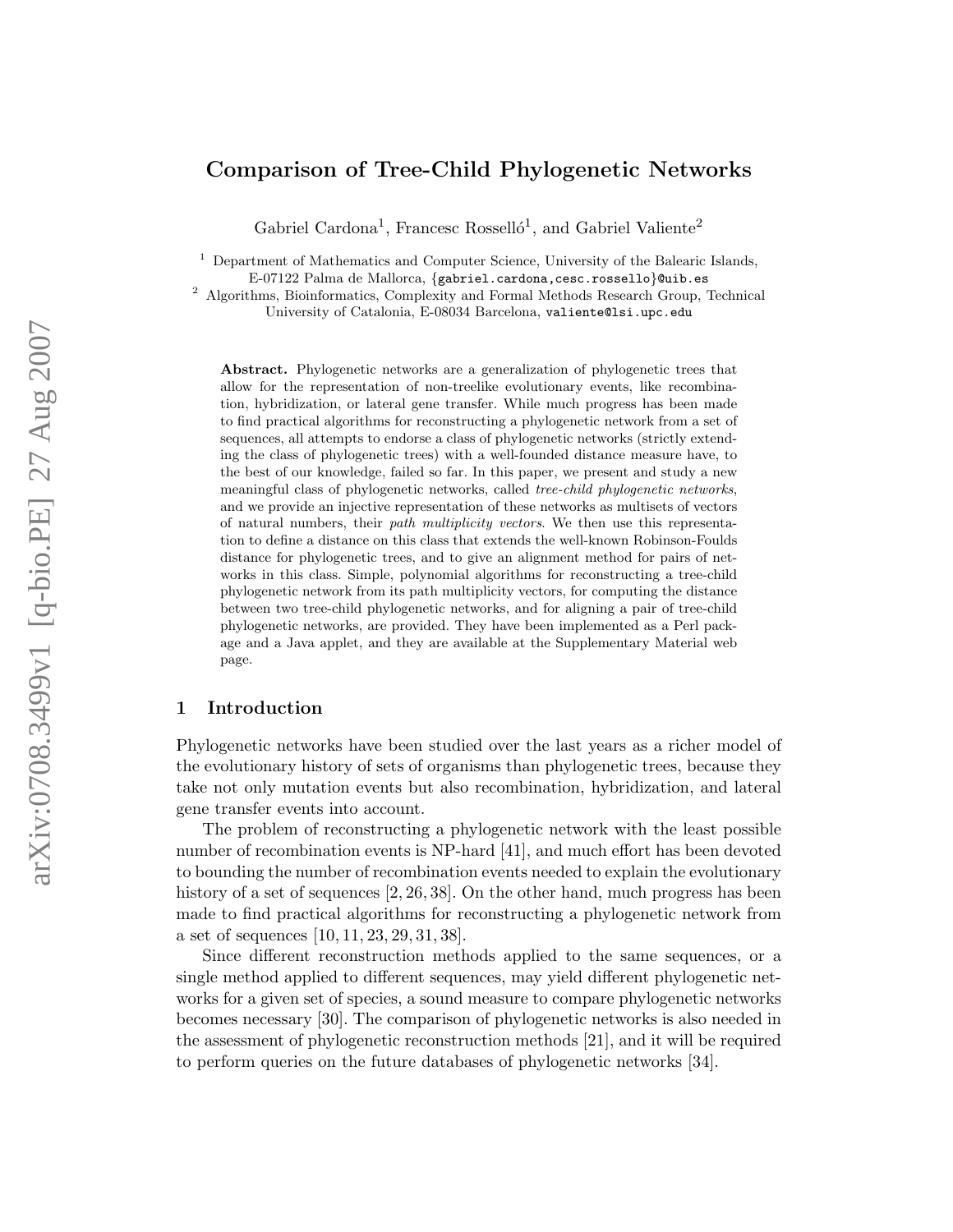Many metrics for the comparison of phylogenetic trees are known, including the Robinson-Foulds metric [36], the nearest-neighbor interchange metric [42], the subtree transfer distance [1], the quartet metric [9], and the metric from the nodal distance algorithm [6]. But, to our knowledge, only one metric (up to small variations) for phylogenetic networks has been proposed so far. It is the so-called error, or tripartition, metric, developed by Moret, Nakhleh, Warnow and collaborators in a series of papers devoted to the study of reconstructibility of phylogenetic networks  $[18, 19, 22, 23, 27, 28, 30]$ , and which we recall in §2.4 below. Unfortunately, it turns out that, even in its strongest form [23], this error metric never distinguishes all pairs of phylogenetic networks that, according to its authors, are distinguishable: see [7] for a discussion of the error metric's downsides.

The main goal of this paper is to introduce a metric on a restricted, but meaningful, class of phylogenetic networks: the tree-child phylogenetic networks. These are the phylogenetic networks where every non-extant species has some descendant through mutation. This is a slightly more restricted class of phylogenetic networks than the *tree-sibling* ones (see  $\S 2.3$ ) where one of the versions of the error metric was defined. Tree-child phylogenetic networks include galled trees [10, 11] as a particular case, and they have been recently proposed by S. J Wilson as the class where meaningful phylogenetic networks should be searched [43].

We prove that each tree-child phylogenetic network with  $n$  leaves can be singled out, up to isomorphisms, among all tree-child phylogenetic networks with  $n$  leaves by means of a finite multisubset of  $\mathbb{N}^n$ . This multiset of vectors consists of the path multiplicity vectors, or  $\mu$ -vectors for short,  $\mu(v)$  of all nodes v of the network: for every node v,  $\mu(v)$  is the vector listing the number of paths from v to each one of he leaves of the network. We present a simple polynomial time algorithm for reconstructing a tree-child phylogenetic network from the knowledge of this multiset.

This injective representation of tree-child phylogenetic networks as multisubsets of vectors of natural numbers allows us to define a metric on any class of tree-child phylogenetic networks with the same leaves as simply the symmetric difference of the path multiplicity vectors multisets. This metric, which we call  $\mu$ -distance, extends to tree-child phylogenetic networks the Robinson-Foulds metric for phylogenetic trees, and it satisfies the axioms of distances, including the separation axiom (non-isomorphic phylogenetic networks are at non-zero distance) and the triangle inequality.

The properties of the path multiplicity representation of tree-child phylogenetic networks allow us also to define an alignment method for them. Our algorithm outputs an injective matching from the network with less nodes into the other network that minimizes in some specific sense the difference between the  $\mu$ -vectors of the matched nodes. Although several alignment methods for phylogenetic trees are known [25, 32, 33], this is to our knowledge the first one that can be applied to a larger class of phylogenetic networks.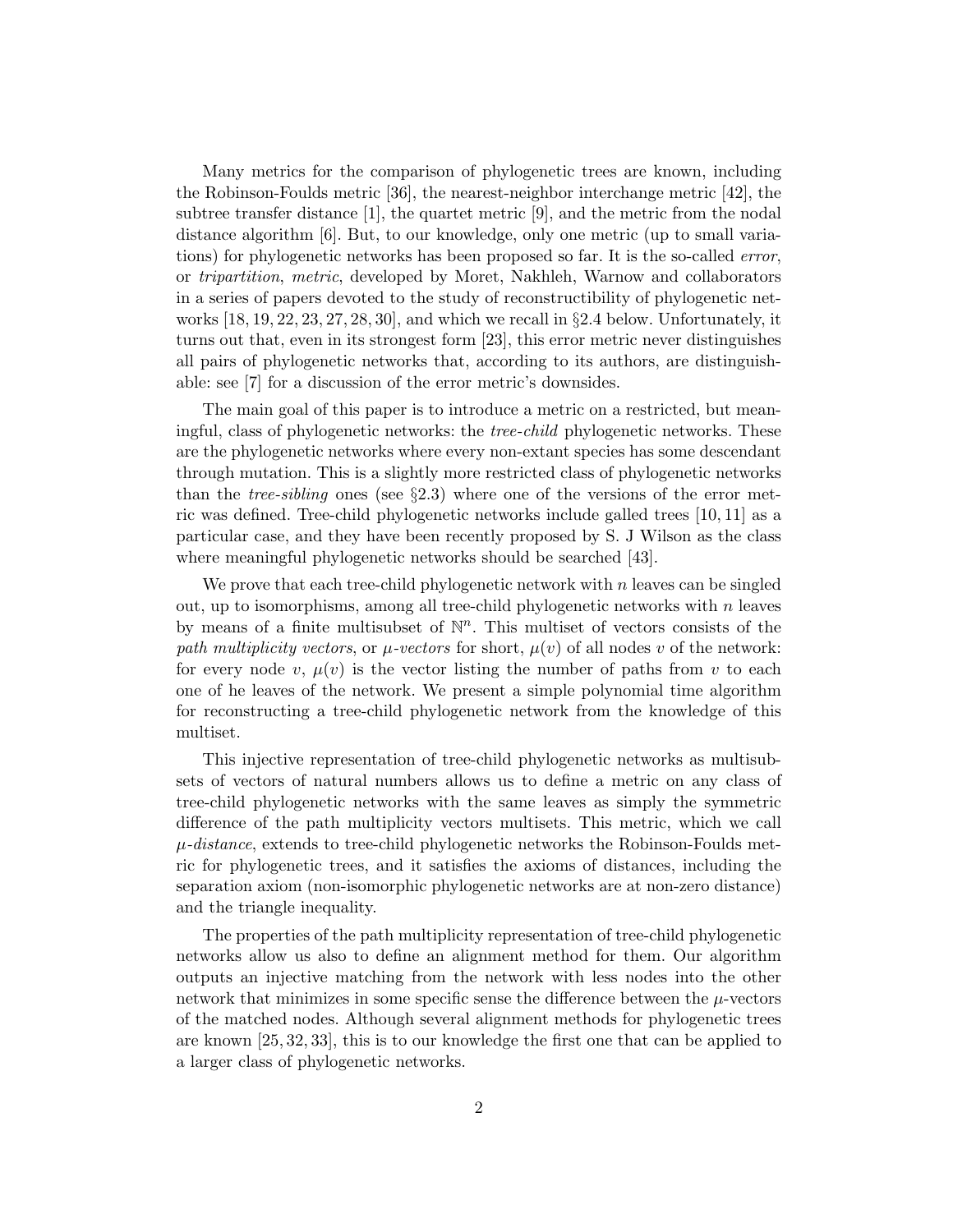We have implemented our algorithms to recover a tree-child phylogenetic network from its data multiplicity representation and to compute the  $\mu$ -distance, together with other related algorithms (like for instance the systematic and efficient generation of all tree-child phylogenetic networks with a given number of leaves), in a Perl package which is available at the Supplementary Material web page. We have also implemented our alignment method as a Java applet which can be run interactively at the aforementioned web page.

The plan of the rest of the paper is as follows. In Section 2 we gather some preliminary material: we fix some notations and conventions on directed acyclic graphs, and we recall several notions related to phylogenetic trees and networks, the Robinson-Foulds metric for the former and the tripartition metric for the latter. In Section 3 we introduce the tree-child phylogenetic networks and we study some of their basic properties. In Section 4 we introduce the path multiplicity representation of networks and we prove that it singles out tree-child phylogenetic networks up to isomorphism. Then, in Section 5 we define and study the  $\mu$ -distance for tree-child phylogenetic networks with the same number of leaves, and in Section 6 we present our alignment method. The paper ends with a short Conclusion section.

# 2 Preliminaries

#### 2.1 DAGs

Let  $N = (V, E)$  be a directed acyclic graph (DAG). We denote by  $d_i(u)$  and  $d_o(u)$ the in-degree and out-degree, respectively, of a node  $u \in V$ .

A node  $v \in V$  is a leaf if  $d_o(v) = 0$ , and internal if  $d_o(v) > 0$ ; a root if  $d_i(v) = 0$ ; a tree node if  $d_i(v) \leq 1$ , and a hybrid node if  $d_i(v) > 1$ . We denote by  $V_L$ ,  $V_T$ , and  $V_H$  the sets of leaves, of tree nodes, and of hybrid nodes of  $N$ , respectively. A DAG is said to be *rooted* when it has only one root.

Given an arc  $(u, v) \in E$ , we call the node u its tail and the node v its head. An arc  $(u, v) \in E$  is a tree arc if v is a tree node, and a hybridization arc if v is hybrid. We denote by  $E_T$  and  $E_N$  the sets of tree arcs and of hybridization arcs, respectively.

A node  $v \in V$  is a *child* of  $u \in V$  if  $(u, v) \in V$ ; we also say that u is a *parent* of v. For every node  $u \in V$ , let child(u) denote the set of its children. All children of the same node are said to be siblings of each other. The tree children of a node u are its children that are tree nodes.

A DAG is binary when all its internal tree nodes have out-degree 2 and all its hybrid nodes have in-degree 2 and out-degree 1.

Let S be any finite set of *labels*. We say that the DAG N is *labeled in* S, or that it is an S-DAG, for short, when its leaves are bijectively labeled by elements of S. Two DAGs N, N' labeled in S are *isomorphic*, in symbols  $N \cong N'$ , when they are isomorphic as directed graphs and the isomorphism preserves the leaves' labels.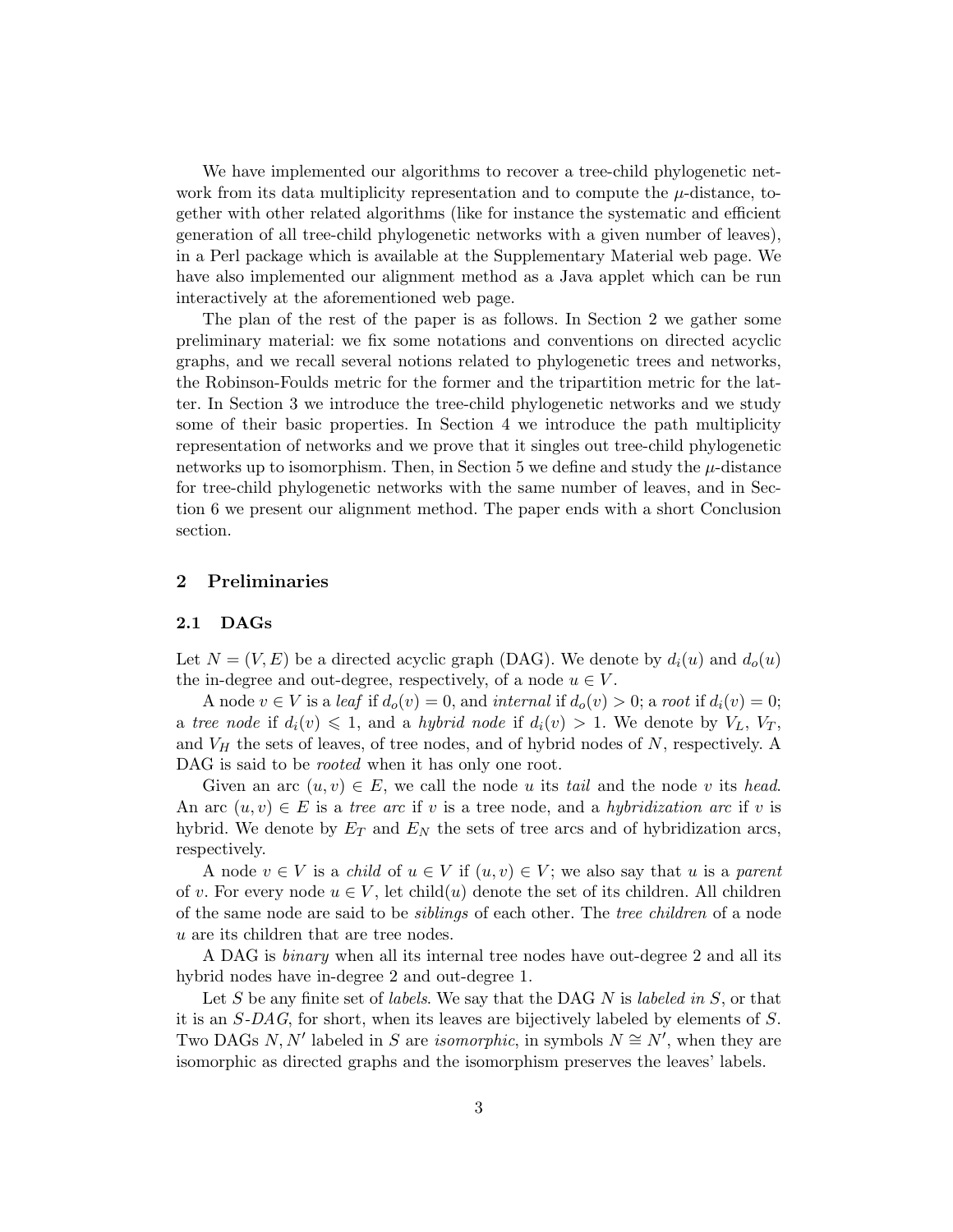In this paper we shall always assume, usually without any further notice, that the DAGs appearing in it are labeled in some set  $S$ , and we shall always identify, usually without any further notice either, each leaf of a DAG with its label in S.

A path in N is a sequence of nodes  $(v_0, v_1, \ldots, v_k)$  such that  $(v_{i-1}, v_i) \in E$  for all  $i = 1, \ldots, k$ . We say that such a path starts in  $v_0$ , passes through  $v_1, \ldots, v_{k-1}$  and ends in  $v_k$ ; consistently, we call  $v_0$  the *origin* of the path,  $v_1, \ldots, v_{k-1}$  its *interme*diate nodes, and  $v_k$  its end. The position of the node  $v_i$  in the path  $(v_0, v_1, \ldots, v_k)$ is  $i + 1$ . The length of the path  $(v_0, v_1, \ldots, v_k)$  is k, and it is non-trivial if  $k \geq 1$ : a *trivial* path is, then, simply a node. We denote by  $u \rightarrow v$  any path with origin u and end v.

The height of a node is the length of a longest path starting in the node and ending in a leaf.

We shall say that a path  $u \rightarrow v$  is *contained* in, or that it is a *subpath* of, a path  $u' \rightarrow v'$  when there exist paths  $u' \rightarrow u$  and  $v \rightarrow v'$  such that the path  $u' \rightarrow v'$  is the concatenation of the paths  $u' \rightarrow u$ ,  $u \rightarrow v$ , and  $v \rightarrow v'$ .

A path is elementary when its origin has out-degree 1 and all its intermediate nodes have in and out-degree 1.

The relation  $\geq$  on V defined by

$$
u \geqslant v \iff
$$
 there exists a path  $u \leadsto v$ 

is a partial order, called the path ordering on N. Whenever  $u \geq v$ , we shall say that v is a *descendant* of u and also that u is an *ancestor* of v. For every node  $u \in V$ , we shall denote by  $C(u)$  the set of all its descendants, and by  $C<sub>L</sub>(u)$  the set of leaves that are descendants of u: we call  $C<sub>L</sub>(u)$  the *cluster* of u.

A node v of N is a *strict descendant* of a node u if it is a descendant of it, and every path from a root of  $N$  to  $v$  contains the node  $u$ : in particular, we understand every node as a strict descendant of itself. For every node  $u \in V$ , we shall denote by  $A(u)$  the set of all its strict descendants, and by  $A_L(u)$  the set of leaves that are strict descendants of u: we call  $A_L(u)$  the *strict cluster* of u.

A tree path is a non-trivial path such that its end and all its intermediate nodes are tree nodes. A node v is a *tree descendant* of a node u when there exists a tree path from u to v. For every node  $u \in V$ , we shall denote by  $T(u)$  the set of all its tree descendants, and by  $T_L(u)$  the set of leaves that are tree descendants of u: we call  $T_L(u)$  the tree cluster of u.

We recall from [7] the following two easy results, which will be used several times in the next sections.

**Lemma 1.** Let  $u \rightsquigarrow v$  be a tree path. Then, for every other path  $w \rightsquigarrow v$  ending in v, it is either contained in  $u \rightarrow v$  or it contains  $u \rightarrow v$ .

**Corollary 1.** If  $v \in T(u)$ , then  $v \in A(u)$  and the path  $u \rightsquigarrow v$  is unique.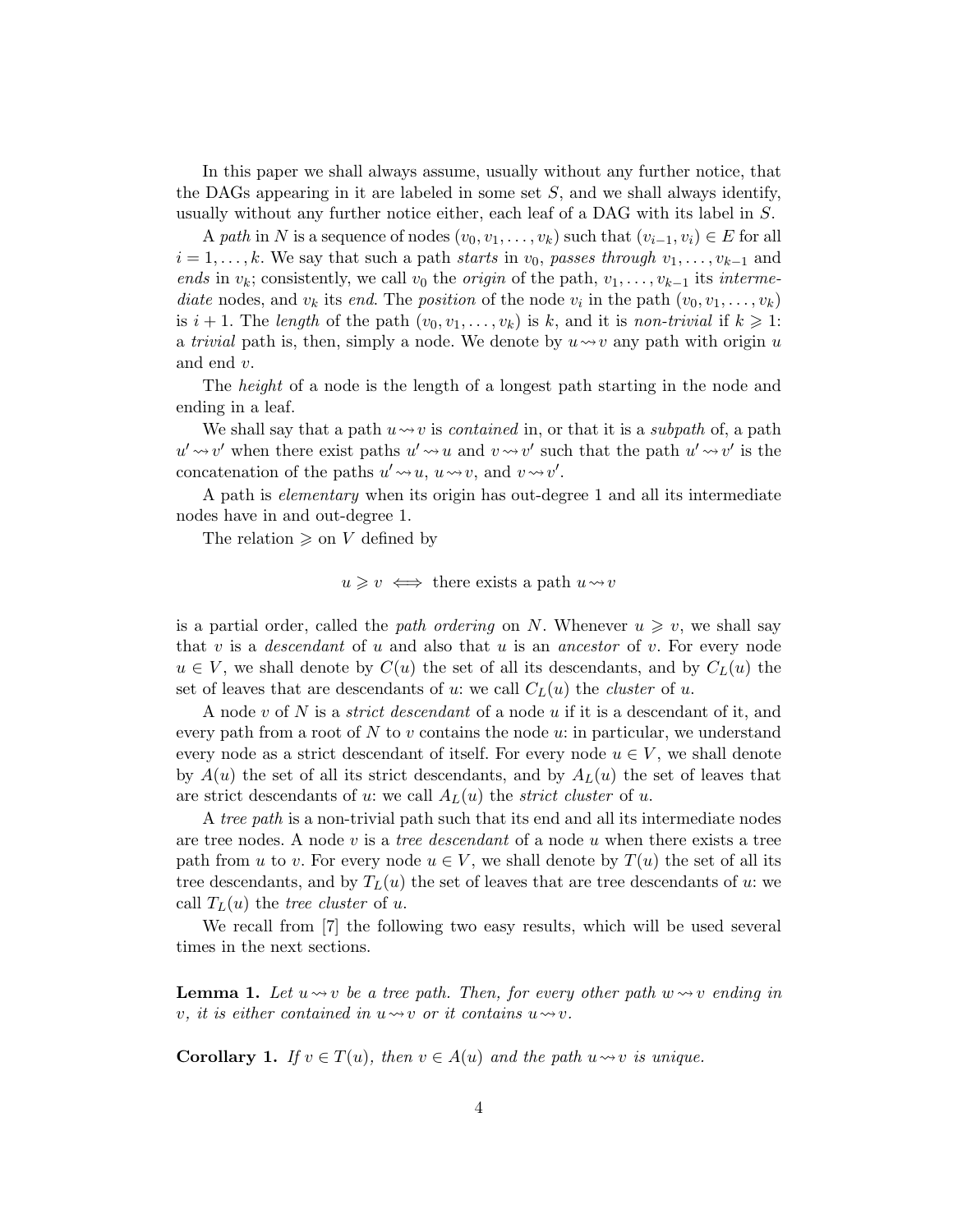#### 2.2 The Robinson-Foulds metric on phylogenetic trees

A phylogenetic tree on a set S of taxa is a rooted tree without out-degree 1 nodes with its leaves labeled bijectively in  $S$ , i.e., a rooted  $S$ -DAG with neither hybrid nodes nor out-degree 1 nodes.

Every arc  $e = (u, v)$  of a phylogenetic tree  $T = (V, E)$  on S defines a bipartition of S

$$
\pi(e) = (C_L(v), S \setminus C_L(v)).
$$

Let  $\pi(T)$  denote the set of all these bipartitions:

$$
\pi(T) = \{\pi(e) \mid e \in E\}.
$$

The Robinson-Foulds metric [36] between two phylogenetic trees  $T$  and  $T'$  on the same set  $S$  of taxa is defined as

$$
d_{RF}(T,T') = |\pi(T) \bigtriangleup \pi(T')|,
$$

where  $\triangle$  denotes the symmetric difference of sets.

The Robinson-Foulds metric is a true distance for phylogenetic trees, in the sense that it satisfies the axioms of distances up to isomorphisms: for every phylogenetic trees  $T, T', T''$  on the same set S of taxa,

- (a) Non-negativity:  $d_{RF}(T, T') \geq 0$
- (b) Separation:  $d_{RF}(T, T') = 0$  if and only if  $T \cong T'$
- (c) Symmetry:  $d_{RF}(T, T') = d_{RF}(T', T)$
- (d) Triangle inequality:  $d_{RF}(T, T') \leq d_{RF}(T, T'') + d_{RF}(T'', T')$

#### 2.3 Phylogenetic networks

A natural model for describing an evolutionary history is a directed acyclic graph (DAG for short) whose arcs represent the relation parent-child. Such a DAG will satisfy some specific features depending on the nature and properties of this relation. For instance, if we assume the existence of a common ancestor of all individuals under consideration, then the DAG will be *rooted*: it will have only one root. If, moreover, the evolutionary history to be described is driven only by mutation events, and hence every individual has only one parent, then the DAG will be a tree. In this line of thought, a phylogenetic network is defined formally as a rooted DAG with some specific features that are suited to model evolution under mutation and recombination, but the exact definition varies from paper to paper: see, for instance, [3, 12–14, 19, 37, 39, 40].

For instance, Moret, Nakhleh, Warnow and collaborators have proposed several slightly different definitions of phylogenetic networks [18, 19, 22, 23, 27, 28]. To recall one of them, in [18] a model phylogenetic network on a set S of taxa is defined as a rooted S-DAG N satisfying the following conditions: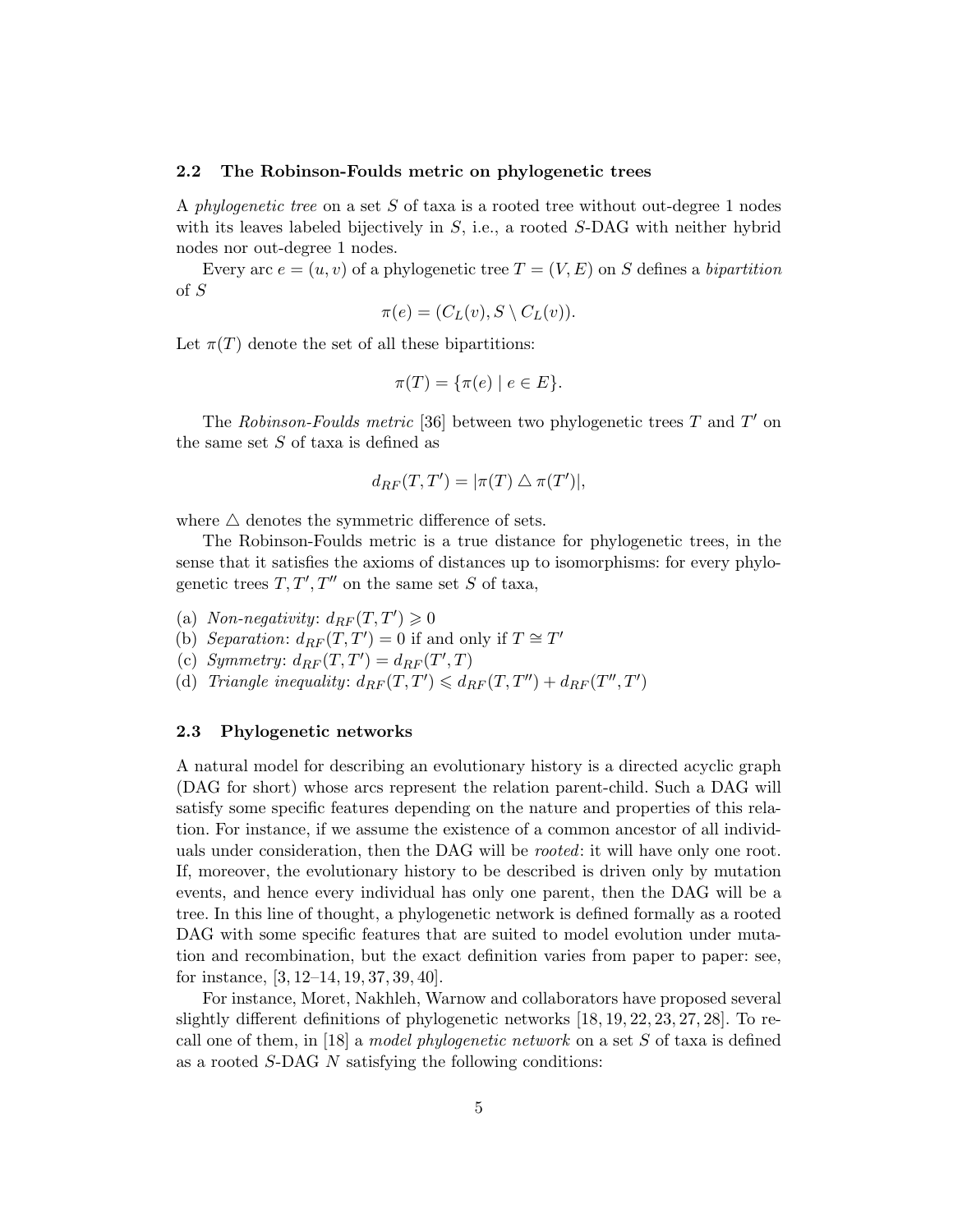- (1.1) The root and all internal tree nodes have out-degree 2. All hybrid nodes have out-degree 1, and they can only have in-degree 2 (allo-polyploid hybrid nodes) or 1 (auto-polyploid hybrid nodes).
- (1.2) The child of a hybrid node is always a tree node.
- (1.3) Time consistency: If  $x, y$  are two nodes for which there exists a sequence of nodes  $(v_0, v_1, \ldots, v_k)$  with  $v_0 = x$  and  $v_k = y$  such that:
	- for every  $i = 0, ..., k 1$ , either  $(v_i, v_{i+1})$  is an arc of N, or  $(v_{i+1}, v_i)$  is a hybridization arc of N,
	- at least one pair  $(v_i, v_{i+1})$  is a tree arc of N,

then  $x$  and  $y$  cannot have a hybrid child in common.

(This time compatibility condition  $(1.3)$  is equivalent to the existence of a temporal representation of the network  $[5, 20]$ : an assignation of times to the nodes of the network that strictly increases on tree arcs and so that the parents of each hybrid node coexist in time. See [5, Thm. 3] or [7, Prop. 1] for a proof of this equivalence.)

On the other hand, these authors define in loc. cit. a reconstructible phylogenetic network as a rooted S-DAG where the previous conditions are relaxed as follows: tree nodes can have any out-degree greater than 1; hybrid nodes can have any in-degree greater than 1 and any out-degree greater than 0; hybrid nodes can have hybrid children; and the time consistency need not hold any longer. So, reconstructible phylogenetic networks in this sense are simply rooted DAGs with neither out-degree 1 tree nodes nor hybrid leaves. These model and reconstructible phylogenetic networks are used, for instance, in [30].

A generalization of reconstructible phylogenetic networks are the hybrid phylogenies of [4]: rooted S-DAGs without out-degree 1 tree nodes. But although out-degree 1 tree nodes cannot be reconstructed, they can be useful both from the biological point of view, to include auto-polyploidy in the model, as well as from the formal point of view, to restore time compatibility and the impossibility of successive hybridizations in reconstructed phylogenetic networks [23, Fig. 13].

In papers on phylogenetic networks it is usual to impose extra assumptions to the structure of the network, in order to narrow the output space of reconstruction algorithms or to guarantee certain desired properties. For instance, Nakhleh imposes in his PhD Thesis  $[27]$  the *tree-sibling*<sup>3</sup> condition to the phylogenetic networks defined above: every hybrid node must have at least one sibling that is a tree node. Although this condition is imposed therein to try to guarantee that the error metric considered in that work satisfies the separation axiom of distances (see the next subsection), it has also appeared under a different characterization in some papers devoted to phylogenetic network reconstruction algorithms [15, 16]. Indeed, the phylogenetic networks considered in these papers are obtained by adding hybridization arcs to a phylogenetic tree by repeating the following procedure:

<sup>1.</sup> choose pairs of arcs  $(u_1, v_1)$  and  $(u_2, v_2)$  in the tree;

 $3$  Nakhleh uses the term *class I* to refer to these networks, but for consistency with the notations we introduce in the next section, we have renamed them here.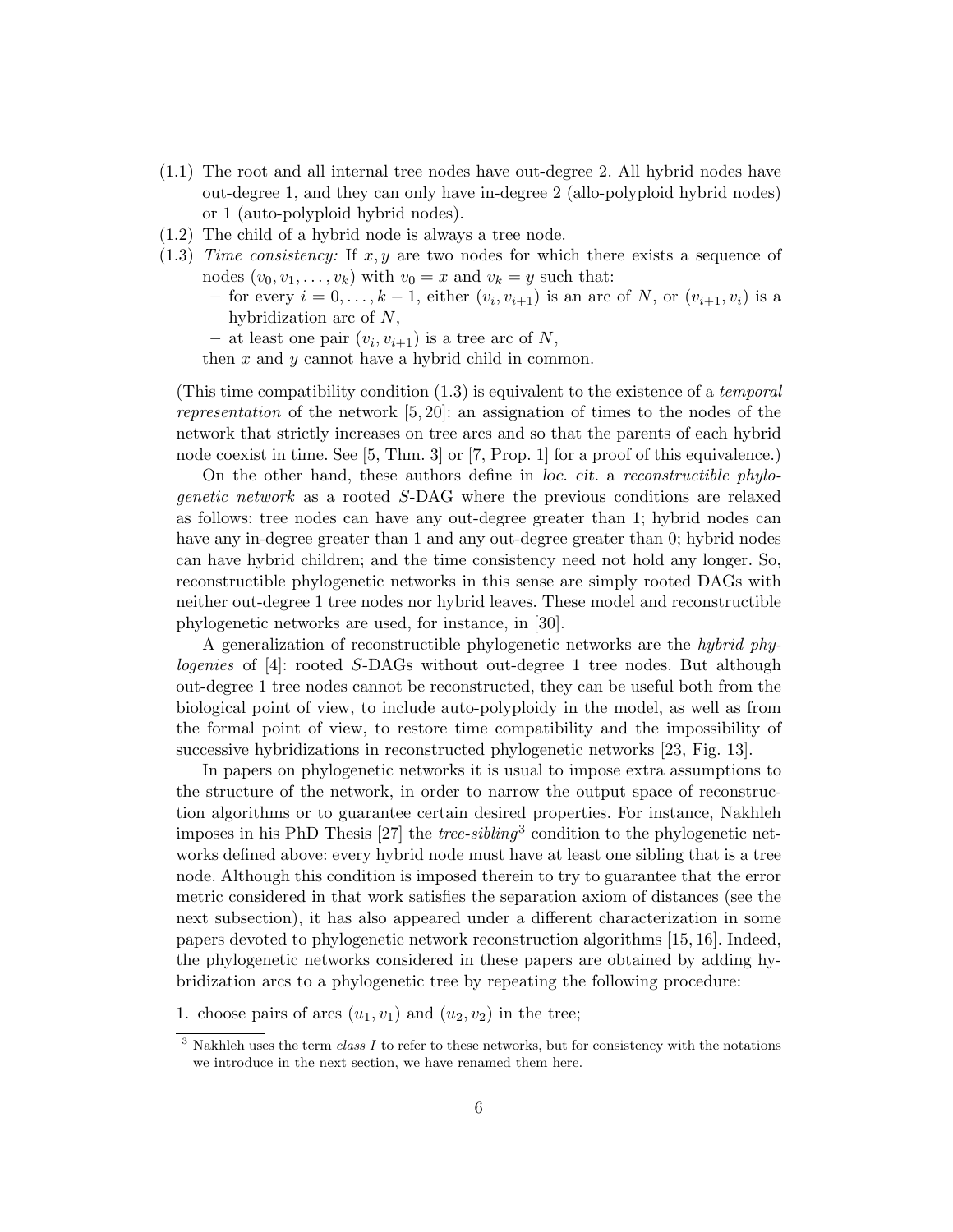- 2. split the first into  $(u_1, w_1)$  and  $(w_1, v_1)$ , with  $w_1$  a new (tree) node;
- 3. split the second one into  $(u_2, w_2)$  and  $(w_2, v_2)$ , with  $w_2$  a new (hybrid) node;
- 4. add a new arc  $(w_1, w_2)$ .

It is not difficult to prove that the phylogenetic networks obtained in this way are tree-sibling, and that the binary tree-sibling phylogenetic networks are exactly those obtained by applying this procedure to binary phylogenetic trees.

An even stronger condition is the one imposed on *galled trees* [10, 11, 41]: no tree node has out-degree 1, all hybrid nodes have in-degree 2, and no arc belongs to two recombination cycles. Here, by a recombination cycle we mean a pair of two paths with the same origin and end and no intermediate node in common. In the aforementioned papers these galled trees need not satisfy the time compatibility condition, but in other works they are imposed to satisfy it [27, 28, 31].

#### 2.4 Previous work on metrics for phylogenetic networks

While many metrics for phylogenetic trees have been introduced and implemented in the literature (see, for instance, [8, 35] and the references therein), to our knowledge the only similarity measures for phylogenetic networks proposed so far are due to Moret, Nakhleh, Warnow and collaborators in the series of papers quoted in the last subsection, where they are applied in the assessment of phylogenetic network reconstruction algorithms. We briefly recall these measures in this subsection.

The error, or tripartition, metric is a natural generalization to networks of the Robinson-Foulds metric for phylogenetic trees recalled in §2.2. The basis of this method is the representation of a network by means of the tripartitions associated to its arcs. For each arc  $e = (u, v)$  of a DAG N labeled in S, the tripartition of S associated to e is

$$
\theta(e) = (A_L(v), C_L(v) \setminus A_L(v), S \setminus C_L(v)),
$$

where moreover each leaf s in  $A_L(v)$  and  $C_L(v) \setminus A_L(v)$  is weighted with the greatest number of hybrid nodes contained in a path from  $v$  to  $s$  (including  $v$  and s themselves).<sup>4</sup> Let  $\theta(N)$  denote the set of all these tripartitions of arcs of N.

In some of the aforementioned papers, the authors enrich these tripartitions with an extra piece of information. Namely, they define the *reticulation scenario*  $RS(v)$  of a hybrid node v with parents  $u_1, u_2$  as the set of clusters of its parents:

$$
RS(v) = \{C_L(u_1), C_L(u_2)\}.
$$

Then, the enriched tripartition  $\Psi(e)$  associated to an arc e is defined as  $\theta(e)$  if e is a tree arc, and as the pair  $(\theta(e), RS(v))$  if e is a hybridization arc with head v. Let  $\Psi(N)$  denote the set of all these enriched tripartitions.

<sup>4</sup> Actually, Moret, Nakhleh, Warnow et al consider also other variants of this definition, weighting only the non-strict descendant leaves or not weighting any leaf, but for the sake of brevity and generality we only recall here the most general version.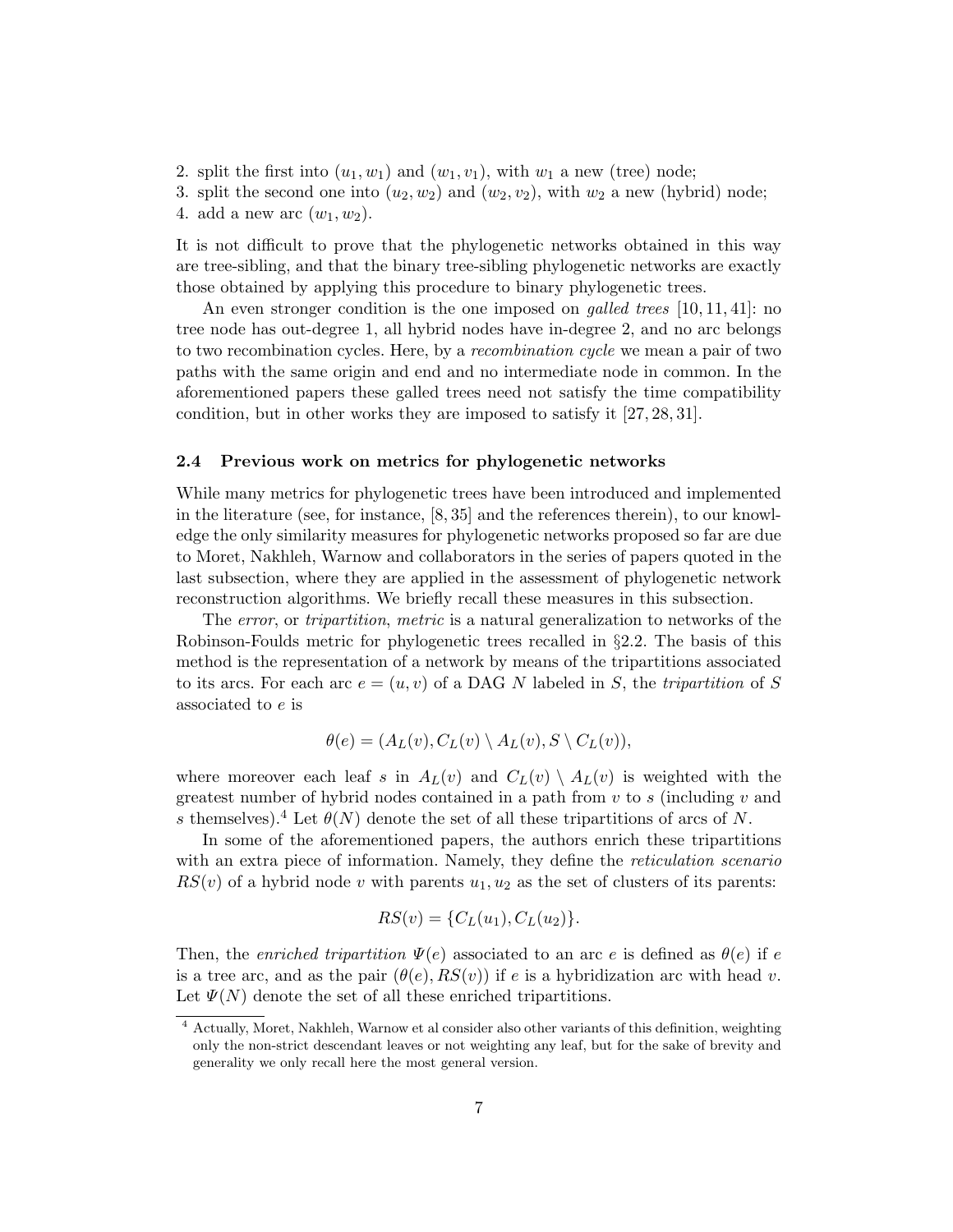For every  $\Upsilon = \theta, \Psi$ , the error, or tripartition, metric relative to  $\Upsilon$  between two DAGs  $N_1 = (V_1, E_1)$  and  $N_2 = (V_2, E_2)$  labeled in the same set S is defined by these authors as

$$
m_{\Upsilon}(N_1,N_2)=\frac{1}{2}\Big(\frac{|\Upsilon(N_1)\setminus\Upsilon(N_2)|}{|E_1|}+\frac{|\Upsilon(N_2)\setminus\Upsilon(N_1)|}{|E_2|}\Big).
$$

Unfortunately, and despite the word 'metric', this formula does not satisfy the separation axiom on any of the subclasses of phylogenetic networks where it is claimed to do so by the authors, and hence it does not define a distance on them: for instance,  $m_{\Psi}$  does not satisfy the separation axiom on the class of tree-sibling model phylogenetic networks recalled above. See [7] for a detailed discussion of this issue.

Two other dissimilarity measures considered in [27, 28, 30] are based on the representation of a rooted DAG by means of its induced subtrees: the phylogenetic trees with the same root and the same leaves as the network that are obtained by taking a spanning subtree of the network and then contracting elementary paths into nodes. For every rooted DAG N, let  $\mathcal{T}(N)$  denote the set of all its induced subtrees, and  $\mathcal{C}(N)$  the set of all clusters of nodes of these induced subtrees.

Then, for every two rooted DAGs  $N_1 = (V_1, E_1)$  and  $N_2 = (V_2, E_2)$  labeled in the same set  $S$ , the authors define:

–  $m^{tree}(N_1, N_2)$  as the weight of a minimum weight edge cover of the complete bipartite graph with nodes  $\mathcal{T}(N_1) \sqcup \mathcal{T}(N_2)$  and edge weights the value of the Robinson-Foulds metric between the pairs of induced subtrees of  $N_1$  and  $N_2$ connected by each edge.

 $- m^{sp}(N_1, N_2)$  as  $m_{\Upsilon}$ , replacing  $\Upsilon$  by  $\mathcal{C}$ :

$$
m^{sp}(N_1, N_2) = \frac{1}{2} \Big( \frac{|\mathcal{C}(N_1) \setminus \mathcal{C}(N_2)|}{|E_1|} + \frac{|\mathcal{C}(N_2) \setminus \mathcal{C}(N_1)|}{|E_2|} \Big).
$$

These measures do not satisfy the separation axiom on the class of tree-sibling phylogenetic networks: see, for instance, [27, Fig. 6.8]. On the positive side, Nakhleh et al prove in [27, §6.4] and [28, §5] that they are distances on the subclass of timeconsistent binary galled trees. But it can be easily checked that on arbitrary galled trees they do not define distances either: see, for instance, Fig. 3.

# 3 Tree-child phylogenetic networks

Since in this paper we are not interested in the reconstruction of networks, for the sake of generality we assume the most general notion of phylogenetic network on a set S of taxa: any rooted S-DAG. So, its hybrid nodes can have any in-degree greater than one and any out-degree, and its tree-nodes can have any out-degree. In particular, they may contain hybrid leaves and out-degree 1 tree nodes.

We shall introduce two comparison methods on a specific subclass of such networks.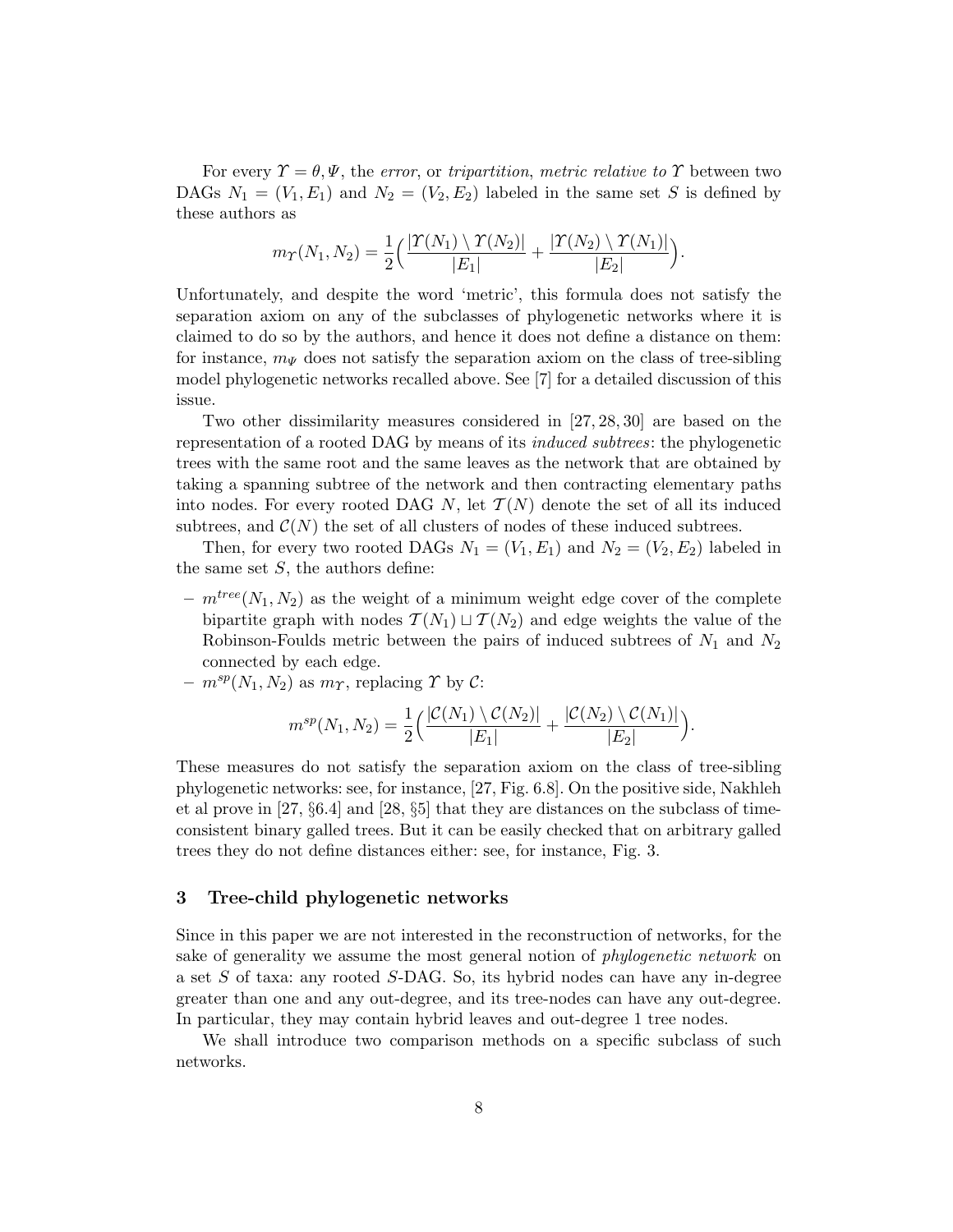**Definition 1.** A phylogenetic network satisfies the tree-child condition, or it is a tree-child phylogenetic network, when every internal node has at least one tree child.

Tree-child phylogenetic networks can be understood thus as general models of reticulated evolution where every species other that the extant ones, represented by the leaves, has some descendant through mutation. This slightly strengthens the condition imposed on phylogenetic networks in [22], where tree nodes had to have at least one tree child, because we also require internal hybrid nodes to have some tree child. So, if hybrid nodes are further imposed to have exactly one child (as for instance in the definition of model phylogenetic network recalled in  $\S 2.3$ ), this node must be a tree node: this corresponds to the interpretation of hybrid nodes not as individuals but as recombination events, producing a new individual represented by their only child. On the other hand, if hybrid nodes represent individuals, then a hybrid node with all its children hybrid corresponds to a hybrid individual that hybridizes before undergoing a speciation event, a scenario, according to [22], that "almost never arises in reality."

The following result gives two other alternative characterizations of tree-child phylogenetic networks in terms of their strict and tree clusters.

Lemma 2. The following three conditions are equivalent for every phylogenetic network  $N = (V, E)$ :

 $(a)$  N is tree-child.

(b)  $T_L(v) \neq \emptyset$  for every node  $v \in V \setminus V_L$ .

(c)  $A_L(v) \neq \emptyset$  for every node  $v \in V$ .

*Proof.* (a)  $\Longrightarrow$  (b): Given any node v other than a leaf, we can construct a tree path by successively taking tree children. This path must necessarily end in a leaf that, by definition, belongs to  $T_L(v)$ .

(b)  $\Longrightarrow$  (c): If  $v \notin V_L$ , then, by Corollary 1,  $\emptyset \neq T_L(v) \subseteq A_L(v)$ , while if  $v \in V_L$ , then, by definition,  $v \in A_L(v)$ .

(c)⇒(a): Let v be any internal node. We want to prove that if  $A_L(v) \neq \emptyset$ , then v has a tree child. So, let  $s \in A_L(v)$ , and consider the set W of children of v that are ancestors of  $s$ : it is non-empty, because  $s$  must be a descendant of some child of v. Let w be a maximal element of  $W$  with respect to the path ordering on N. If w is a tree node, we are done. Otherwise, let  $v'$  be a parent of w different from v. Let  $r \rightsquigarrow v'$  be any path from a root r to v'. Concatenating this path with the arc  $(v', w)$  and any path  $w \rightsquigarrow s$ , we get a path  $r \rightsquigarrow s$ . Since  $s \in A_L(v)$ , this path must contain v, and then, since N is acyclic, v must be contained in the path  $r \rightarrow v'$ . Let w' be the node that follows v in this path. This node w' is a child of v and there exists a non-trivial path  $w' \rightarrow w$  (through v'), which makes w' also an ancestor of s. But then  $w' \in W$  and  $w' > w$ , which contradicts the maximality assumption on  $w$ .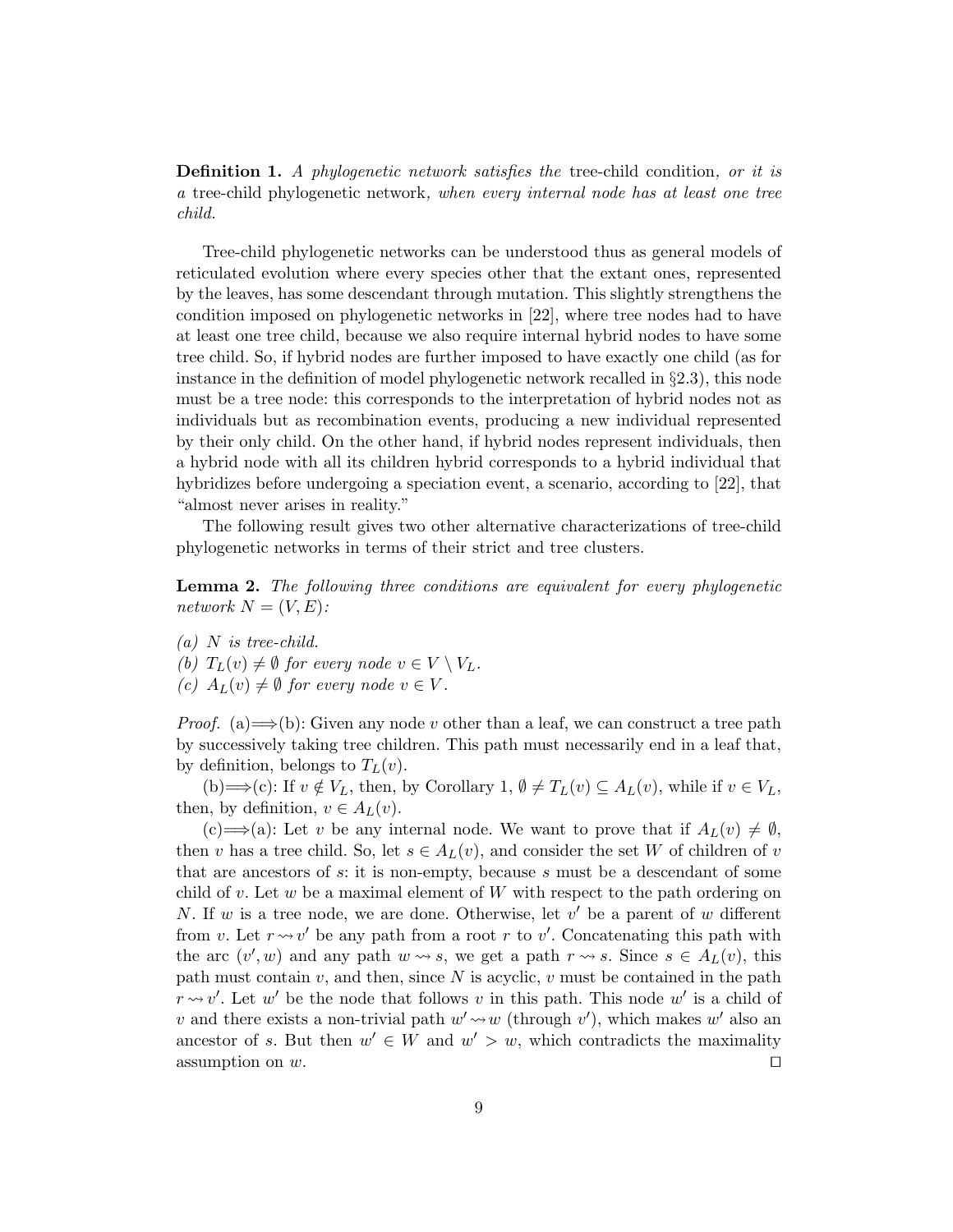Next lemma shows that tree-child phylogenetic networks are a more general model of evolution under mutation and recombination than the galled trees.

Lemma 3. Every rooted galled tree is a tree-child phylogenetic network.

*Proof.* Let  $N = (V, E)$  be a galled tree. If N does not satisfy the tree-child condition, then it contains an internal node  $u \in V$  with all its children  $v_1, \ldots, v_k \in V$ hybrid.

The node u cannot be hybrid, because in galled trees a hybrid node cannot have any hybrid children. Indeed, assume that  $u$  has two parents  $a, b$ , and let  $u'$  be the other parent of the child  $v_1$  of v. Let x be the least common ancestor of a and b, and  $y$  the least common ancestor of  $b$  and  $u'$ . Then the recombination cycles defined by the paths  $(x, \ldots, a, u)$  and  $(x, \ldots, b, u)$ , on the one hand, and  $(y, \ldots, b, u, v_1)$  and  $(y, \ldots, u', v_1)$  on the other hand, share the arc  $(b, u)$ , contradicting the hypothesis that N is a galled tree. See Fig. 1.(a).

Thus, u is a tree node. In this case,  $k \geqslant 2$ , because galled trees cannot have out-degree 1 tree nodes. Now, if u is the root of N, then  $A_L(u) = V_L \neq \emptyset$  and hence, by the proof of the implication  $(c) \Rightarrow (a)$  in Lemma 2, it has some tree child. If, on the contrary, u is not the root of N, let w be its parent and  $u_1$  and  $u_2$  the parents other than u of  $v_1$  and  $v_2$ , respectively. Let  $x_1$  be the least common ancestor of w and  $u_1$ , and  $x_2$  the least common ancestor of w and  $u_2$ . Then the recombination cycles defined by the paths  $(x_1, \ldots, u_1, v_1)$  and  $(x_1, \ldots, w, u, v_1)$ , on the one hand, and  $(x_2, \ldots, u_2, v_2)$  and  $(x_2, \ldots, w, u, v_2)$ , on the other hand, share the arc  $(w, u)$ , contradicting again the hypothesis that N is a galled tree. See Fig. 1.(b).  $\Box$ 



Fig. 1. (a) In a galled tree, a hybrid node cannot have a hybrid child. (b) In a galled tree, a non-root tree node cannot have two hybrid children.

Remark 1. Not every tree-child phylogenetic network is a galled tree: see, for instance, the tree-child phylogenetic network in Fig. 4.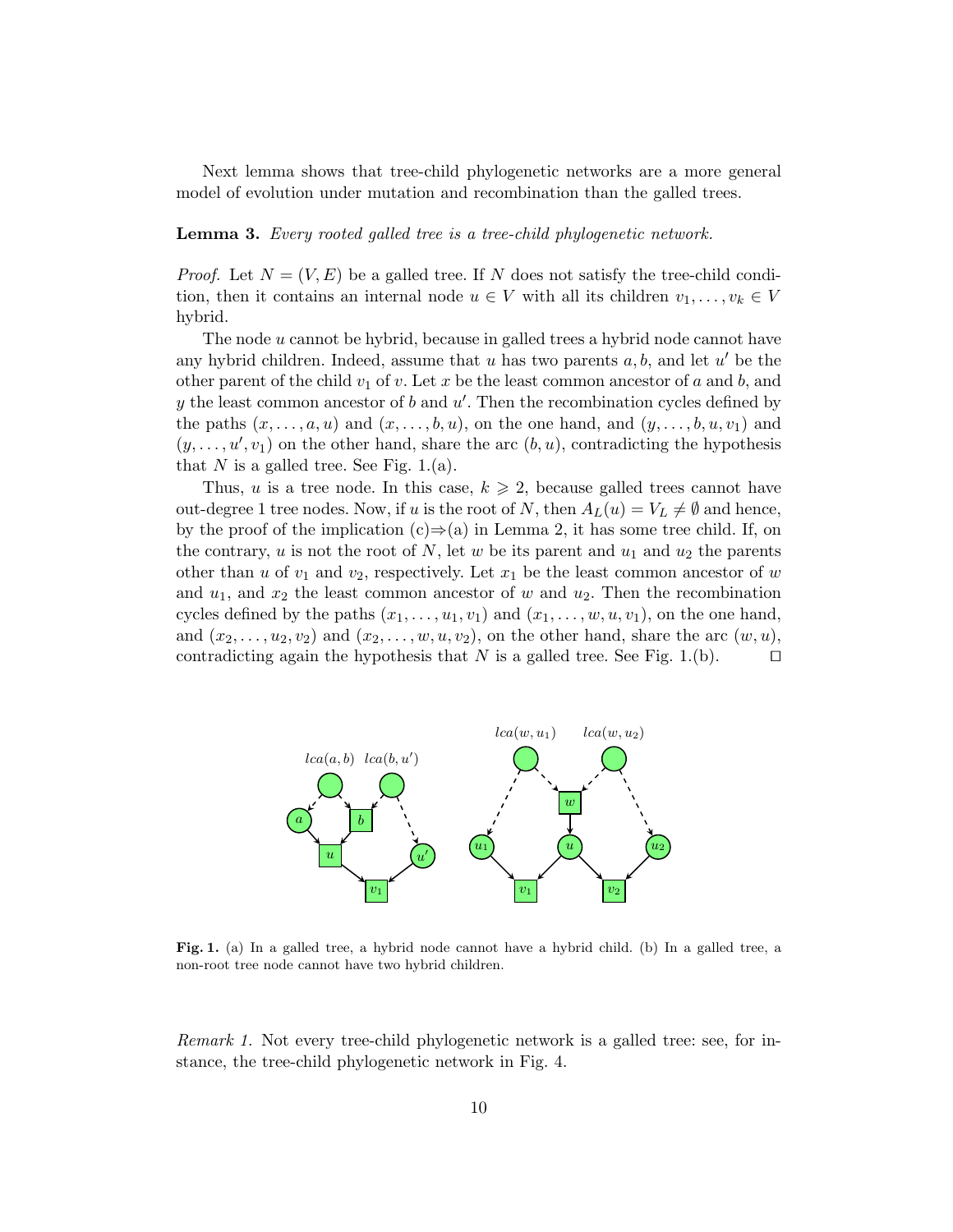We provide now some upper bounds on the number of nodes in a tree-child phylogenetic network.

**Proposition 1.** Let  $N = (V, E)$  be a tree-child phylogenetic network with n leaves.

- (a)  $|V_H| \leq n 1$ .
- (b) If N has no out-degree 1 tree node, then  $|V| \leq 2n 1 + \sum$  $d_i(v)$ .
- $v \in V_H$ (c) If N has no out-degree 1 tree node and if  $m = \max\{d_i(v) \mid v \in V_H\}$ , then  $|V| \leqslant (m+2)(n-1)+1.$

*Proof.* (a) Let r be the root of N. Consider a mapping  $t: V \setminus V_L \to V_T \setminus \{r\}$ that assigns to every internal node one of its tree children; since tree nodes have a single parent, this mapping is injective. Then,  $|V| - |V_L| \leq |V_T| - 1$  and, since  $|V| = |V_H| + |V_T|$  and  $|V_L| = n$ ,

$$
|V_H| = |V| - |V_T| \le |V_L| - 1 = n - 1.
$$

(b) For every  $j \geq 2$ , let  $V_{H,j}$  be the set of hybrid nodes with in-degree j. If, for every hybrid node v, we remove from N a set of  $d_i(v) - 1$  arcs with head v, we obtain a tree with set of nodes  $V$  and set of leaves  $V<sub>L</sub>$  (no internal node of N becomes a leaf, because when we remove an arc  $e$ , since it is a hybridization arc, there still remains some tree arc with the same tail as  $e$ ). Now, in this tree there will be at most  $\sum_{v \in V_H} d_i(v)$  nodes with in and out-degree 1: N did not have any out-degree 1 tree node and, in the worst case, when we remove the  $d_i(v) - 1$ arcs with head  $v$ , this node and the tails of the removed arcs become nodes of in and out-degree 1. Since, in a tree, the number of nodes is smaller than twice the number of leaves plus the number of nodes with in and out-degree 1, the inequality in the statement follows.

(c) If  $m = \max\{d_i(v) \mid v \in V_H\}$ , then  $\sum_{v \in V_H} d_i(v) \leq m|V_H|$ . Then, combining (a) and (b),

$$
|V| \le 2n - 1 + \sum_{v \in V_H} d_i(v) \le 2n - 1 + m|V_H| \le 2n - 1 + m(n - 1) = (m + 2)(n - 1) + 1,
$$

as we claimed.  $\square$ 

The upper bounds in Lemma 1 are sharp, as there exist tree-child phylogenetic networks for which these inequalities are equalities: for  $n = 1$ , point (a) entails that N is a tree, and (b) and (c) then simply say that N consists only of one node: for  $n \geqslant 2$ , see the next example. In particular, for every number  $n \geqslant 2$  of leaves, there exist arbitrarily large tree-child phylogenetic networks without out-degree 1 tree nodes with  $n$  leaves. Of course, if we do not forbid out-degree 1 tree nodes, then there exists no upper bound on the number of nodes of the network.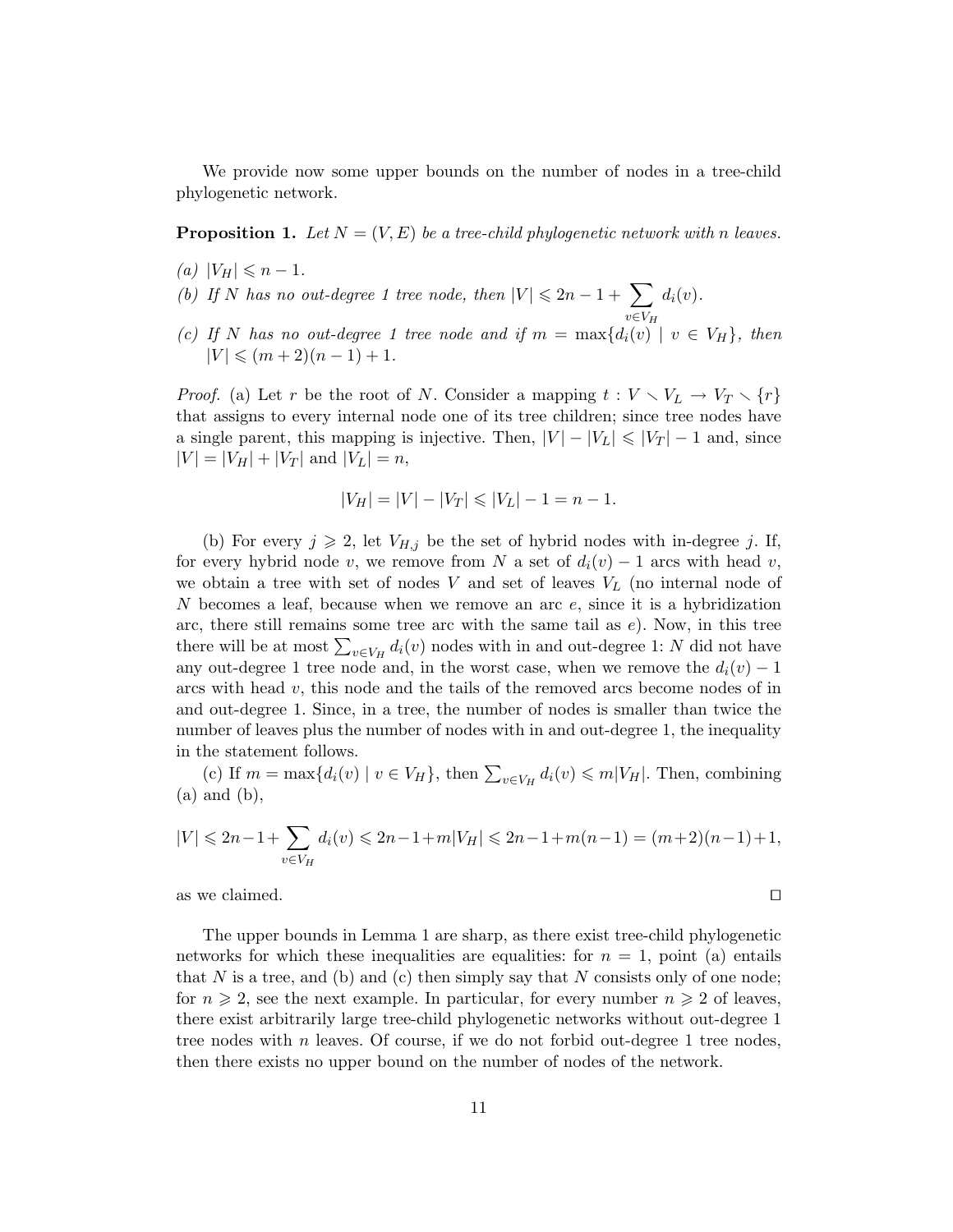*Example 1.* Let T be the 'comb-like' binary phylogenetic tree labeled in  $\{1, \ldots, n\}$ described by the Newick string

$$
(1, (2, (3, \ldots, (n-1, n) \ldots))),
$$

and let us fix a positive integer number  $m \geq 2$ .

For every  $i = 1, \ldots, n-1$  let us call  $v_{i,m}$  the parent of the leaf i: to simplify the language, set  $v_{n,m} = n$ . Notice that  $v_{1,m}$  is the root of the tree. Now, for every  $i = 1, \ldots, n-1$ , split the arc  $(v_{i,m}, i)$  into a path of length m,

$$
(v_{i,m}, v_{i,m-1}, \ldots, v_{i,1}, i),
$$

split the arc  $(v_{i,m}, v_{i+1,m})$  into a path of length 2,

$$
(v_{i,m}, h_{i+1}, v_{i+1,m}),
$$

and, for every  $i = 1, ..., n - 1$  and  $j = 1, ..., m - 1$ , add an arc  $(v_{i,j}, h_{i+1})$ . Fig. 2 displays<sup>5</sup> this construction for  $n = 4$  and  $m = 3$ .

The original binary tree had  $2n-1$  nodes, and we have added  $(m-1)(n-1)$ new tree nodes and  $n-1$  hybrid nodes (of in-degree m). Therefore, the resulting tree-child phylogenetic network has  $(m + 2)(n - 1) + 1$  nodes.



Fig. 2. A tree-child phylogenetic network with 4 leaves and  $5 \cdot 3 + 1$  nodes.

In the next sections, we define a distance on the class of all tree-child phylogenetic networks. It is convenient thus to remember here that the tripartition

<sup>5</sup> Henceforth, in graphical representations of phylogenetic networks, and of DAGs in general, hybrid nodes are represented by squares and tree nodes by circles.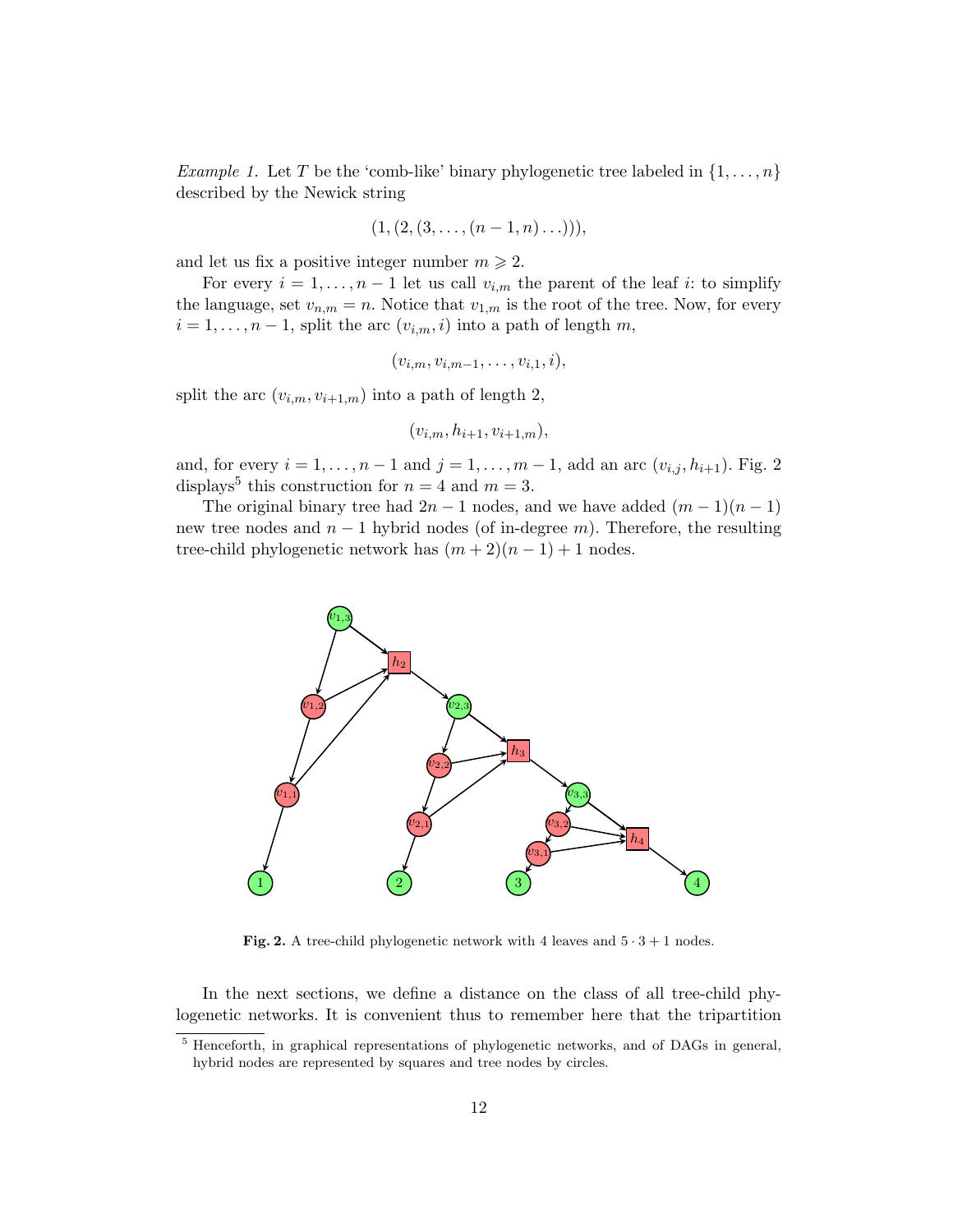metrics  $m_{\theta}$  or  $m_{\Psi}$  recalled in §2.4 do not define a distance on this class, because there exist pairs of non-isomorphic tree-child phylogenetic networks on the same set of taxa with the same sets of enriched tripartitions: for instance, the networks depicted in Figs. 4 and 8 below (see [7] for details). As far as the metrics  $m^{tree}$  and  $m^{sp}$  also recalled in §2.4 goes, they do not define either distances on the class of all tree-child phylogenetic networks, because there also exist pairs of non-isomorphic tree-child phylogenetic networks on the same set of taxa with the same sets of induced subtrees. For instance, the tree and the galled tree depicted in Fig. 3 have the same sets of induced subtrees, namely the tree itself, and hence the same sets of clusters of induced subtrees.



Fig. 3. A tree and a galled tree with the same sets of induced subtrees.

#### 4 The  $\mu$ -representation of tree-child phylogenetic networks

Let us fix henceforth a set of labels  $S = \{l_1, \ldots, l_n\}$ : unless otherwise stated, all DAGs appearing henceforth are assumed to be labeled in S, usually without any further notice.

Let  $N = (V, E)$  be an S-DAG. For every node  $u \in V$  and for every  $i = 1, \ldots, n$ , we denote by  $m_i(u)$  the number of different paths from u to the leaf  $l_i$ . We define the path-multiplicity vector, or simply  $\mu$ -vector for short, of  $u \in V$  as

$$
\mu(u)=(m_1(u),\ldots,m_n(u));
$$

that is,  $\mu(u)$  is the *n*-tuple holding the number of paths from u to each leaf of the graph.

To simplify the notations, we shall denote henceforth by  $\delta_i^{(n)}$  $i^{(n)}$  the unit vector

$$
(\underbrace{0,\ldots,0,\stackrel{i}{1},0,\ldots,0}_{n}).
$$

**Lemma 4.** Let  $u \in V$  be any node of an S-DAG  $N = (V, E)$ .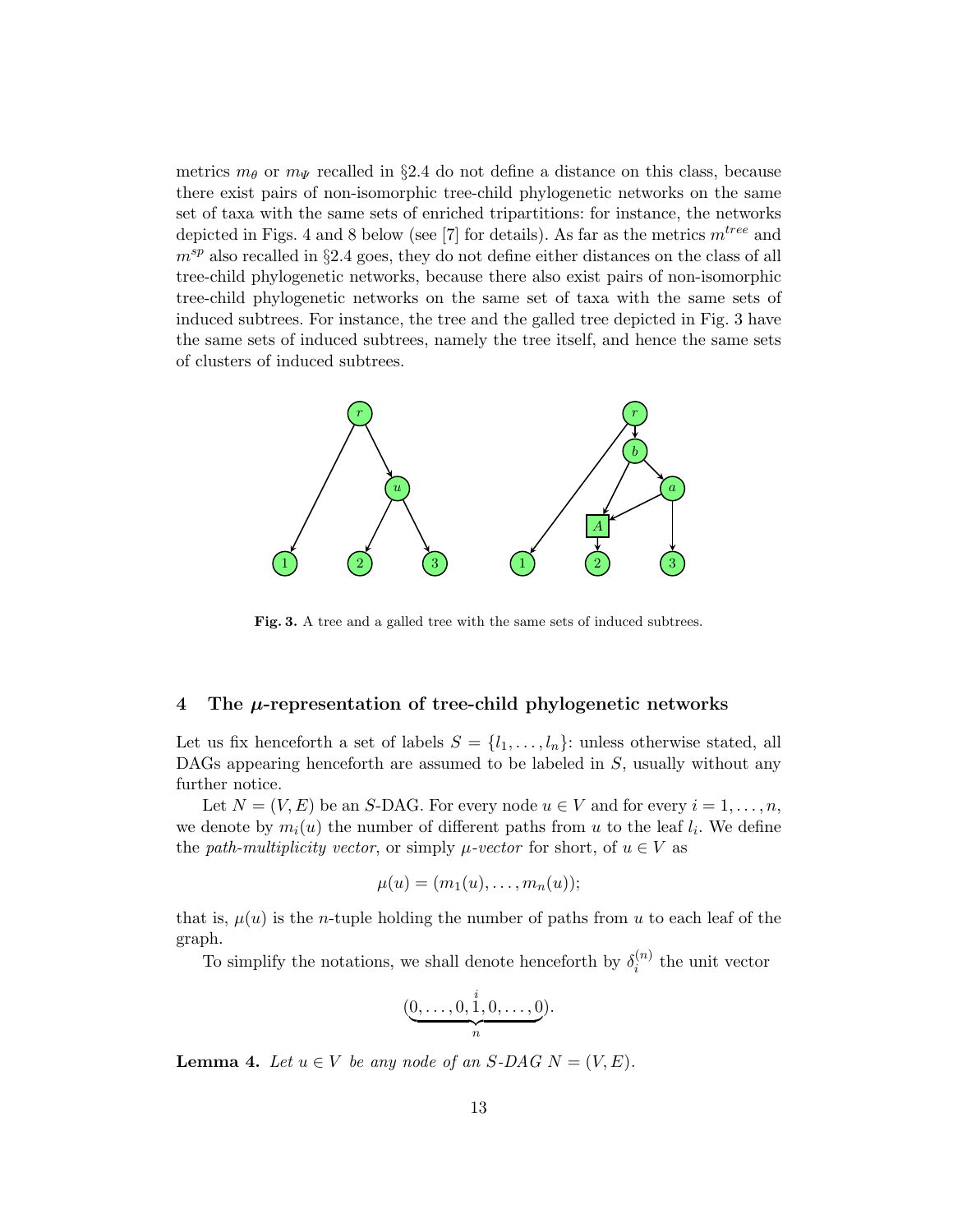(a) If  $u = l_i \in V_L$ , then  $\mu(u) = \delta_i^{(n)}$  $\binom{n}{i}$ . (b) If  $u \notin V_L$  and child $(u) = \{v_1, \ldots, v_k\}$ , then  $\mu(u) = \mu(v_1) + \cdots + \mu(v_k)$ .

*Proof.* The statement for leaves is trivial. When  $u \in V \backslash V_L$ , by deleting or prepending u we get, for every  $i = 1, \ldots, n$ , a bijection

$$
\{\text{paths } u \leadsto l_i\} \leftrightarrow \bigsqcup_{1 \leq j \leq k} \{\text{paths } v_j \leadsto l_i\}
$$

which clearly implies the statement in this case.  $\Box$ 

Remark 2. If  $v \in \text{child}(u)$ , then  $\mu(u) = \mu(v)$  if and only if v is the only child of u: any other child would contribute something to  $\mu(u)$ .

Lemma 4 implies the simple Algorithm 1 to compute the  $\mu$ -vectors of the nodes of an S-DAG in polynomial time. Since the height of the nodes can be computed in  $O(n+|E|)$  time, it takes  $O(n|E|)$  time to compute  $\mu(N)$  on an S-DAG  $N = (V, E)$ with *n* leaves.

Algorithm 1. Given an S-DAG  $N = (V, E)$ , compute  $\mu(N)$ .

begin

for  $i = 1, \ldots, n$  do set  $\mu(l_i) = \delta_i^{(n)}$ i sort  $V \setminus V_L$  increasingly on *height* for each  $x \in V \setminus V_L$  do let  $y_1, \ldots, y_k \in V$  be the children of x set  $\mu(x) = \mu(y_1) + \cdots + \mu(y_k)$ 

end

Example 2. Consider the tree-child phylogenetic network depicted in Fig. 4. Table 1 gives the  $\mu$ -vectors of its nodes, sorted increasingly by their heights.

|                | node height | $\mu$ -vector   |            | node height | $\mu$ -vector   |                  | node height | $\mu$ -vector   |
|----------------|-------------|-----------------|------------|-------------|-----------------|------------------|-------------|-----------------|
|                |             | (1,0,0,0,0)     |            |             | (0, 0, 0, 1, 0) | $\alpha$         |             | (1, 1, 1, 1, 0) |
| $\overline{2}$ |             | (0, 1, 0, 0, 0) |            |             | (0,0,1,1,0)     | d                |             |                 |
| Ő              |             | (0, 0, 1, 0, 0) | B          |             | (0,0,1,1,0)     | $\epsilon$       |             | (0, 1, 1, 2, 1) |
|                |             | (0, 0, 0, 1, 0) | $\epsilon$ |             | (0, 1, 1, 1, 0) |                  |             | (0, 1, 2, 3, 1) |
| 5              |             | (0,0,0,0,1)     | А          |             | (0,1,1,1,0)     | $\boldsymbol{r}$ |             | (1, 2, 3, 4, 1) |

**Table 1.**  $\mu$ -vectors of the nodes of the network depicted in Fig. 4.

Example 3. Consider the phylogenetic network depicted in Fig. 5. Table 2 gives the  $\mu$ -vectors of its nodes sorted increasingly by their heights.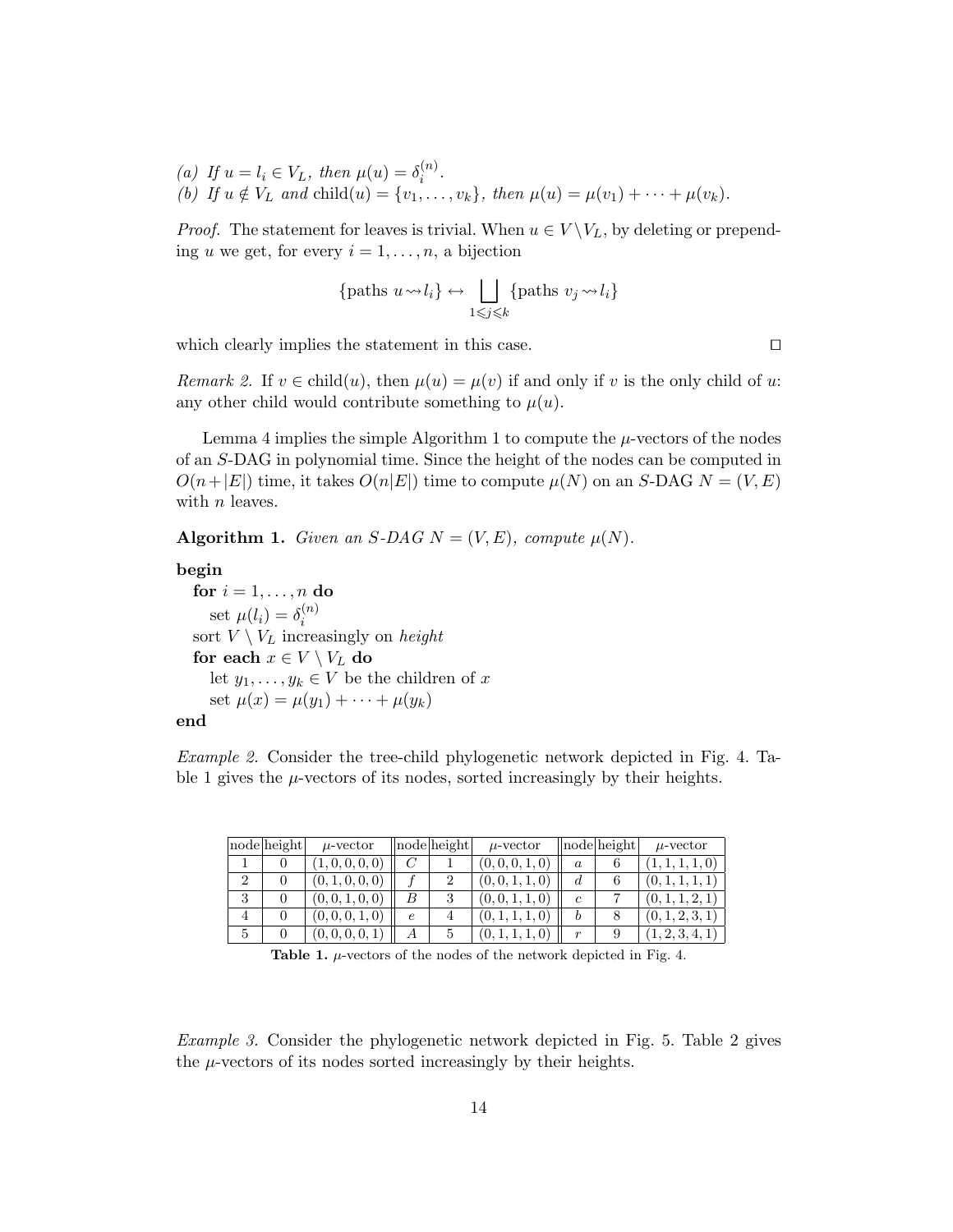

Fig. 4. The tree-child phylogenetic network used in Example 2.

|                | nodelheight | $\mu$ -vector   |                  | nodelheight    | $\mu$ -vector   |                  | node height | $\mu$ -vector   |
|----------------|-------------|-----------------|------------------|----------------|-----------------|------------------|-------------|-----------------|
|                |             | (1,0,0,0,0)     | B                |                | (0, 1, 0, 0, 0) |                  | 3           | (0, 1, 1, 1, 0) |
| $\overline{2}$ |             | (0, 1, 0, 0, 0) | $\mathcal{C}$    |                | (0, 0, 1, 0, 0) | $\mathfrak{c}$   | 4           | (1, 1, 1, 1, 0) |
| 3              |             | (0, 0, 1, 0, 0) | D                |                | (0, 0, 0, 1, 0) | $\epsilon$       |             | (1, 1, 1, 1, 0) |
| $\overline{4}$ |             | (0, 0, 0, 1, 0) | $\boldsymbol{a}$ | $\overline{2}$ | (1, 1, 0, 0, 0) | d                | 5           | (1, 1, 1, 1, 1) |
| 5              |             | (0, 0, 0, 0, 1) | 9                | 2              | (0, 0, 1, 1, 0) | $\boldsymbol{r}$ | 6           | (2, 2, 2, 2, 1) |
| А              |             | (1,0,0,0,0)     | b                | 3              | (1, 1, 1, 0, 0) |                  |             |                 |

**Table 2.**  $\mu$ -vectors of the nodes of the network depicted in Fig. 5.

**Definition 2.** The  $\mu$ -representation of a DAG  $N = (V, E)$  is the multiset  $\mu(N)$ of  $\mu$ -vectors of its nodes: its elements are the vectors  $\mu(u)$  with  $u \in V$ , and each one appears in  $\mu(N)$  as many times as the number of nodes having it as  $\mu$ -vector.

It turns out that a tree-child phylogenetic network can be singled out up to isomorphism among all tree-child phylogenetic network by means of its  $\mu$ representation (Thm. 1). Before proceeding with the proof of this fact, we establish several auxiliary results.

The following lemma shows that the path ordering on a tree-child phylogenetic network is almost determined by its  $\mu$ -representation. In it, and henceforth, the order  $\geq$  considered between  $\mu$ -vectors is the *product partial order* on  $\mathbb{N}^n$ :

 $(m_1, \ldots, m_n) \geqslant (m'_1, \ldots, m'_n) \quad \iff \quad m_i \geqslant m'_i \text{ for every } i = 1, \ldots, n.$ 

**Lemma 5.** Let  $N = (V, E)$  be a tree-child phylogenetic network.

- (a) If there exists a path  $u \rightarrow v$ , then  $\mu(u) \geq \mu(v)$ .
- (b) If  $\mu(u) > \mu(v)$ , then there exists a path  $u \rightarrow v$ .
- (c) If  $\mu(u) = \mu(v)$ , then u and v are connected by an elementary path.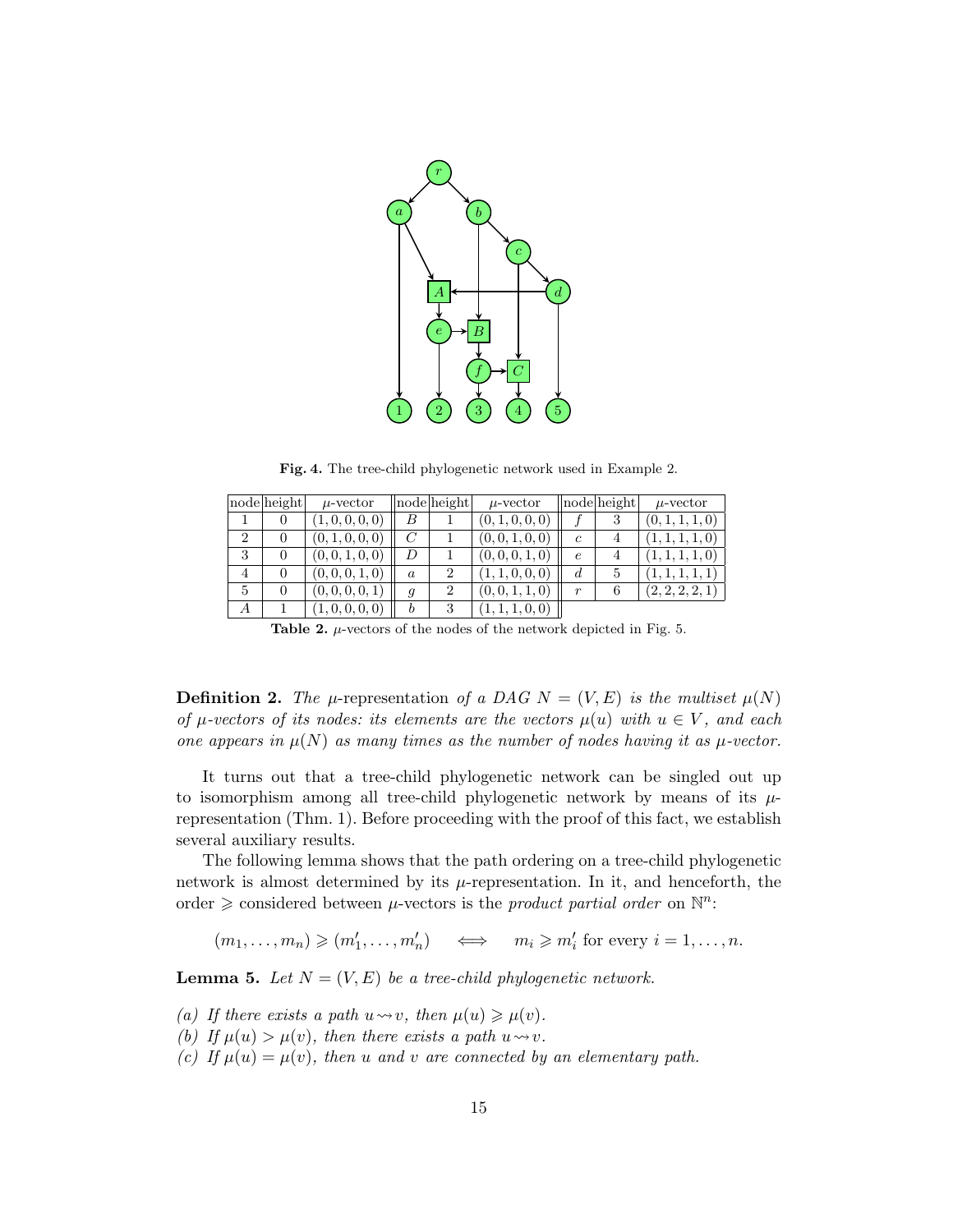

Fig. 5. The tree-sibling, non-tree-child, phylogenetic network used in Example 3.

Proof. Assertion (a) is a straightforward consequence of Lemma 4.

As far as (b) and (c) goes, let us assume for the moment that  $\mu(u) \geq \mu(v)$ and let  $l_i \in T_L(v)$ ; in particular,  $m_i(v) \geqslant 1$ . Then,  $m_i(u) \geqslant m_i(v)$ , and therefore there exists also a path  $u \sim l_i$ . Now, consider the tree path  $v \sim l_i$ . By Lemma 1, it must happen that either the path  $u \sim l_i$  contains the path  $v \sim l_i$  or vice versa, and therefore  $u$  and  $v$  are connected by a path.

If  $\mu(u) > \mu(v)$ , by (a) there cannot exist any path  $v \rightsquigarrow u$ , and therefore there exists a path  $u \rightarrow v$ : this proves (b).

On the other hand, if  $\mu(u) = \mu(v)$ , nothing prevents the existence of a path  $u \rightsquigarrow v$  or a path  $v \rightsquigarrow u$ . To fix ideas, assume that there exists a path  $u \rightsquigarrow v$ , say  $(u, v_1, \ldots, v_{k-1}, v)$ . Since, by (a),

$$
\mu(u) \geqslant \mu(v_1) \geqslant \cdots \geqslant \mu(v_{k-1}) \geqslant \mu(v) = \mu(u),
$$

we conclude that

$$
\mu(u) = \mu(v_1) = \cdots = \mu(v_{k-1}) = \mu(v).
$$

As we noticed in Remark 2, this implies that each one of  $u, v_1, \ldots, v_{k-1}$  has only one child, the node that follows it in this path. Therefore the path  $u \rightarrow v$  is elementary. The same argument shows that if it is the path  $v \rightarrow u$  which exists, then it is elementary.  $\Box$ 

Remark 3. Assertion (a) in the previous lemma holds for every DAG, but assertions (b) and (c) need not be true if the DAG N does not satisfy the tree-child condition, even if  $N$  is a binary tree-sibling phylogenetic network. Indeed, consider the phylogenetic network described in Fig. 5. We have in it that

$$
\mu(c) = (1, 1, 1, 1, 0) = \mu(e)
$$
  

$$
\mu(d) = (1, 1, 1, 1, 1)
$$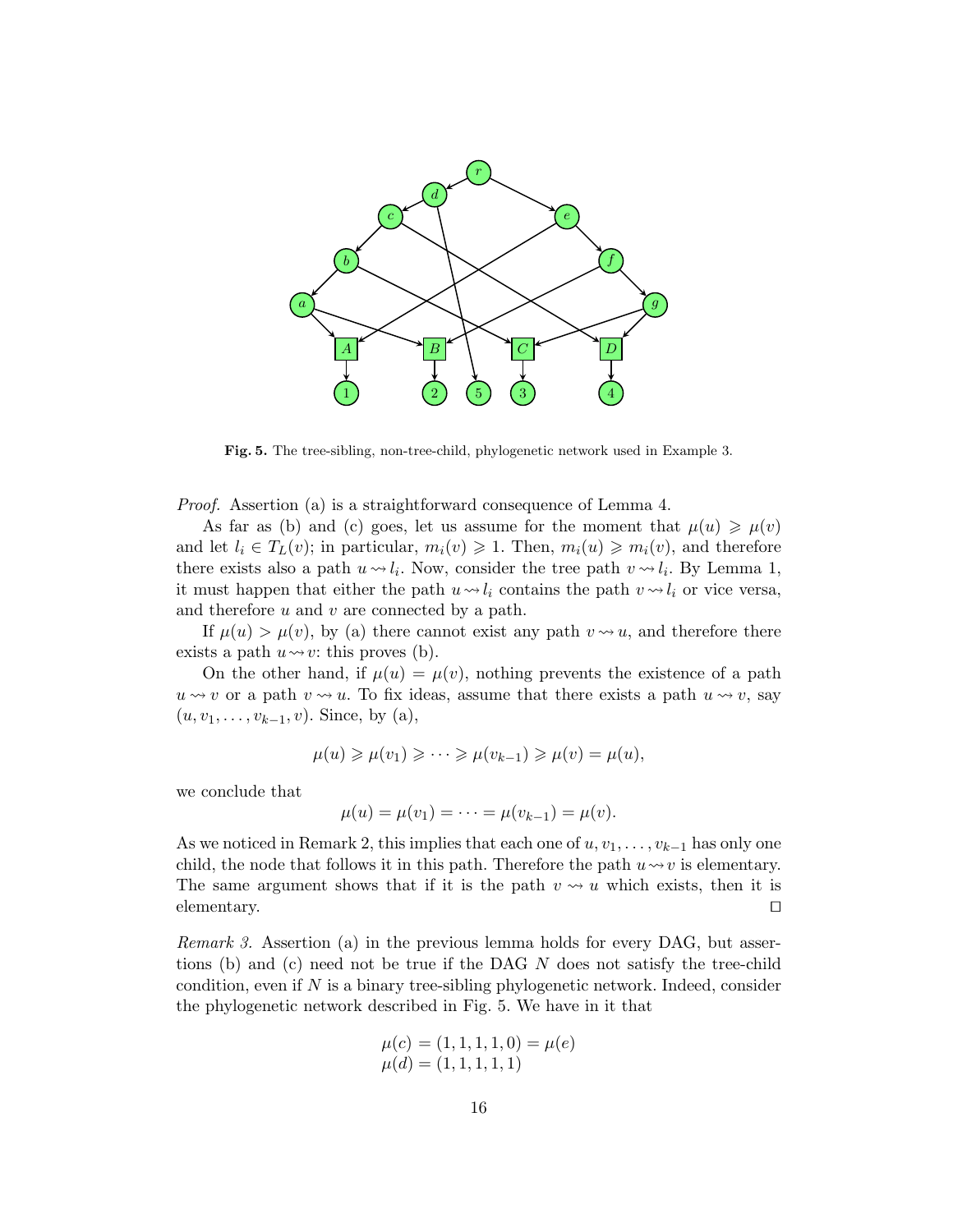Then, c and d have the same  $\mu$ -vectors but they are not connected by any path, yielding a counterexample to (c). And  $\mu(d) > \mu(e)$ , but there is no path  $d \rightsquigarrow e$ , which yields a counterexample to (b).

The next two lemmas show how to recover the children of a node in a tree-child phylogenetic network from the knowledge of the  $\mu$ -representation of the network.

**Lemma 6.** Let N be any DAG. Let  $u \in V$  be any internal node, and let

$$
M_u = \{ w \in V \mid u > w \}.
$$

Then,  $M_u$  has maximal elements, and all of them are children of u.

*Proof.* The set  $M_u$  is non-empty, since u is not a leaf and every descendant of u is in  $M_u$ . Since  $M_u$  is finite, it has maximal elements. Let v be any such a maximal element. Since  $u > v$ , there exists a non trivial path  $u \rightsquigarrow v$ . If this path passes through some other node w, then  $u > w > v$ , against the assumption that v is maximal in  $M_u$ . Therefore, the path  $u \rightsquigarrow v$  has length 1 and v is a child of u.  $\square$ 

The maximal elements of  $M_u$  are exactly the children of u such that the arc  $(u, v)$  is the only path  $u \rightsquigarrow v$ . This includes all tree children of u, as well as all hybrid children v of u such that no other parent of v is a descendant of u. In time consistent phylogenetic networks, this covers all children of  $u$ . But in arbitrary tree-child phylogenetic networks, this need not cover all of them. Consider for instance the right-hand side tree-child phylogenetic network in Figure 3. In it, the only maximal element of  $M_b$  is a, but A is also a child of b.

**Lemma 7.** Let N be a tree-child phylogenetic network. Let  $u \in V$  be any internal node and  $v_1, \ldots, v_k$  some of its children.

(a) If  $\mu(u) = \mu(v_1) + \cdots + \mu(v_k)$ , then u has no other children. (b) If  $\mu(u) > \mu(v_1) + \cdots + \mu(v_k)$ , let

 $M_{u,v_1,...,v_k} = \{w \in V \mid u > w, \ \mu(u) \geqslant \mu(w) + \mu(v_1) + \cdots + \mu(v_k)\}.$ 

Then,  $M_{u,v_1,...,v_k}$  has maximal elements, and all of them are children of u and different from  $v_1, \ldots, v_k$ .

*Proof.* Let us assume that  $\mu(u) = \mu(v_1) + \cdots + \mu(v_k)$ . Then u cannot have other children, since if it has any other child  $w$ , then

$$
\mu(u) \geq \mu(v_1) + \dots + \mu(v_k) + \mu(w) > \mu(v_1) + \dots + \mu(v_k).
$$

Assume now that  $\mu(u) > \mu(v_1) + \cdots + \mu(v_k)$ . Then, by Lemma 4.(b), u has other children than  $v_1, \ldots, v_k$ . Let N' be the DAG obtained by removing from N the arcs  $(u, v_1), \ldots, (u, v_k)$ . For any node  $s \in V$ , let  $m'_i(s)$  be the number of different paths  $s \rightsquigarrow l_i$  in N', and set  $\mu'(s) = (m'_1(s), \ldots, m'_n(s))$ . Then,  $\mu'(u) =$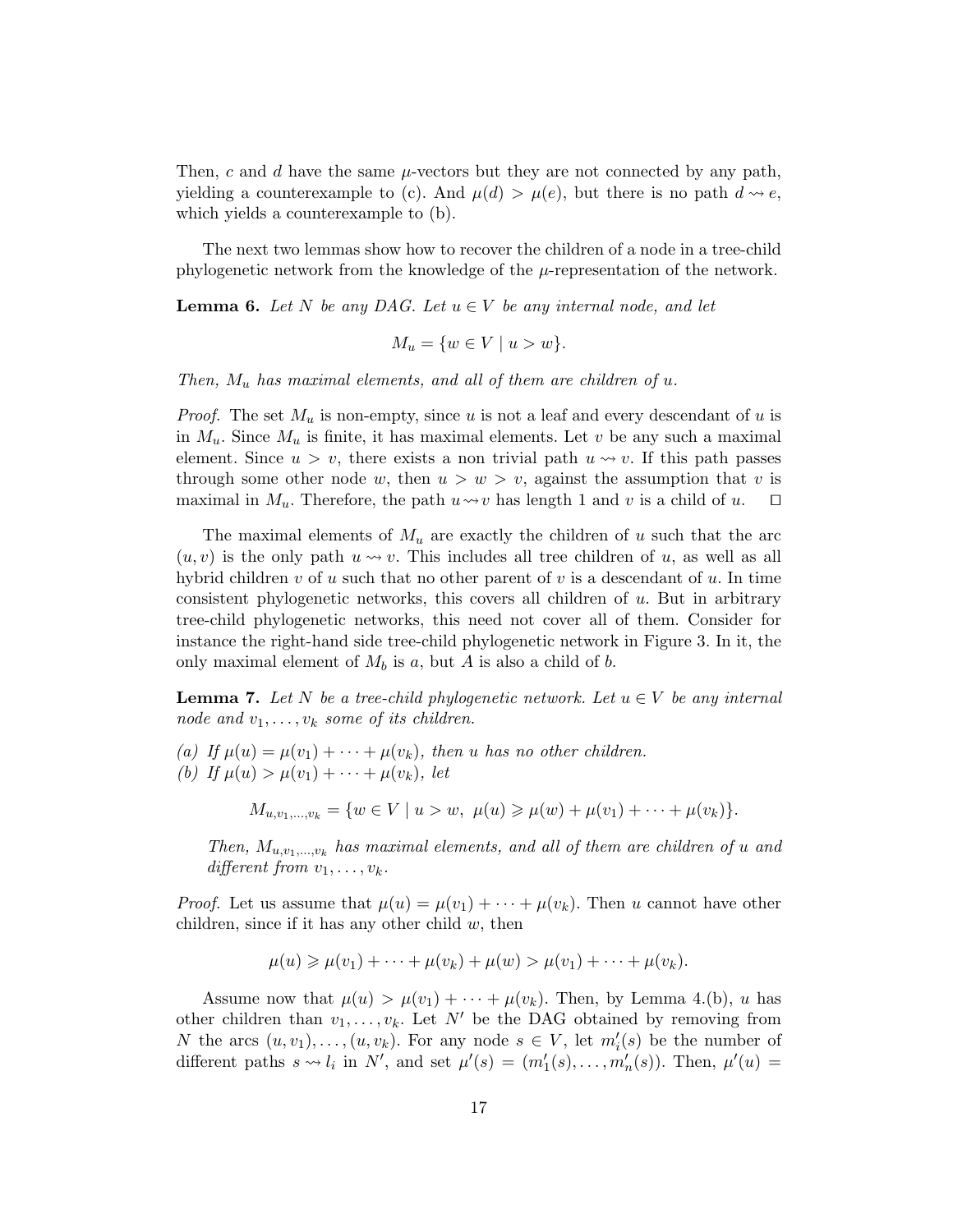$\mu(u) - (\mu(v_1) + \cdots + \mu(v_k)),$  because the paths  $u \leadsto l_i$  in N that are not in N' are exactly those whose first visited vertex is one of  $v_1, \ldots, v_k$ . Moreover, if w is a descendant of u in N, then  $\mu'(w) = \mu(w)$ , because no path  $w \rightsquigarrow l_i$  in N can possibly contain any arc  $(u, v_i)$  (it would form a cycle with the path  $u \rightarrow w$ ).

Then, we have that  $\mu(w) = \mu'(w)$  for every  $w \in M_{u,v_1,\dots,v_k}$ , and thus

$$
M_{u,v_1,...,v_k} = \{w \in V \mid u > w \text{ in } N \text{ and } \mu'(u) \geq \mu'(w)\}.
$$

Now, it turns out that  $w \in M_{u,v_1,\dots,v_k}$  if, and only if, there exists a non-trivial path  $u \rightsquigarrow w$  in N'. Indeed, if there exists a non-trivial path  $u \rightsquigarrow w$  in N', then there exists also the same path in N, and hence  $u > w$  in N, and moreover, by Lemma 5.(a) above,  $\mu'(u) \ge \mu'(w)$ . Conversely, let w be a descendant of u in N and assume that  $\mu'(u) \geq \mu'(w) = \mu(w)$ . If  $l_i \in T_L(w)$ , then  $m'_i(u) \geq m_i(w) = 1$ . Take the tree path  $w \sim l_i$  in N, which also exists in N', and any path  $u \sim l_i$  in N'. By Lemma 1 (applied to  $N'$ ), either  $u \sim l_i$  contains  $w \sim l_i$  or vice versa. But the existence of a non-trivial path  $u \rightarrow w$  in N prevents the existence of a path  $w \rightarrow u$ in N'. Therefore, it is  $u \sim l_i$  that contains  $w \sim l_i$  and in particular there exists a path  $u \rightsquigarrow w$  also in N'.

So,

$$
M_{u,v_1,...,v_k} = \{ w \in V \mid u > w \text{ in } N' \}.
$$

Since at least one child of  $u$  has survived in  $N'$ , the previous lemma implies that this set has maximal elements and they are children of  $u$  in  $N'$ , and hence they are also children of u in N and they are different from  $v_1, \ldots, v_k$ .

As we have already mentioned, Lemma 6 applies to any DAG (and we make use of this fact in the proof of Lemma 7, because the DAG  $N'$  we consider in it need not satisfy the tree-child condition, and can have more than one root as well as out-degree 1 tree nodes), but Lemma  $7.(b)$  need not be true if N does not satisfy the tree-child condition. Consider again, for instance, the tree-sibling phylogenetic network N described in Figure 5. In it, c is a maximal element of  $M_{r,d} = \{x \in V \mid r > x, \ \mu(r) \geq \mu(x) + \mu(d)\},$  but it is not a child of r.

We can prove now our main result.

**Theorem 1.** Let N, N' be tree-child phylogenetic networks. Then,  $N \cong N'$  if, and only if,  $\mu(N) = \mu(N')$ .

*Proof.* Let  $N = (V, E)$  be a tree-child phylogenetic network labeled in S, and let  $\mu(N)$  be its  $\mu$ -representation. Let  $V_{\mu} \subset \mathbb{N}^n \times \mathbb{N}$  be the set consisting of the vectors of the form  $(x, i)$  with  $x \in \mu(N)$  and i between 1 and the multiplicity of x in  $\mu(N)$ . Consider on  $V_\mu$  the partial order  $\succeq$  defined by

$$
(x, i) \succ (y, j) \Longleftrightarrow x > y
$$
 with respect to the product partial order,  
or  $x = y$  and  $i < j$ .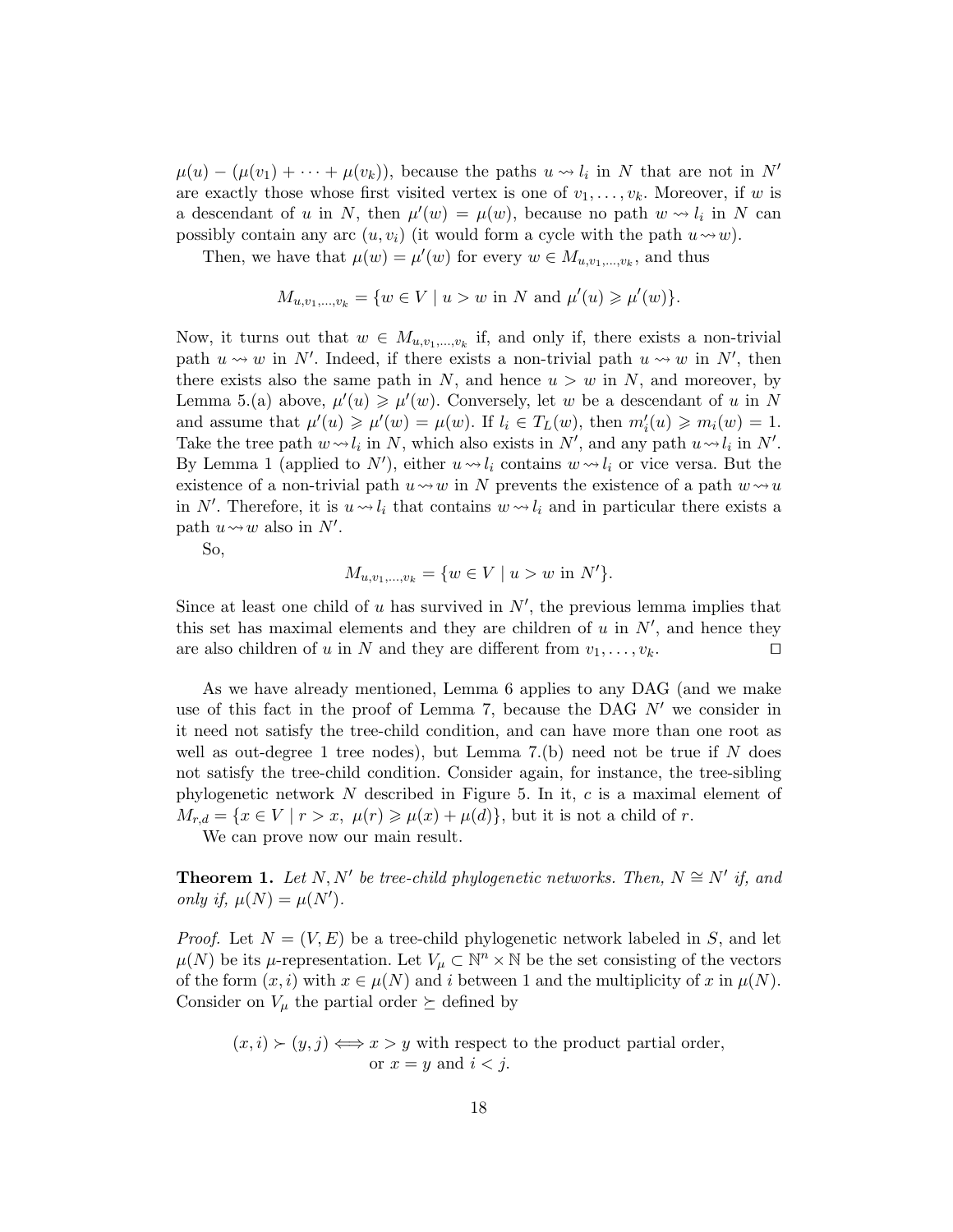We know from Lemma 5 that if  $x \in \mathbb{N}^n$  belongs to  $\mu(N)$  with multiplicity  $m \geq 1$ , then there exist m nodes in N with  $\mu$ -vector x, and that they form an elementary path. For every node  $v \in V$ , let  $i_v$  be the position of v in the elementary path formed by all nodes with the same  $\mu$ -vector as v. In particular, if  $\mu(v)$  appears in  $\mu(N)$  with multiplicity 1, then  $i_v = 1$ 

Lemma 5 implies then that the mapping

$$
\bar{\mu}: V \to V_{\mu}
$$

$$
v \mapsto \bar{\mu}(v) = (\mu(v), i_v)
$$

is an isomorphism of partially ordered sets between V with the path ordering and  $V_\mu$  with the partial order  $\succeq$ . Indeed, if  $u > v$  then either  $\mu(u) > \mu(v)$  or  $\mu(u) = \mu(v)$ and u appears before v in the elementary path of all nodes with this  $\mu$ -vector, and hence  $i_u < i_v$ . Conversely, if  $\mu(u) > \mu(v)$  or if  $\mu(u) = \mu(v)$  and  $i_u < i_v$ , then there exists a non-trivial path  $u \rightarrow v$ .

Therefore, we can rephrase the last two lemmas as follows:

(1) For every  $u \in V$  internal, the set

$$
\overline{M}_u = \{ \overline{\mu}(w) \in \overline{\mu}(V) \mid \overline{\mu}(u) \succ \overline{\mu}(w) \}
$$

has maximal elements, and all of them are images under  $\bar{\mu}$  of children of u.

- (2) For every  $u \in V$  and for every  $v_1, \ldots, v_k \in \text{child}(u)$ ,
	- (a) If  $\mu(u) > \mu(v_1) + \cdots + v(v_k)$ , then the set

$$
\overline{M}_{u,v_1,\dots,v_k} = \{ \overline{\mu}(w) \in \overline{\mu}(V) \mid \overline{\mu}(u) \succ \overline{\mu}(w), \mu(u) \geq \mu(w) + \mu(v_1) + \dots + \mu(v_k) \}
$$

has maximal elements, and all of them are images under  $\bar{\mu}$  of children of u other than  $v_1, \ldots, v_k$ .

(b) If  $\mu(u) = \mu(v_1) + \cdots + \mu(v_k)$ , then u has no other children.

We shall prove that we can recover the set E of arcs in N from  $\mu(N)$ . To do that, consider the set  $E_{\mu} \subseteq V_{\mu} \times V_{\mu}$  obtained through the application of Algorithm 2:

# **Algorithm 2.** Given  $\mu(N)$ , compute  $E_{\mu}$ .

# begin

```
set E_{\mu} = \emptysetsort V_\mu decreasingly on the partial order \succeqfor each (x, i) \in V_\mu do
set m = xwhile m > 0 do
   for each (y, j) \in V_\mu such that (x, i) \succ (y, j) do
      if m \geq y then
        add the arc ((x, i), (y, j)) to E_\muset m = m - y
```
end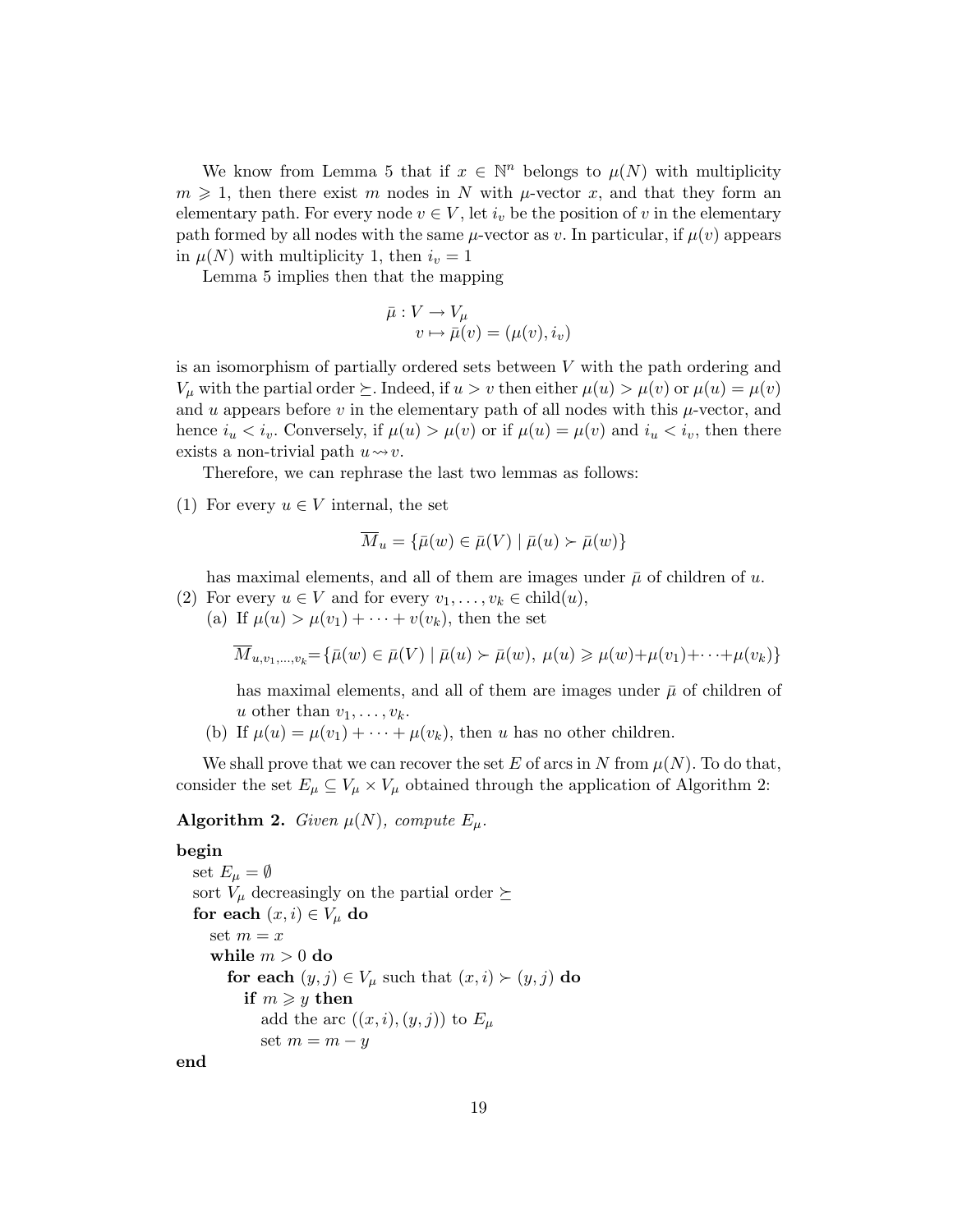Let us prove that  $(u, v) \in E$  if, and only if,  $(\bar{\mu}(u), \bar{\mu}(v)) \in E_{\mu}$ . To do that, let  $u \in V$  be an arbitrary node of N. If there is no arc in  $E_{\mu}$  with source  $\bar{\mu}(u)$ , it can only be because there is no  $v \in V$  such that  $\mu(u) > \mu(v)$ , and hence u is a leaf of N and E does not contain any arc with source  $u$ , either. Otherwise, let  $(\bar{\mu}(u), \bar{\mu}(v_1)),(\bar{\mu}(u), \bar{\mu}(v_2)), \ldots,(\bar{\mu}(u), \bar{\mu}(v_l))$  be the arcs contained in  $E_{\mu}$  with source  $\bar{\mu}(u)$ , given in the order they are added to  $E_{\mu}$ . This entails that  $\bar{\mu}(v_1)$  is a maximal element of

$$
\{\bar{\mu}(v) \in \bar{\mu}(V) \mid \bar{\mu}(u) \succ \bar{\mu}(v)\} = \overline{M}_u
$$

and, for each  $i = 2, \ldots, l$ ,  $\bar{\mu}(v_i)$  is a maximal element of

$$
\{\bar{\mu}(v) \in \bar{\mu}(V) \mid \bar{\mu}(u) \succ \bar{\mu}(v), \mu(u) - (\mu(v_1) + \ldots + \mu(v_{i-1})) \ge \mu(v)\}
$$
  
=  $\{v \in V \mid \bar{\mu}(u) \succ \bar{\mu}(v), \mu(u) \ge \mu(v) + \mu(v_1) + \ldots + \mu(v_{i-1})\} = \overline{M}_{u, v_1, \ldots, v_{i-1}}.$ 

Therefore, as we have recalled in points (a) and (b.1) above, the nodes  $v_1, \ldots, v_l$ are children of u in N, that is,  $(u, v_1), (u, v_2), \ldots, (u, v_l) \in E$ . On the other hand, the algorithm adds arcs  $(\bar{\mu}(u), \bar{\mu}(v_i))$  to  $E_\mu$  until it happens either that  $\mu(u) =$  $\mu(v_1) + \cdots + \mu(v_l)$ , in which case, by (b.2),  $v_1, \ldots, v_l$  are exactly the children of u in N, or that the set of nodes is exhausted and  $\mu(u) > \mu(v_1) + \cdots + \mu(v_l)$ : but the latter cannot happen, because  $\mu(u)$  must be the sum of the  $\mu$ -vectors of its children in N. Thus, in summary,  $child(u) = \{v_1, \ldots, v_l\}$  in N and thus  $(u, v_1), (u, v_2), \ldots, (u, v_l)$  are also all the arcs contained in E with source u.

This proves that  $E = \{(u, v) | \bar{\mu}(u), \bar{\mu}(v) \in E_{\mu}\}\)$ , as we claimed. Now, if  $N = (V, E)$  and  $N' = (V', E')$  are two tree-child phylogenetic networks such that  $\mu(N) = \mu(N')$ , we have bijections

$$
V \longleftrightarrow V_{\mu} = V'_{\mu} \longleftrightarrow V'.
$$

Renaming in V the nodes of N' through this bijection  $V' \longrightarrow V$ , we obtain a phylogenetic network  $N'' = (V, E'')$  isomorphic to N' and such that  $\mu(N'') =$  $\mu(N') = \mu(N)$ . Let  $E_{\mu}$  and  $E_{\mu}''$  be, respectively, the sets or arcs obtained by applying the previous algorithm to N and N''. Since  $\mu(N) = \mu(N'')$ , we have that  $E_{\mu} = E_{\mu}^{\prime\prime}$ , and hence

$$
E = \{(u, v) \mid \bar{\mu}(u), \bar{\mu}(v)) \in E_{\mu}\} = \{(u, v) \mid \bar{\mu}(u), \bar{\mu}(v)) \in E''_{\mu}\} = E''.
$$

This implies that  $N = N''$  and therefore  $N \cong N'$  as DAGs. Now, this isomorphism clearly preserves the leaves' labels, because it preserves  $\mu$ -vectors. Therefore,  $N \cong$  $N'$  also as S-DAGs.

This proves the "if" implication in the statement. Of course, the "only if" implication is obvious.  $\Box$ 

To recover, up to isomorphism, a tree-child phylogenetic network  $N$  from its  $\mu$ representation  $\mu(N)$ , it is enough to compute the set  $V_{\mu}$  associated to the multiset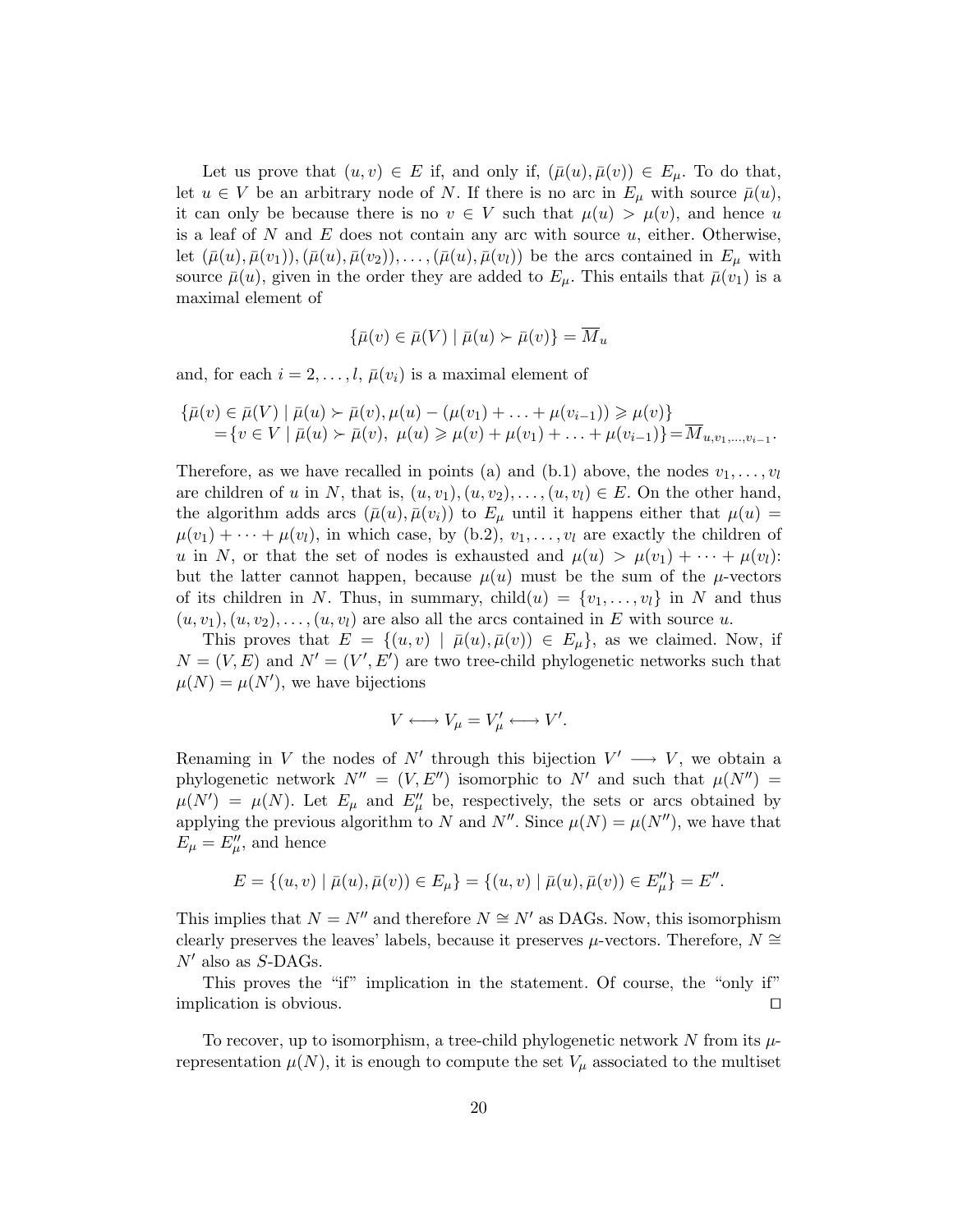$\mu(N)$ , then to apply Algorithm 2 to compute the set of arcs  $E_{\mu}$ , and finally to label each leaf of the resulting DAG, which will have the form  $(\delta_i^{(n)})$  $\binom{n}{i}$ ,  $m_i$ ) with  $m_i$ the multiplicity of  $\delta_i^{(n)}$  $i_i^{(n)}$  in  $\mu(N)$ , with the corresponding label  $l_i$ .

*Example 4.* Let us apply this procedure to the  $\mu$ -representation of the tree-child phylogenetic network N depicted in Fig. 4. From the multiset  $\mu(N)$  described in Table 1, we obtain the following set  $V_\mu$ , which we give sorted decreasingly on  $\succ$ (and, to simplify the description of the application of the algorithm, we give names  $x_i$  to its elements):

$$
V_{\mu} = \{x_1 = ((1, 2, 3, 4, 1), 1), x_2 = ((0, 1, 2, 3, 1), 1), x_3 = ((0, 1, 1, 2, 1), 1),x_4 = ((0, 1, 1, 1, 1), 1), x_5 = ((1, 1, 1, 1, 0), 1), x_6 = ((0, 1, 1, 1, 0), 1),x_7 = ((0, 1, 1, 1, 0), 2), x_8 = ((0, 0, 1, 1, 0), 1), x_9 = ((0, 0, 1, 1, 0), 2),x_{10} = ((1, 0, 0, 0, 0), 1), x_{11} = ((0, 1, 0, 0, 0), 1), x_{12} = ((0, 0, 1, 0, 0), 1),x_{13} = ((0, 0, 0, 1, 0), 1), x_{14} = ((0, 0, 0, 1, 0), 2), x_{15} = ((0, 0, 0, 0, 1), 1)\}.
$$

We shall denote the first and the second component of each  $x_k$  by  $\mu_k$  and  $i_k$ , respectively.

We begin with an empty set of arcs:

 $E_{\mu} = \emptyset.$ 

Then we proceed with the **for each** in Algorithm 2, visiting all elements of  $V_\mu$  in the given order:

 $(x_1)$  We set  $m = (1, 2, 3, 4, 1)$ . Then, since  $m \geq \mu_2$ , we add  $(x_1, x_2)$  to  $E_\mu$  and we set  $m = m - \mu_2 = (1, 1, 1, 1, 0)$ . The first next element  $x_k$  of  $V_\mu$  with  $\mu_k \leq m$  is x<sub>5</sub>. Then, we add  $(x_1, x_5)$  to  $E_{\mu}$  and we set  $m = m - \mu_5 = (0, 0, 0, 0, 0)$ . This makes us to stop with  $x_1$ . At the end of this step, we have

$$
E_{\mu} = \{(x_1, x_2), (x_1, x_5)\}.
$$

 $(x_2)$  We set  $m = (0, 1, 2, 3, 1)$ . Since  $m \geq \mu_3$ , we add  $(x_2, x_3)$  to  $E_\mu$  and we set  $m = m - \mu_3 = (0, 0, 1, 1, 0)$ . The first next element  $x_k$  of  $V_\mu$  with  $\mu_k \leq m$  is  $x_8$ . Then, we add  $(x_2, x_8)$  to  $E_{\mu}$ , we set  $m = m - \mu_8 = (0, 0, 0, 0, 0)$ , and we stop. So, at the end of this step, we have

$$
E_{\mu} = \{ (x_1, x_2), (x_1, x_5), (x_2, x_3), (x_2, x_8) \},\
$$

 $(x_3)$  We set  $m = (0, 1, 1, 2, 1)$ . Then, since  $m \geq \mu_4$ , we add  $(x_3, x_4)$  to  $E_\mu$  and we set  $m = m - \mu_4 = (0, 0, 0, 1, 0)$ . The first next element  $x_k$  of  $V_\mu$  with  $\mu_k \leq m$  is x<sub>13</sub>. Then, we add  $(x_3, x_{13})$  to  $E_\mu$ , we set  $m = m - \mu_{13} = (0, 0, 0, 0, 0)$ , and we stop. At the end of this step, we have

$$
E_{\mu} = \{ (x_1, x_2), (x_1, x_5), (x_2, x_3), (x_2, x_8), (x_3, x_4), (x_3, x_{13}) \}.
$$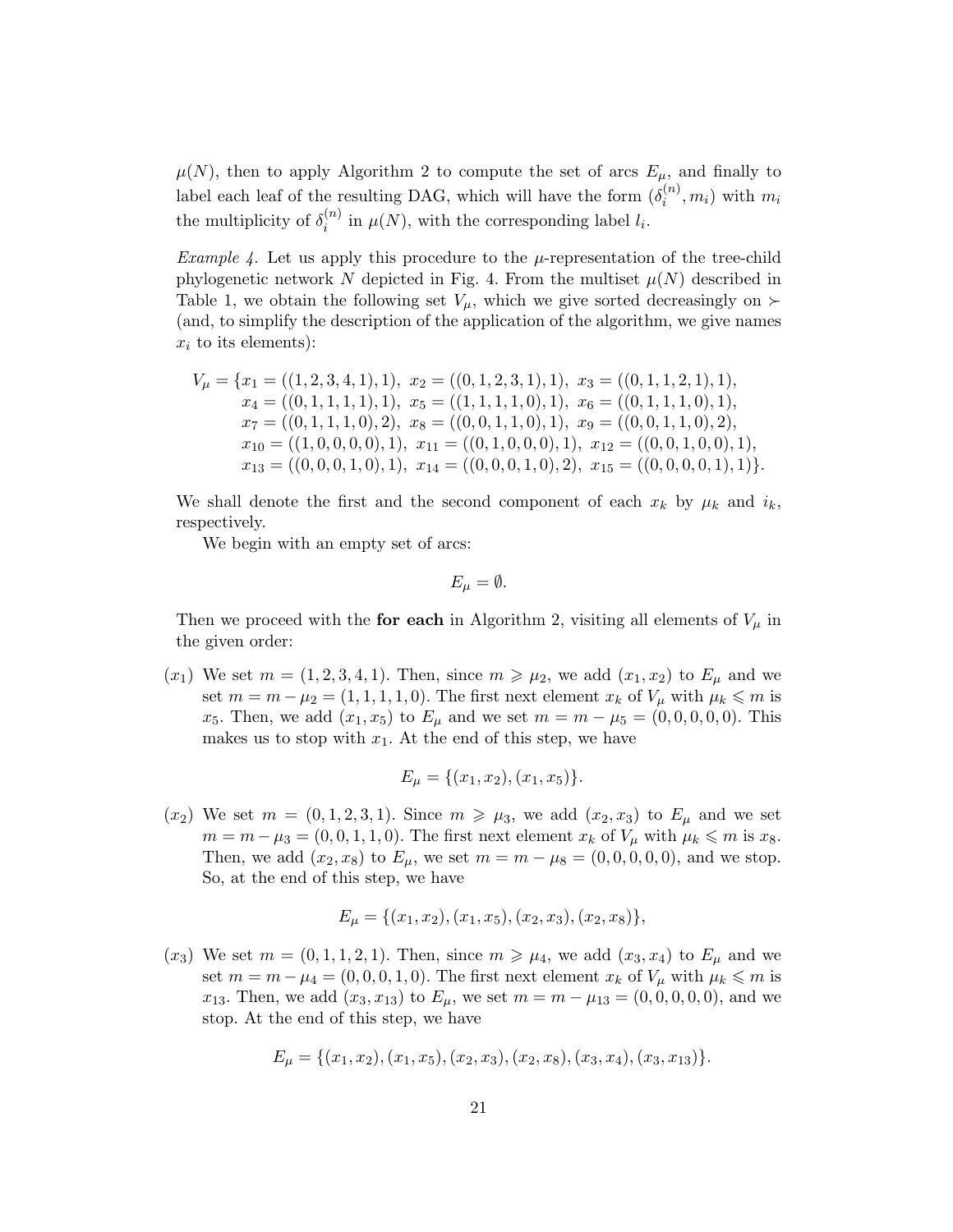$(x_4)$  We set  $m = (0, 1, 1, 1, 1)$ . The first element  $x_k$  with  $\mu_k \leq m$  is  $x_6$ , and therefore we add  $(x_4, x_6)$  to  $E_{\mu}$  and we set  $m = m - \mu_6 = (0, 0, 0, 0, 1)$ . The first next element  $x_k$  of  $V_\mu$  with  $\mu_k \leq m$  is  $x_{15}$ . Then, we add  $(x_4, x_{15})$  to  $E_\mu$ , we set  $m = m - \mu_{15} = (0, 0, 0, 0, 0)$ , and we stop. At the end of this step, we have

$$
E_{\mu} = \{ (x_1, x_2), (x_1, x_5), (x_2, x_3), (x_2, x_8), (x_3, x_4), (x_3, x_{13}), (x_4, x_6), (x_4, x_{15}) \}.
$$

 $(x_5)$  We set  $m = (1, 1, 1, 1, 0)$ . Since  $m \geq \mu_6$ , we add  $(x_5, x_6)$  to  $E_\mu$  and we set  $m = m - \mu_6 = (1, 0, 0, 0, 0)$ . The first next element  $x_k$  of  $V_\mu$  with  $\mu_k \leqslant m$  is x<sub>10</sub>. Then, we add  $(x_5, x_{10})$  to  $E_\mu$ . Now  $m = m - x_{10} = (0, 0, 0, 0, 0)$ , and we stop. At the end of this step, we have

$$
E_{\mu} = \{ (x_1, x_2), (x_1, x_5), (x_2, x_3), (x_2, x_8), (x_3, x_4), (x_3, x_{13}), (x_4, x_6), (x_4, x_{15}), (x_5, x_6), (x_5, x_{10}) \}.
$$

 $(x_6)$  We set  $m = (0, 1, 1, 1, 0)$ . Since  $m \geq \mu_7$ , we add  $(x_6, x_7)$  to  $E_\mu$  and we set  $m = m - \mu_7 = (0, 0, 0, 0, 0)$ , and we stop. At the end of this step, we have

$$
E_{\mu} = \{ (x_1, x_2), (x_1, x_5), (x_2, x_3), (x_2, x_8), (x_3, x_4), (x_3, x_{13}), (x_4, x_6), (x_4, x_{15}), (x_5, x_6), (x_5, x_{10}), (x_6, x_7) \}.
$$

 $(x_7)$  We set (again)  $m = (0, 1, 1, 1, 0)$ . Since  $m \ge \mu_8$ , we add  $(x_7, x_8)$  to  $E_\mu$  and we set  $m = m - \mu_8 = (0, 1, 0, 0, 0)$ . The first next element  $x_k$  of  $V_\mu$  with  $\mu_k \leqslant m$  is x<sub>11</sub>. Then, we add  $(x_7, x_{11})$  to  $E_\mu$ . Now  $m = m - \mu_{11} = (0, 0, 0, 0, 0)$ , and we stop. At the end of this step, we have

$$
E_{\mu} = \{ (x_1, x_2), (x_1, x_5), (x_2, x_3), (x_2, x_8), (x_3, x_4), (x_3, x_{13}), (x_4, x_6), (x_4, x_{15}), (x_5, x_6), (x_5, x_{10}), (x_6, x_7), (x_7, x_8), (x_7, x_{11}) \}.
$$

 $(x_8)$  We set  $m = (0, 0, 1, 1, 0)$ . Since  $m \geq \mu_9$ , we add  $(x_8, x_9)$  to  $E_\mu$ , we set  $m =$  $m - \mu_9 = (0, 0, 0, 0, 0)$ , and we stop. At the end of this step, we have

$$
E_{\mu} = \{ (x_1, x_2), (x_1, x_5), (x_2, x_3), (x_2, x_8), (x_3, x_4), (x_3, x_{13}), (x_4, x_6), (x_4, x_{15}), (x_5, x_6), (x_5, x_{10}), (x_6, x_7), (x_7, x_8), (x_7, x_{11}), (x_8, x_9) \}.
$$

 $(x_9)$  We set  $m = (0, 0, 1, 1, 0)$ . The first element  $x_k$  in  $V_\mu$  with  $\mu_k \leq m$  is  $x_{12}$ , and then we add  $(x_9, x_{12})$  to  $E_{\mu}$  and we set  $m = m - \mu_{12} = (0, 0, 0, 1, 0)$ . The first next element  $x_k$  in  $V_\mu$  with  $\mu_k \leqslant m$  is  $x_{13}$ . Then, we add  $(x_9, x_{13})$  to  $E_\mu$ . Now  $m = m - \mu_{13} = (0, 0, 0, 0, 0)$ , and we stop. At the end of this step, we have

$$
E_{\mu} = \{(x_1, x_2), (x_1, x_5), (x_2, x_3), (x_2, x_8), (x_3, x_4), (x_3, x_{13}), (x_4, x_6), (x_4, x_{15}), (x_5, x_6), (x_5, x_{10}), (x_6, x_7), (x_7, x_8), (x_7, x_{11}), (x_8, x_9), (x_9, x_{12}), (x_9, x_{13})\}.
$$

 $(x_{10})$  Since  $m = (1, 0, 0, 0, 0)$  has only one non-zero entry, and  $x_{10}$  is the only element of  $V_{\mu}$  with  $\mu_k = m$ , the algorithm does not find any arc in  $E_{\mu}$  with head  $x_{10}$ . The same happens with  $x_{11}$ ,  $x_{12}$ , and  $x_{15}$ .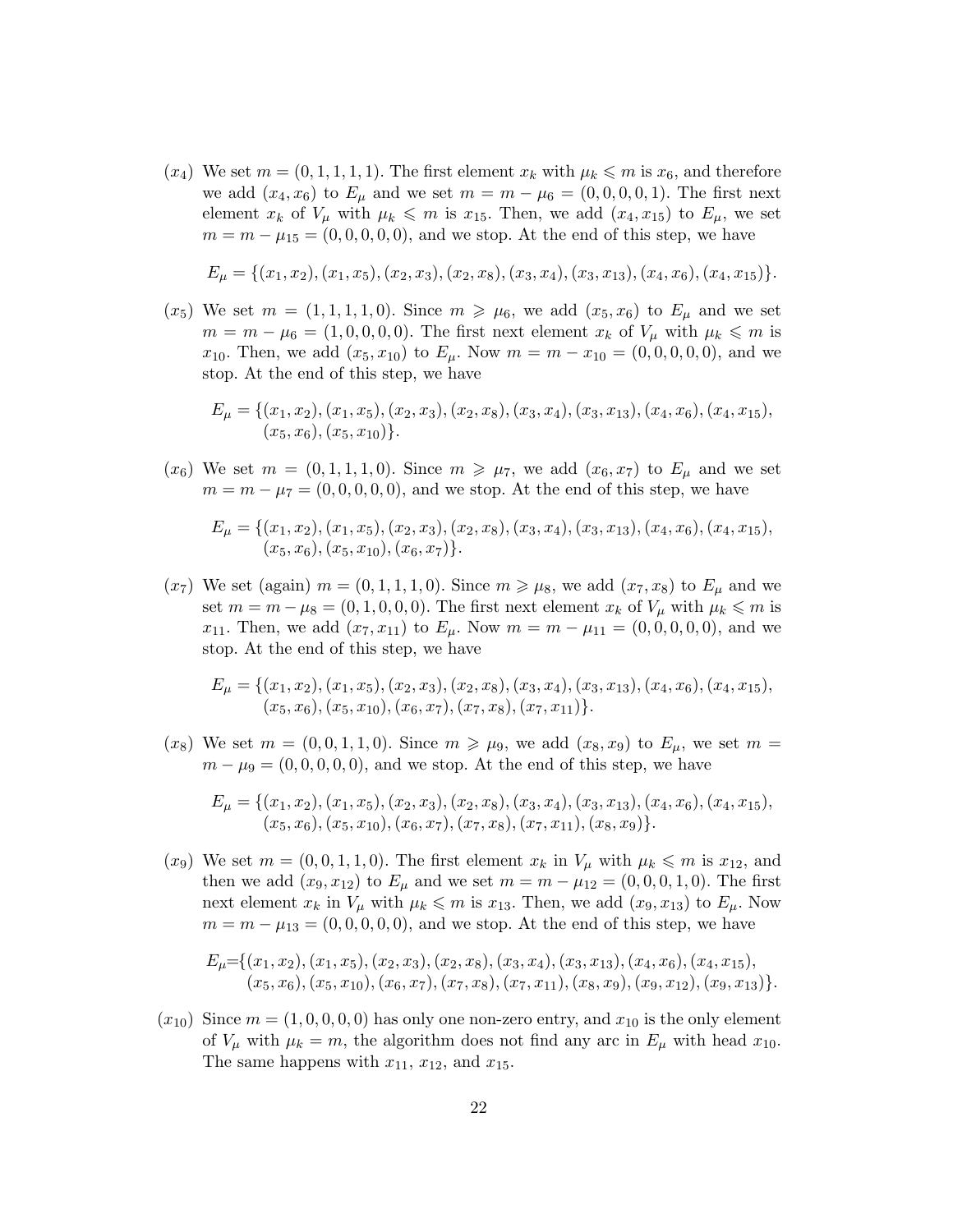$(x_{13})$  We set  $m = (0, 0, 0, 1, 0)$ . Since  $m \ge \mu_{14}$ , we add  $(x_{13}, x_{14})$  to  $E_{\mu}$ , we set  $m = m - \mu_{14} = (0, 0, 0, 0, 0)$ , and we stop. At the end of this step, we have

$$
E_{\mu} = \{(x_1, x_2), (x_1, x_5), (x_2, x_3), (x_2, x_8), (x_3, x_4), (x_3, x_{13}), (x_4, x_6), (x_4, x_{15}), (x_5, x_6), (x_5, x_{10}), (x_6, x_7), (x_7, x_8), (x_7, x_{11}), (x_8, x_9), (x_9, x_{12}), (x_9, x_{13}), (x_{13}, x_{14})\}.
$$

 $(x_{14})$  Since  $m = (0, 0, 0, 1, 0)$  has only one non-zero entry, and no other element of  $V_{\mu}$  after  $x_{14}$  has this first component, the algorithm does not find any arc in  $E_{\mu}$  with head  $x_{14}$ .

The DAG  $(V_{\mu}, E_{\mu})$  obtained up to now is depicted in Fig. 6. Finally, we would label 1, 2, 3, 4, and 5 the nodes  $x_{10}$ ,  $x_{11}$ ,  $x_{12}$ ,  $x_{14}$ , and  $x_{15}$ , respectively. The resulting DAG labeled in  $\{1, \ldots, 5\}$  is clearly isomorphic to the tree-child phylogenetic network N in Fig. 4.



Fig. 6. The DAG recovered from the  $\mu$ -representation of the phylogenetic network in Fig. 4.

*Remark 4.* The thesis of Theorem 1 need not hold if  $N_1$  and  $N_2$  do not satisfy the tree-child condition. Indeed, it is not difficult to check that the tree-sibling phylogenetic network given in Figure 7 has the same  $\mu$ -representation as the one given in Figure 5, but they are not isomorphic as S-DAGs.

#### 5 The  $\mu$ -distance for tree-child phylogenetic networks

For every pair of DAGs  $N_1$  and  $N_2$  labeled in the same set S, let

$$
d_{\mu}(N_1, N_2) = |\mu(N_1) \bigtriangleup \mu(N_2)|,
$$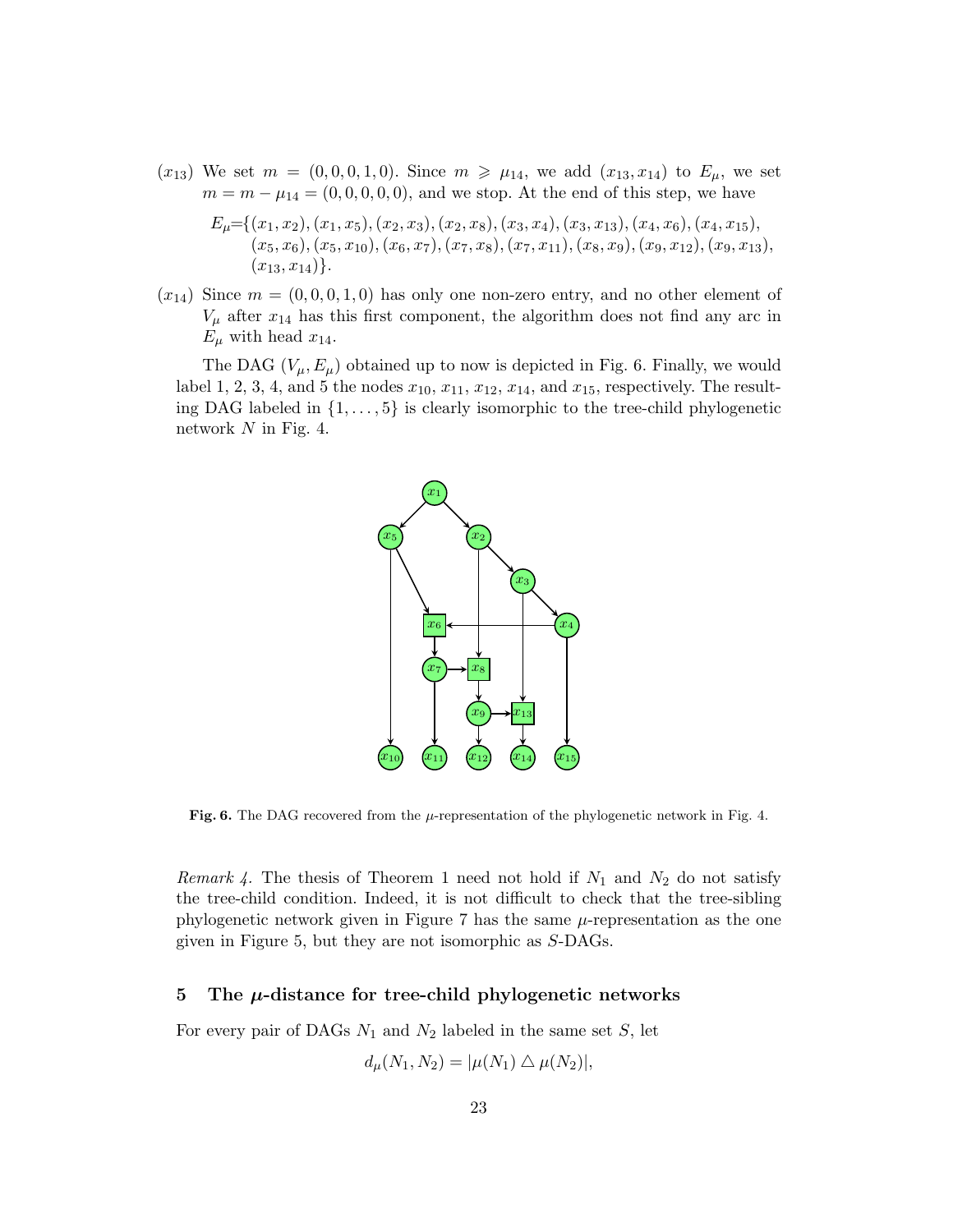

**Fig. 7.** This phylogenetic network has the same  $\mu$ -representation as the one in Fig. 5.

where the symmetric difference  $\triangle$  refers to multisets: if a vector belongs to  $\mu(N_1)$ with multiplicity a and to  $\mu(N_2)$  with multiplicity b, then it belongs to  $\mu(N_1)$   $\Delta$  $\mu(N_2)$  with multiplicity  $|a-b|$ , and hence it contributes  $|a-b|$  to  $|\mu(N_1) \Delta \mu(N_2)|$ .

**Theorem 2.** Let  $N_1, N_2, N_3$  be tree-child phylogenetic networks on the same set of taxa. Then:

(a)  $d_{\mu}(N_1, N_2) \geq 0$ (b)  $d_{\mu}(N_1, N_2) = 0$  if, and only if,  $N_1 \cong N_2$ (c)  $d_{\mu}(N_1, N_2) = d_{\mu}(N_2, N_1)$ (d)  $d_{\mu}(N_1, N_3) \leq d_{\mu}(N_1, N_2) + d_{\mu}(N_2, N_3).$ 

*Proof.* (a), (c), and (d) are direct consequences of the properties of the symmetric difference, and (b) is a consequence of Theorem 1.  $\Box$ 

Therefore,  $d_{\mu}$  defines a distance on the class of all tree-child phylogenetic networks: we shall call it the  $\mu$ -distance.

We have shown in Sect. 4 that the  $\mu$ -representation of an S-DAG can be computed in polynomial time. Now, given two S-DAGs  $N_1 = (V_1, E_1)$  and  $N_2 =$  $(V_2, E_2)$  with n leaves together with their  $\mu$ -representations  $\mu(N_1)$  and  $\mu(N_2)$ , the simple Algorithm 3 performs a simultaneous traversal of the internal nodes of  $N_1$ and  $N_2$ , sorted by their  $\mu$ -vectors, in order to compute the  $\mu$ -distance  $d_{\mu}(N_1, N_2)$ in  $O(n|V|)$  time, where  $|V| = \max(|V_1|, |V_2|)$ .

**Algorithm 3.** Given the  $\mu$ -representations  $\mu(N_1)$  and  $\mu(N_2)$  of two S-DAGs  $N_1 =$  $(V_1, E_1)$  and  $N_2 = (V_2, E_2)$ , compute  $d_{\mu}(N_1, N_2)$ .

#### begin

let  $V_L$  be the set of leaves, common to  $N_1$  and  $N_2$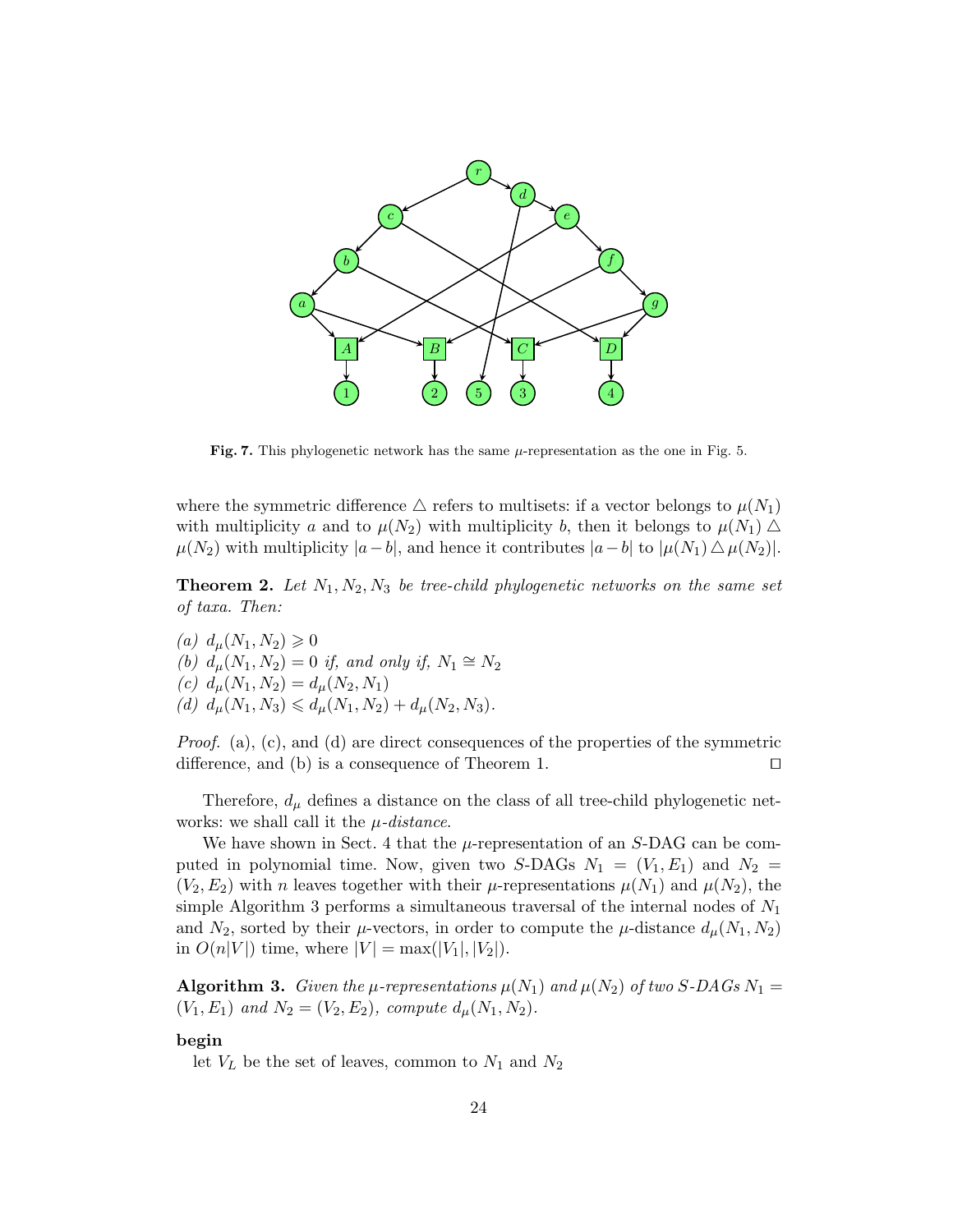sort  $X_1 = V_1 \setminus (V_1)_L$  increasingly according to the lex ordering of the  $\mu$ -vectors sort  $X_2 = V_2 \setminus (V_2)_L$  increasingly according to the lex ordering of the  $\mu$ -vectors set  $d = 0$ 

while  $X_1 \neq \emptyset$  and  $X_2 \neq \emptyset$  do

let  $x_1$  and  $x_2$  be the first element of  $X_1$  and  $X_2$ , respectively

case  $\mu(x_1) < \mu(x_2)$ set  $X_1 = X_1 \setminus \{x_1\}$ set  $d = d + 1$ case  $\mu(x_1) > \mu(x_2)$ set  $X_2 = X_2 \setminus \{x_2\}$ set  $d = d + 1$ otherwise set  $X_1 = X_1 \setminus \{x_1\}$ set  $X_2 = X_2 \setminus \{x_2\}$ return  $d + |X_1| + |X_2|$ 

#### end

Example 5. Consider the tree T and the network N in Fig. 3. Their  $\mu$ -representations are

 $\mu(T) = \{(1, 0, 0), (0, 1, 0), (0, 0, 1), (0, 1, 1), (1, 1, 1)\}\$  $\mu(N) = \{(1, 0, 0), (0, 1, 0), (0, 0, 1), (0, 1, 0), (0, 1, 1), (0, 2, 1), (1, 2, 1)\}\$ 

and therefore

$$
\mu(T) \bigtriangleup \mu(N) = \{ (0, 1, 0), (1, 1, 1), (0, 2, 1), (1, 2, 1) \}
$$

from which we obtain  $d_{\mu}(T, N) = 4$ .

*Example 6.* It was shown in [7] that the tree-child phylogenetic network N depicted in Fig. 4 could not be distinguished from the tree-child phylogenetic network  $N'$ depicted in Fig. 8 below using the tripartition metric. We have already given in Table 1 the  $\mu$ -vectors of the nodes of N. In Table 3 we give the  $\mu$ -vectors of the nodes of  $N'$ . From these tables we get that

$$
|\mu(N) \bigtriangleup \mu(N')| = \big\{ (0, 1, 1, 2, 1), (0, 1, 2, 2, 1) \big\},\
$$

which implies that  $d_{\mu}(N, N') = 2$ .

*Example 7.* Let N be any tree-child phylogenetic network labeled in S and let  $v$ be any internal node of it. Let  $N'$  be a tree-child phylogenetic network obtained by adding to N a new internal node  $v'$ , an arc  $(v, v')$ , and then distributing the children of v between v and v' so that  $N'$  remains tree-child and v' does not become a leaf. Then  $\mu(N) \triangle \mu(N') = {\mu(v')}$  and therefore  $d_{\mu}(N, N') = 1$ .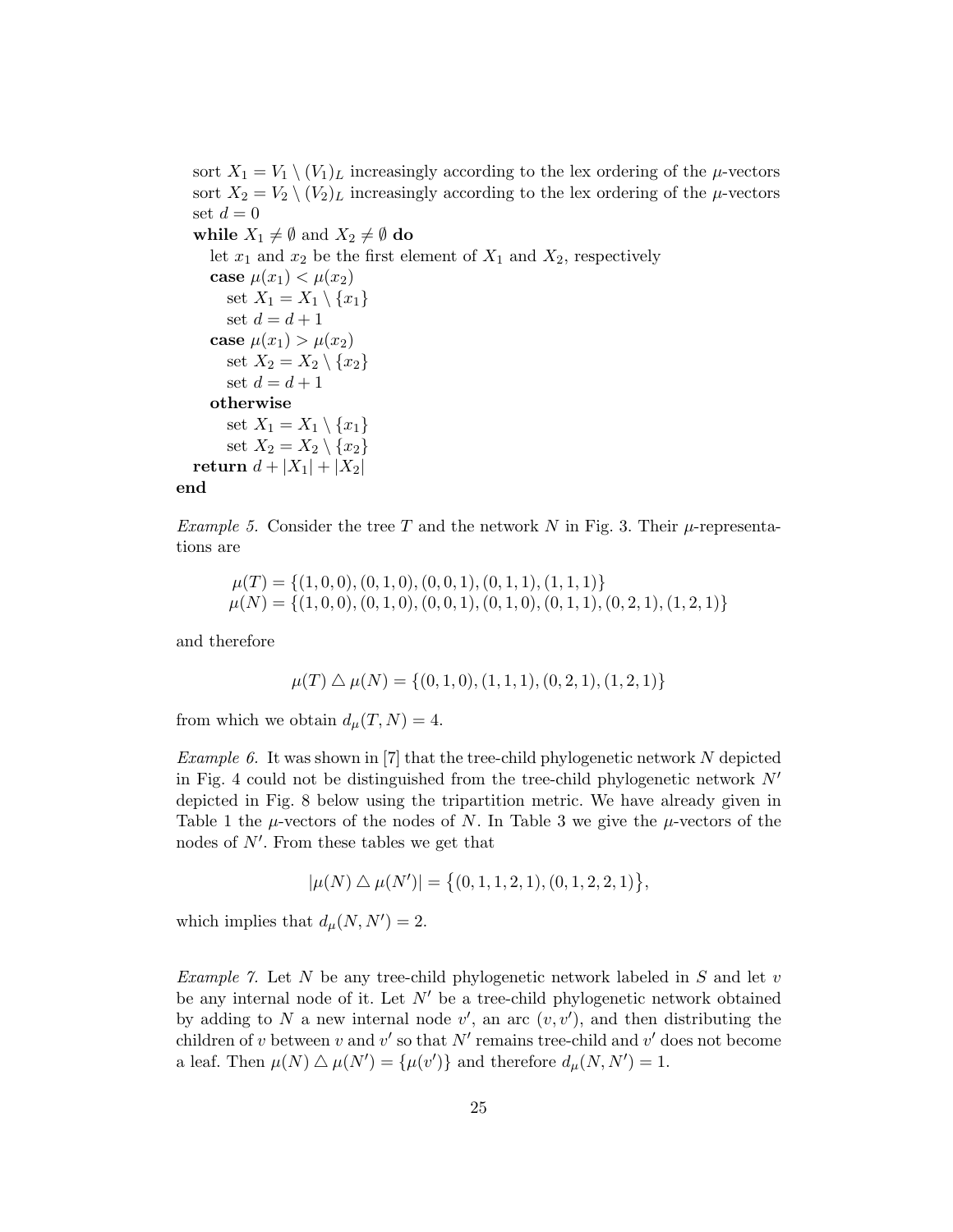

Fig. 8. The tree-child phylogenetic network  $N'$  compared in Example 6 with the tree-child phylogenetic network N from Fig. 4.

|    | node height | $\mu$ -vector            |            | node height | $\mu$ -vector   |                  | node height | $\mu$ -vector   |
|----|-------------|--------------------------|------------|-------------|-----------------|------------------|-------------|-----------------|
|    |             | (1, 0, 0, 0, 0)          |            |             | (0,0,0,1,0)     | $\boldsymbol{a}$ |             | 1, 1, 0)        |
|    |             | (0, 1, 0, 0, 0)          |            |             | (0, 0, 1, 1, 0) | d                | b           | (0, 1,          |
| IJ |             | (0,0,1,0,0)              |            |             | (0, 0, 1, 1, 0) | c                |             | (0, 1, 2, 2, 1) |
|    |             | $\left(0,0,0,1,0\right)$ | $\epsilon$ |             | (0, 1, 1, 1, 0) | b                | 8           | (0, 1, 2, 3, 1) |
| 5  |             | (0,0,0,0,1)              | А          |             | (0, 1, 1, 1, 0) | $\boldsymbol{r}$ |             | 1, 2, 3, 4, 1)  |

Table 3.  $\mu$ -vectors of the nodes of the network depicted in Fig. 8.

So, expanding a node into an arc yields  $\mu$ -distance 1, just as it happens with Robinson-Foulds distance for phylogenetic trees. This is consistent with the fact, which we shall prove later, that the  $\mu$ -distance extends the Robinson-Foulds distance to tree-child networks: cf. Theorem 3 below. But, contrary to the tree case, two tree-child phylogenetic networks can be at  $\mu$ -distance 1 without any one of them being obtained by expanding a node into an arc in the other one. Consider, for instance, the tree-child phylogenetic networks  $N$  and  $N'$  labeled in  $\{1, 2, 3\}$ depicted in Fig. 9. Their  $\mu$ -representations are

$$
\mu(N) = \{(1,0,0), (0,1,0), (0,0,1), (1,1,0), (1,1,0), (1,1,1), (2,2,1)\}\
$$

$$
\mu(N') = \{(1,0,0), (0,1,0), (0,0,1), (1,1,0), (1,1,0), (2,2,1)\}
$$

and thus  $d_{\mu}(N, N') = 1$ .

It should also be noticed that, also against what happens in the tree case, collapsing an arc in a tree-child phylogenetic network  $N$  into a node (that is, given an arc  $(v, v')$ , removing v' and this arc, and replacing every other arc with tail or head  $v'$  by a new arc with tail or head, respectively,  $v$ ) need not produce a network at  $\mu$ -distance 1 of N: for instance, if v and v' hybridize in N, or if v' is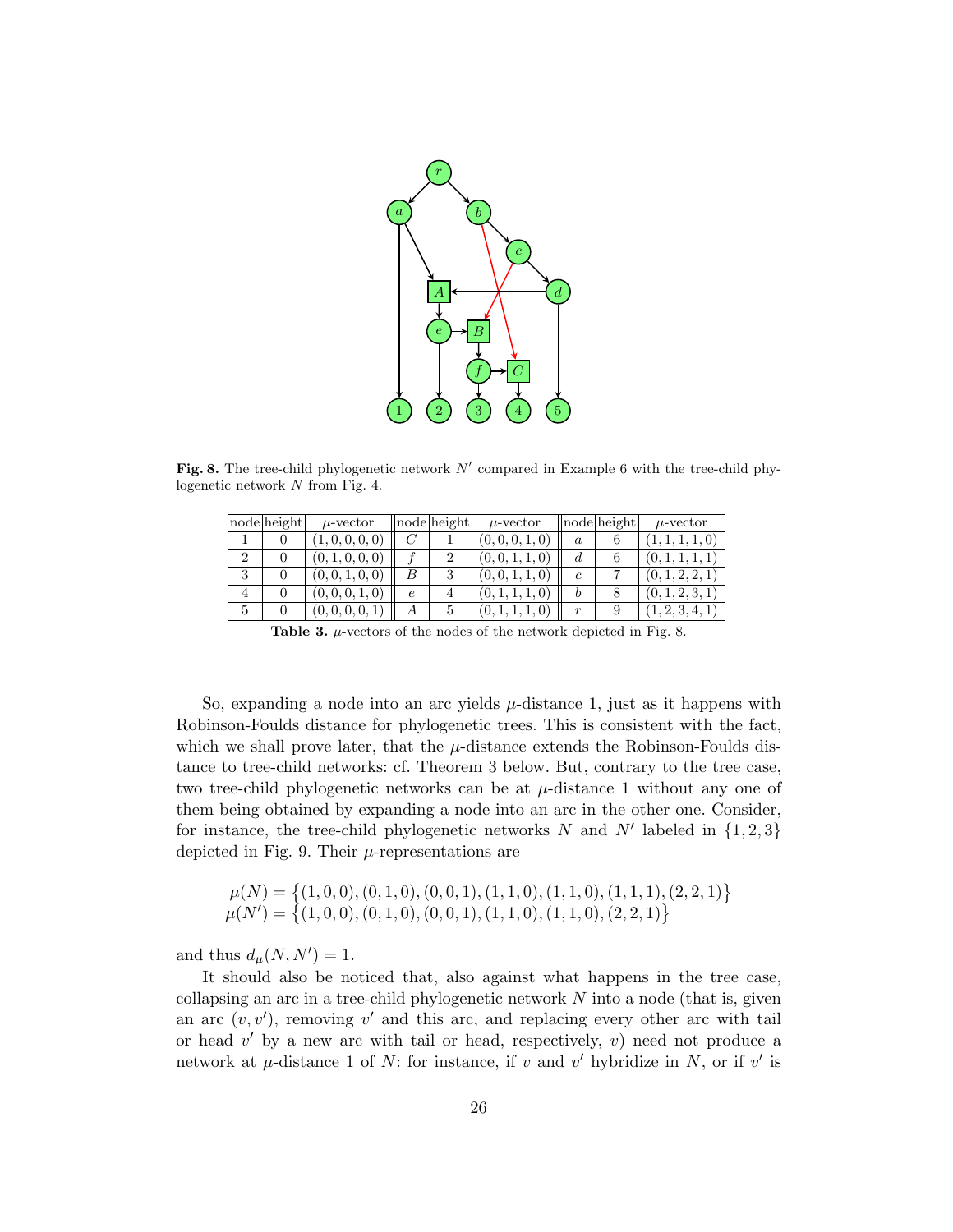a non-strict descendant of  $v$ . We leave to the interested reader to draw specific counterexamples.



Fig. 9. Two tree-child phylogenetic networks N (left) and N' (right) at  $\mu$ -distance 1.

Example 8. There exist 66 pairwise non-isomorphic binary tree-child phylogenetic networks with 3 leaves. All of them have an even number of internal nodes, and therefore the  $\mu$ -distance between two of them is always an even number. In Proposition 2 below we shall see that this  $\mu$ -distance is smaller than or equal to 12. The left-hand side histogram in Fig. 10 shows the distribution of distances between unordered pairs of such networks.

In a similar way, there exist 4059 pairwise non-isomorphic binary tree-child phylogenetic networks with 4 leaves. Again, all of them have an even number of internal nodes, and therefore the  $\mu$ -distance between two of them is always even, and in Proposition 2 we shall see that it is smaller than or equal to 18. The righthand side histogram in Fig. 10 shows the corresponding distribution of distances.

See the Supplementary Material for more details.

Every phylogenetic tree is a tree-child phylogenetic network, and, as we have already mentioned, it turns out that the restriction of this  $\mu$ -distance to the class of phylogenetic trees is the Robinson-Foulds metric.

**Theorem 3.** For every phylogenetic trees  $T_1, T_2$  on the same set of taxa S,

$$
d_{\mu}(T_1, T_2) = d_{RF}(T_1, T_2).
$$

*Proof.* Let  $S = \{l_1, \ldots, l_n\}$ . The uniqueness of paths in trees implies that, if  $T =$  $(V, E)$  is any phylogenetic tree labeled in S, then, for every  $u \in V$ ,

$$
m_i(u) = \begin{cases} 1 & \text{if } l_i \in C_L(u) \\ 0 & \text{if } l_i \notin C_L(u) \end{cases}
$$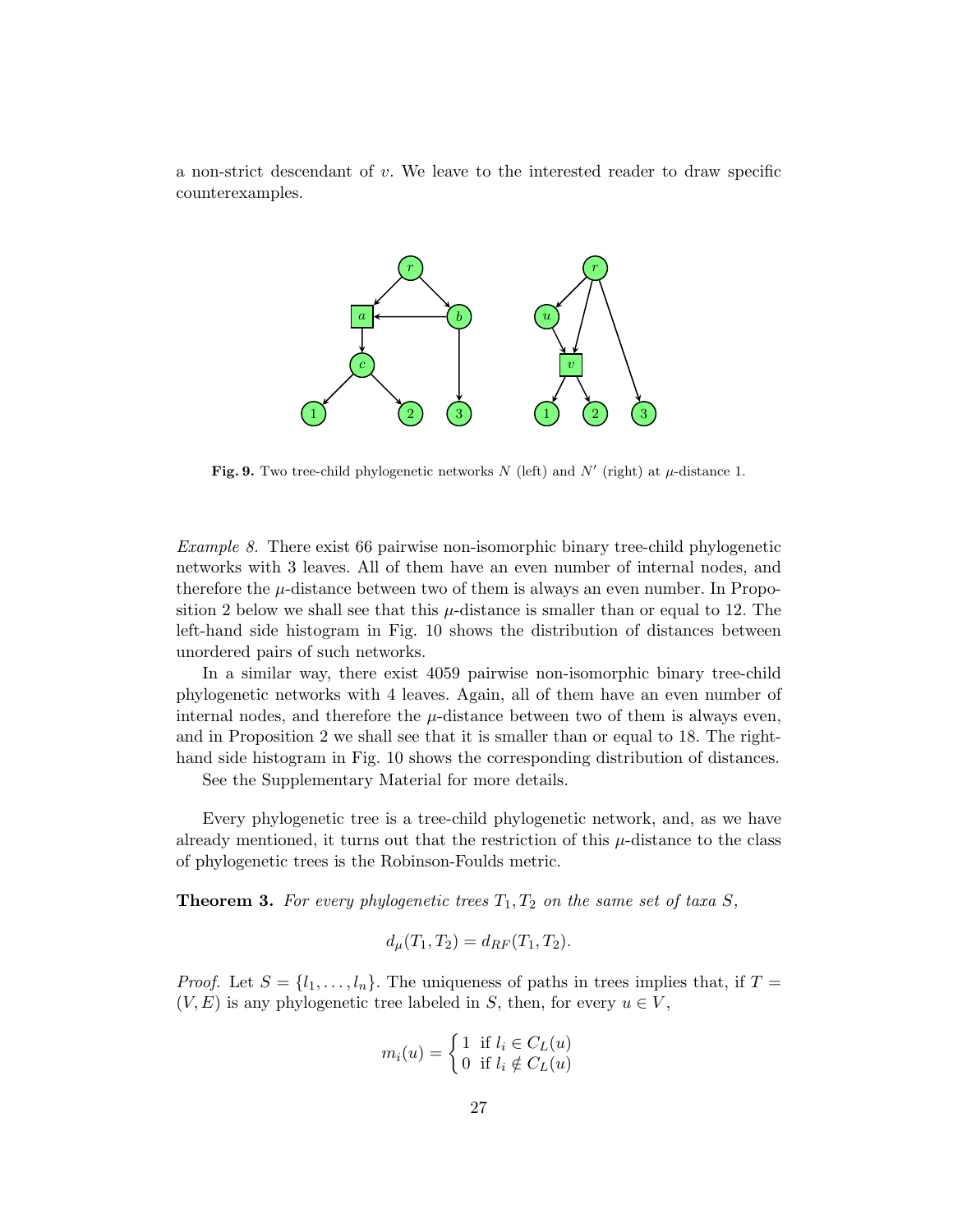

Fig. 10. Histograms of  $\mu$ -distances between unordered pairs of binary tree-child phylogenetic trees with 3 (left) and 4 (right) leaves.

Therefore, the  $\mu$ -vector of a node u of a phylogenetic tree labeled in S is the image of its cluster  $C_L(u)$  under the bijection between the powerset  $\mathcal{P}(S)$  of S and  $\{0,1\}^n$ that sends each subset  $A$  of  $S$  to its characteristic vector

$$
\chi_A = (\chi_A(l_1), \dots, \chi_A(l_n)), \text{ with } \chi_A(l_i) = \begin{cases} 1 & \text{if } l_i \in A \\ 0 & \text{if } l_i \notin A \end{cases}
$$

Then, given two phylogenetic trees  $T_1$  and  $T_2$  on the set of taxa S, this bijection  $\mathcal{P}(S) \longrightarrow \{0,1\}^n$  transforms the sets  $C_L(T_1)$  and  $C_L(T_2)$  of clusters of their nodes into their  $\mu$ -representations  $\mu(T_1)$  and  $\mu(T_2)$ , respectively, and hence the symmetric difference of the former into the symmetric difference of the latter. Therefore,

$$
|\pi(T_1) \bigtriangleup \pi(T_2)| = |C_L(T_1) \bigtriangleup C_L(T_2)| = |\mu(T_1) \bigtriangleup \mu(T_2)|,
$$

as we claimed.  $\Box$ 

The  $\mu$ -distance  $d_{\mu}$  takes integer values. Its smallest non-zero value is 1 but it can be arbitrarily large. If we bound the in-degree of the hybrid nodes of the networks, then we can compute the diameter of the resulting subclass of phylogenetic networks.

Let  $T\mathcal{CN}^{n,m}$  be henceforth the class of all tree-child phylogenetic networks on a fixed set of taxa of  $n$  elements, without out-degree 1 tree nodes and with all their hybrid nodes of in-degree at most m.

**Proposition 2.** For every  $N_1, N_2 \in TCN^{n,m}$ ,

$$
d_{\mu}(N_1, N_2) \leq 2(m+1)(n-1)
$$

and there exist pairs of networks in  $TCN^{n,m}$  at  $\mu$ -distance  $2(m+1)(n-1)$ .

*Proof.* Let  $N_1, N_2 \in T\mathcal{CN}^{n,m}$ . By Proposition 1.(c), each one of  $\mu(N_1), \mu(N_2)$ has at most  $(m + 2)(n - 1) + 1$  elements, from which at least the n  $\mu$ -vectors corresponding to the leaves will appear in both sets. Therefore

$$
d_{\mu}(N_1, N_2) \leq 2((m+2)(n-1)+1) - 2n = 2(m+1)(n-1).
$$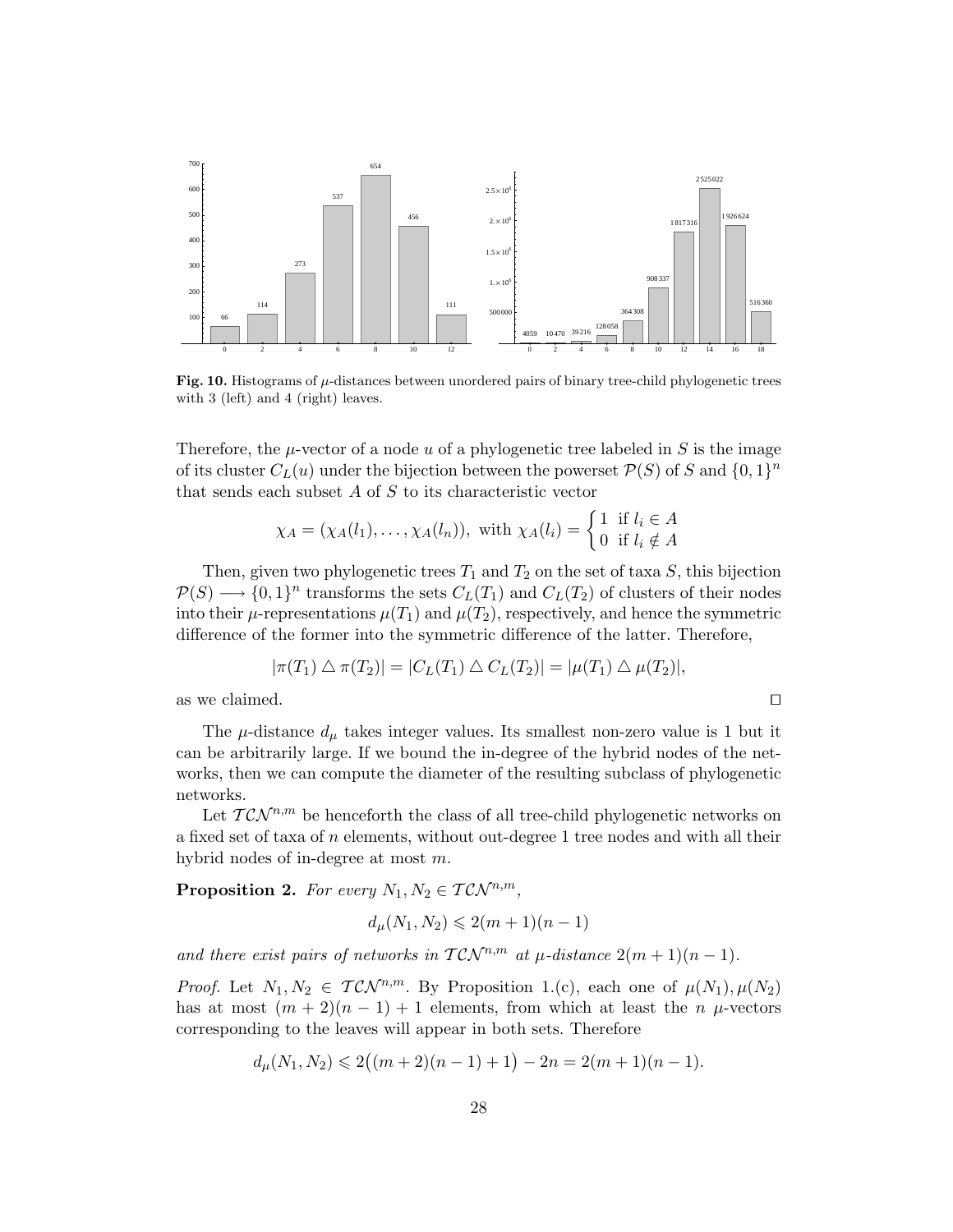To find a pair of networks in  $T \mathcal{CN}^{n,m}$  at distance  $2(m+1)(n-1)$ , let N be the tree-child phylogenetic network with n leaves and  $n-1$  hybrid nodes of in-degree m described in Example 1. A simple argument by induction shows that

$$
\mu(h_n) = (0, \dots, 0, 0, 0, 0, 1)
$$
  
\n
$$
\mu(v_{n-1,k}) = (0, \dots, 0, 0, 0, 1, k)
$$
 for every  $k = 1, \dots, m$   
\n
$$
\mu(h_{n-1}) = (0, \dots, 0, 0, 0, 1, m)
$$
  
\n
$$
\mu(v_{n-2,k}) = (0, \dots, 0, 0, 1, k, km)
$$
 for every  $k = 1, \dots, m$   
\n
$$
\mu(h_{n-2}) = (0, \dots, 0, 0, 1, m, m^2)
$$
  
\n
$$
\mu(v_{n-3,k}) = (0, \dots, 0, 1, k, km, km^2)
$$
 for every  $k = 1, \dots, m$   
\n...

and, in general,

$$
\mu(h_{n-j}) = \overbrace{(0, \ldots, 0, 1, m, m^2, \ldots, m^j)}^{n-j-1}
$$
 for every  $j = 0, \ldots, n-2$   

$$
\mu(v_{n-j,k}) = \overbrace{(0, \ldots, 0, 1, k, km, \ldots, km^j)}^{n-j-2}
$$
 for every  $k = 1, \ldots, m, j = 1, \ldots, n-1$ 

Therefore,  $\mu(N)$  contains, beside the  $\mu$ -vectors  $\delta_i^{(n)}$  $i^{(n)}$  of leaves, all vectors of the form

$$
\underbrace{(0,\ldots,0,1,k,km,\ldots,km^j)}_{m \text{ times } k \text{ times } m \text{ times } k \text{ times } 1,\ldots,m-1, \ j=1,\ldots,n-1
$$

with multiplicity 1, and all vectors of the form

$$
(\overbrace{0,\ldots,0}^{n-j-1},1,m,m^2,\ldots,m^j), \qquad j=1,\ldots,n-2
$$

with multiplicity 2.

Now let N' be the tree-child phylogenetic network in  $T \mathcal{CN}^{n,m}$  obtained by performing the same construction starting with the binary phylogenetic tree described by the Newick string

$$
(n, (n-1, (n-2, \ldots, (2,1) \ldots))).
$$

The same argument shows that  $\mu(N')$  contains, again beside the  $\mu$ -vectors  $\delta_i^{(n)}$  $i^{(n)}$  of leaves, all vectors of the form

$$
(km^j, \ldots, km, k, 1, \underbrace{n-j-2}_{0, \ldots, 0}), \qquad k = 1, \ldots, m-1, \ j = 1, \ldots, n-1
$$

with multiplicity 1, and all vectors of the form

(m<sup>j</sup> , . . . , m<sup>2</sup> , m, 1, n−j−1 z }| { 0, . . . , 0), j = 1, . . . , n − 2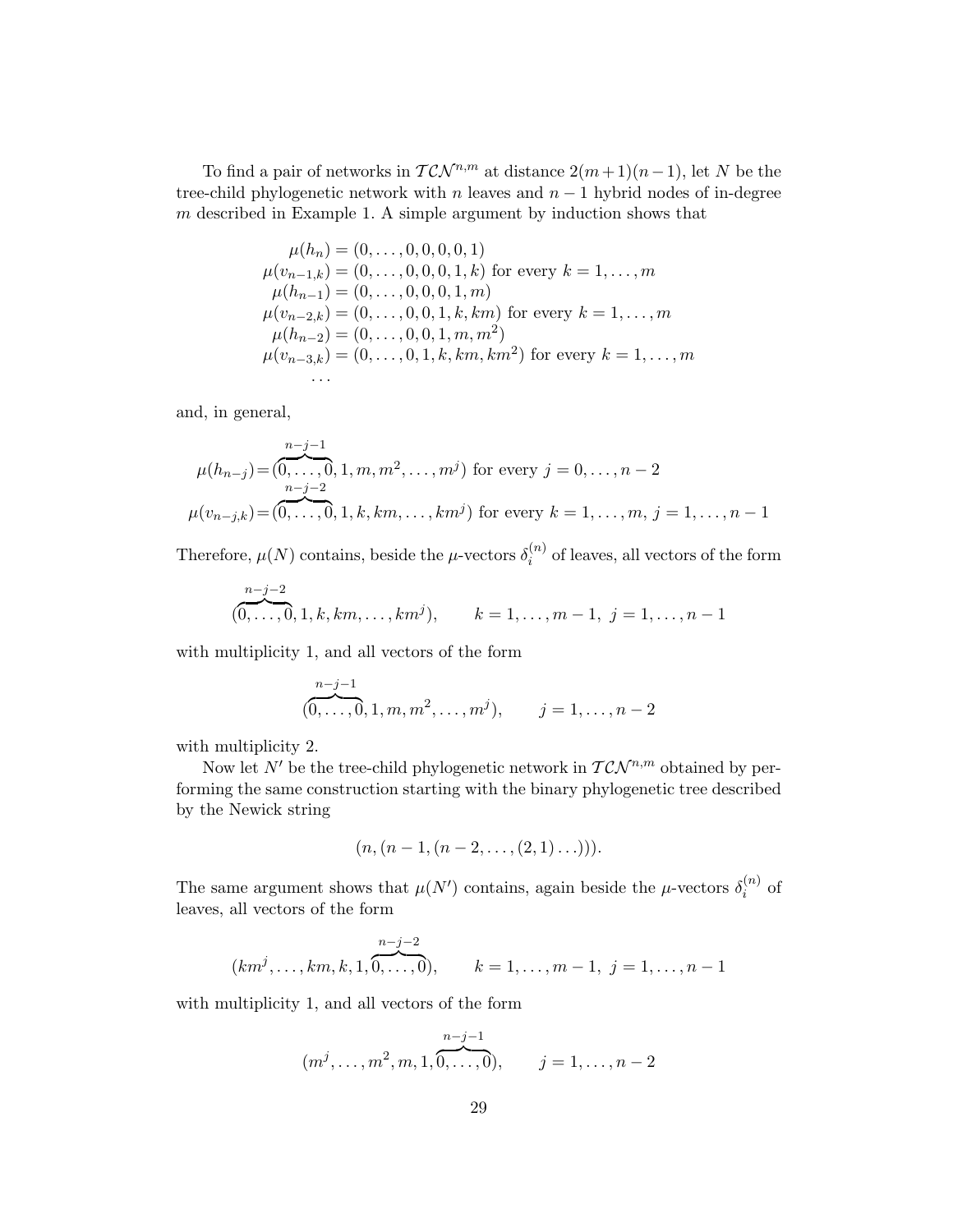with multiplicity 2.

Then,  $\mu(N)$  and  $\mu(N')$  have no  $\mu$ -vector of internal node in common, and since each one has  $(m+1)(n-1)$  internal nodes, this implies that  $d_{\mu}(N, N') =$  $2(m+1)(n-1).$ 

This result allows us to normalize the  $\mu$ -distance on  $T \mathcal{CN}^{n,m}$ .

Corollary 2. The mapping

$$
d'_{\mu}: T\mathcal{CN}^{n,m} \times T\mathcal{CN}^{n,m} \to \mathbb{R}
$$
  

$$
(N_1, N_2) \longrightarrow \frac{1}{2(m+1)(n-1)} d_{\mu}(N_1, N_2)
$$

is a distance  $TCN^{n,m}$  that takes values in the unit interval [0, 1].

## 6 The alignment of tree-child phylogenetic networks

Let  $N_1 = (V_1, E_1)$  and  $N_2 = (V_2, E_2)$  be two tree-child phylogenetic networks labeled in the same set  $S = \{l_1, \ldots, l_n\}$ . For simplicity, we assume that they don't have out-degree 1 tree nodes, and therefore, if two nodes in one of these networks have the same  $\mu$ -vector, then they must be a hybrid node and its only child.

For every  $v_1 \in V_1$  and  $v_2 \in V_2$ , let

$$
H(v_1, v_2) = \sum_{i=1}^{n} |m_i(v_1) - m_i(v_2)|
$$
  

$$
\chi(v_1, v_2) = \begin{cases} 0 & \text{if } v_1, v_2 \text{ are of the same type (both tree nodes or both hybrid)} \\ 1 & \text{if } v_1, v_2 \text{ are of different type} \end{cases}
$$

Notice that  $H(v_1, v_2)$  is the Manhattan, or  $L_1$ , distance between  $\mu(v_1)$  and  $\mu(v_2)$ . The advantage of this distance over the Euclidean distance is that it takes integer values on  $\mathbb{N}^n$ .

Define finally the *weight* of the pair  $(v_1, v_2)$  as

$$
w(v_1, v_2) = H(v_1, v_2) + \frac{\chi(v_1, v_2)}{2n}.
$$

To fix ideas, assume that  $|V_1| \leq |V_2|$ . Then, given a *matching between*  $N_1$  and  $N_2$ , that is, an injective mapping  $M: V_1 \to V_2$  that preserves leaves and their labels, its total weight is defined as

$$
w(M) = \sum_{v \in V_1} w(v, M(v)).
$$

An *optimal alignment* between  $N_1$  and  $N_2$  is a matching with the smallest total weight. Such an optimal alignment can be computed in time  $O((|V_1|+|V_2|)^3)$  using the Hungarian algorithm [17, 24].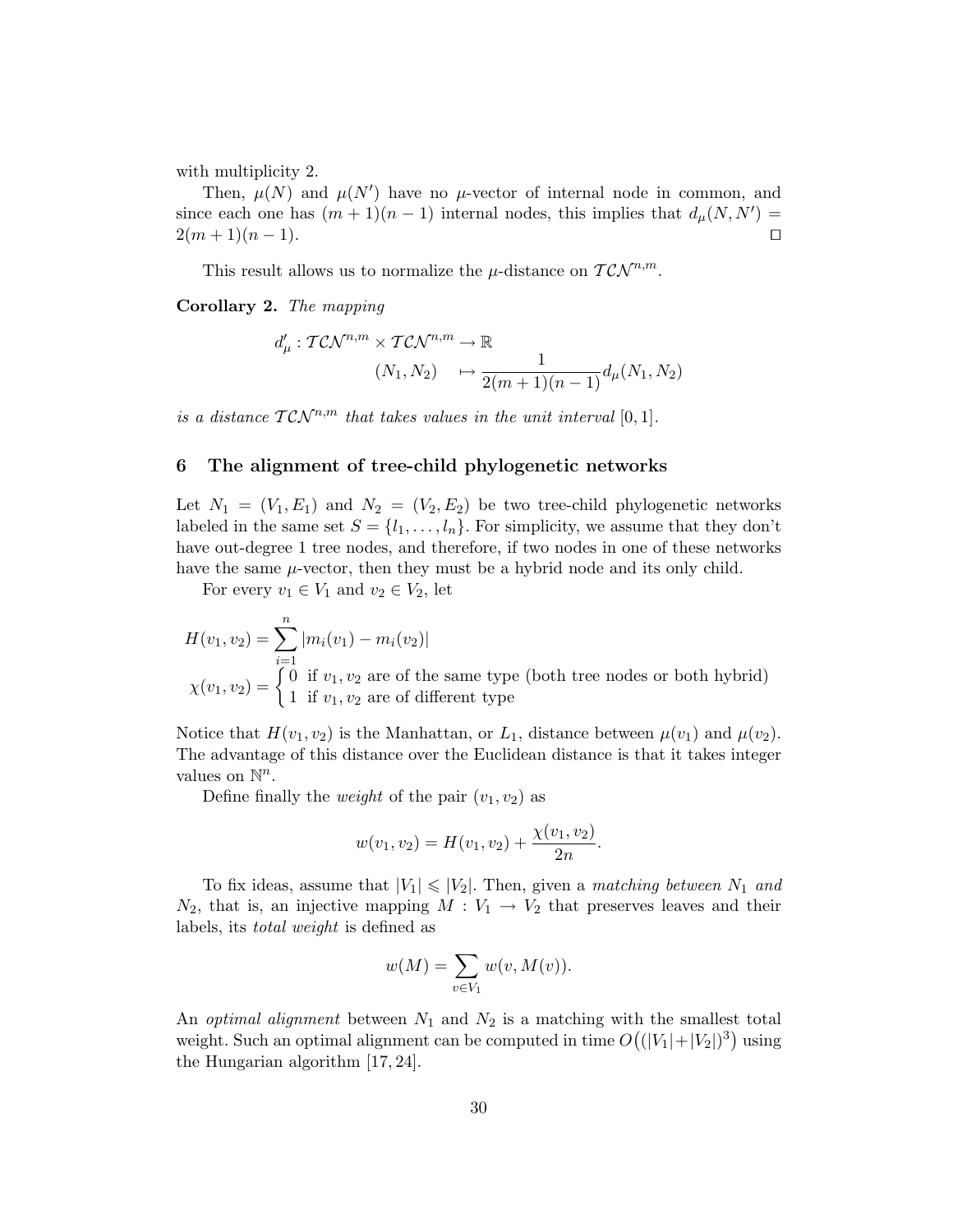**Proposition 3.** A matching M between  $N_1$  and  $N_2$  is an optimal alignment if, and only if, it minimizes the sum

$$
\sum_{v \in V_1 \setminus V_L} H(v, M(v))
$$

and, among those matchings minimizing this sum, it maximizes the number of nodes that are sent to nodes of the same type.

*Proof.* Let  $M: V_1 \to V_2$  be any matching. Then

$$
w(M) = \sum_{v \in V_1} w(v, M(v)) = \sum_{v \in V_1} H(v, M(v)) + \frac{1}{2n} \sum_{v \in V_1} \chi(v, M(v)).
$$

The first addend is a positive integer, while the second addend is strictly smaller than 1, because by Proposition 1.(a) both  $N_1$  and  $N_2$  have at most  $n-1$  hybrid nodes, and therefore  $\sum_{v \in V_1} \chi(v, M(v)) \leq 2(n-1)$ . Therefore,  $\sum_{v \in V_1} H(v, M(v))$ is the integer part of  $w(M)$ . This implies that  $w(M) \leq w(M')$  if, and only if,

$$
\sum_{v \in V_1} H(v, M(v)) \leq \sum_{v \in V_1} H(v, M'(v))
$$

and, if the latter are equal, also

$$
\frac{1}{2n} \sum_{v \in V_1} \chi(v, M(v)) \leq \frac{1}{2n} \sum_{v \in V_1} \chi(v, M'(v)),
$$

from where the statement clearly follows.  $\Box$ 

Remark 5. If we restrict this alignment method to phylogenetic trees, the weight of a pair of nodes  $(v_1, v_2)$  is simply  $|C_L(v_1) \triangle C_L(v_2)|$ . This can be seen as an unnormalized version of the score used in *TreeJuxtaposer* [25].

Remark 6. Let  $N = (V, E)$  and  $N' = (V', E')$  be two tree-child phylogenetic networks without out-degree 1 tree nodes. If they are isomorphic, the isomorphism between them is an optimal alignment of total weight 0. The converse implication is clearly false in general: a matching of total weight 0 need not be an isomorphism. Consider for instance the optimal alignment between the phylogenetic trees described by the Newick strings  $(1, 2, 3)$  and  $(1, (2, 3))$ .

But if there exists an alignment  $M$  (obviously optimal) between  $N$  and  $N'$  of total weight 0 and if  $|V| = |V'|$ , then M is a bijection between V and V' that preserves the  $\mu$ -vectors, because

$$
\sum_{v \in V} |\mu(v) - \mu(M(v))| \leq w(M) = 0 \Rightarrow \mu(v) = \mu(M(v))
$$
 for every  $v \in V$ ,

and therefore  $\mu(N) = \mu(N')$ , which implies, by Theorem 1,  $N \cong N'$ .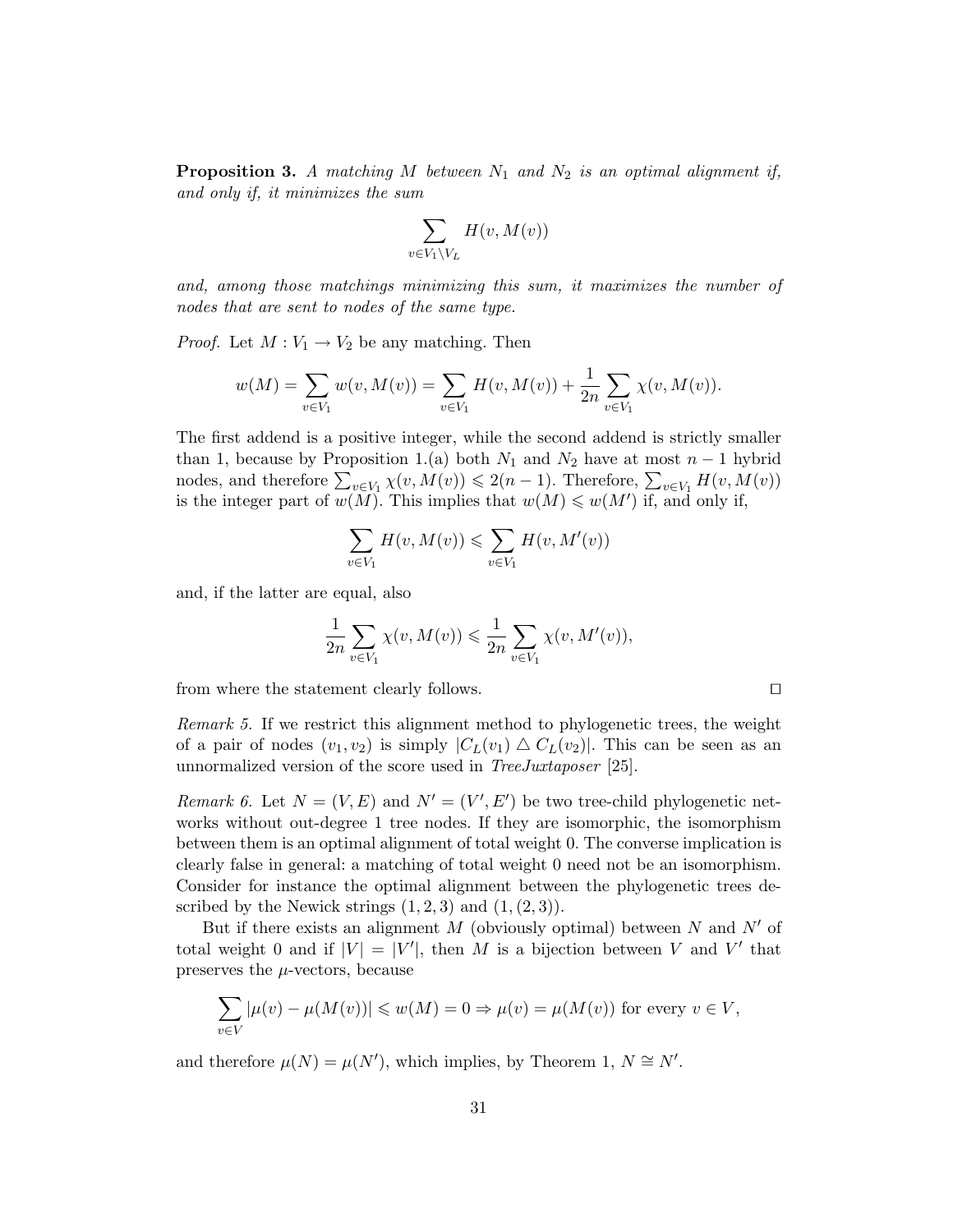Given two S-DAGs  $N_1 = (V_1, E_1)$  and  $N_2 = (V_2, E_2)$  together with their  $\mu$ -representations  $\mu(N_1)$  and  $\mu(N_2)$ , the simple Algorithm 4 computes the total weight  $w(M)$  of an optimal alignment M between  $N_1$  and  $N_2$  in  $O((|V_1|+|V_2|)^3)$ time.

**Algorithm 4.** Given the  $\mu$ -representations  $\mu(N_1)$  and  $\mu(N_2)$  of two S-DAGs  $N_1$  =  $(V_1, E_1)$  and  $N_2 = (V_2, E_2)$ , compute the total weight of an optimal alignment between  $N_1$  and  $N_2$ .

# begin

let  $G = ((V_1 \setminus (V_1)_L) \sqcup V_2 \setminus (V_2)_L, E)$  be a complete bipartite graph with  $|V_1| + |V_2| - 2n$  vertices for each  $x_1 \in V_1 \setminus (V_1)_L$  and  $x_2 \in V_2 \setminus (V_2)_L$  do set  $weight[x_1, x_2] = abs(\mu(x_1) - \mu(x_2))$ 

if  $x_1$  and  $x_2$  are not both tree nodes or both hybrid then add  $1/2n$  to weight $[x_1, x_2]$ 

let  $M: V_1 \setminus (V_1)_L \to V_2 \setminus (V_2)_L$  be a minimum-weight bipartite matching of G extend M by sending each  $v \in (V_1)_L$  to the leaf of  $N_2$  with the same label return M  $\mathbf{return} \, \sum_{i=1}^{|V_1|} weight[v_1, M(v_1)]$ 

# end

Example 9. Consider the tree T and the galled tree N depicted in Fig. 3. The total weight of the matching between  $T$  and  $N$  that sends the root of  $T$  to the root of N and the node  $u$  of T to the tree node  $a$  of N is

 $w(r, r) + w(u, a) + w(1, 1) + w(2, 2) + w(3, 3) = 0 + 1 + 0 + 0 + 0 = 1$ 

and hence, since  $\mu(T) \nsubseteq \mu(N)$ , it is an optimal alignment: see Fig. 11.



Fig. 11. An optimal alignment between the tree and the galled tree in Fig. 3.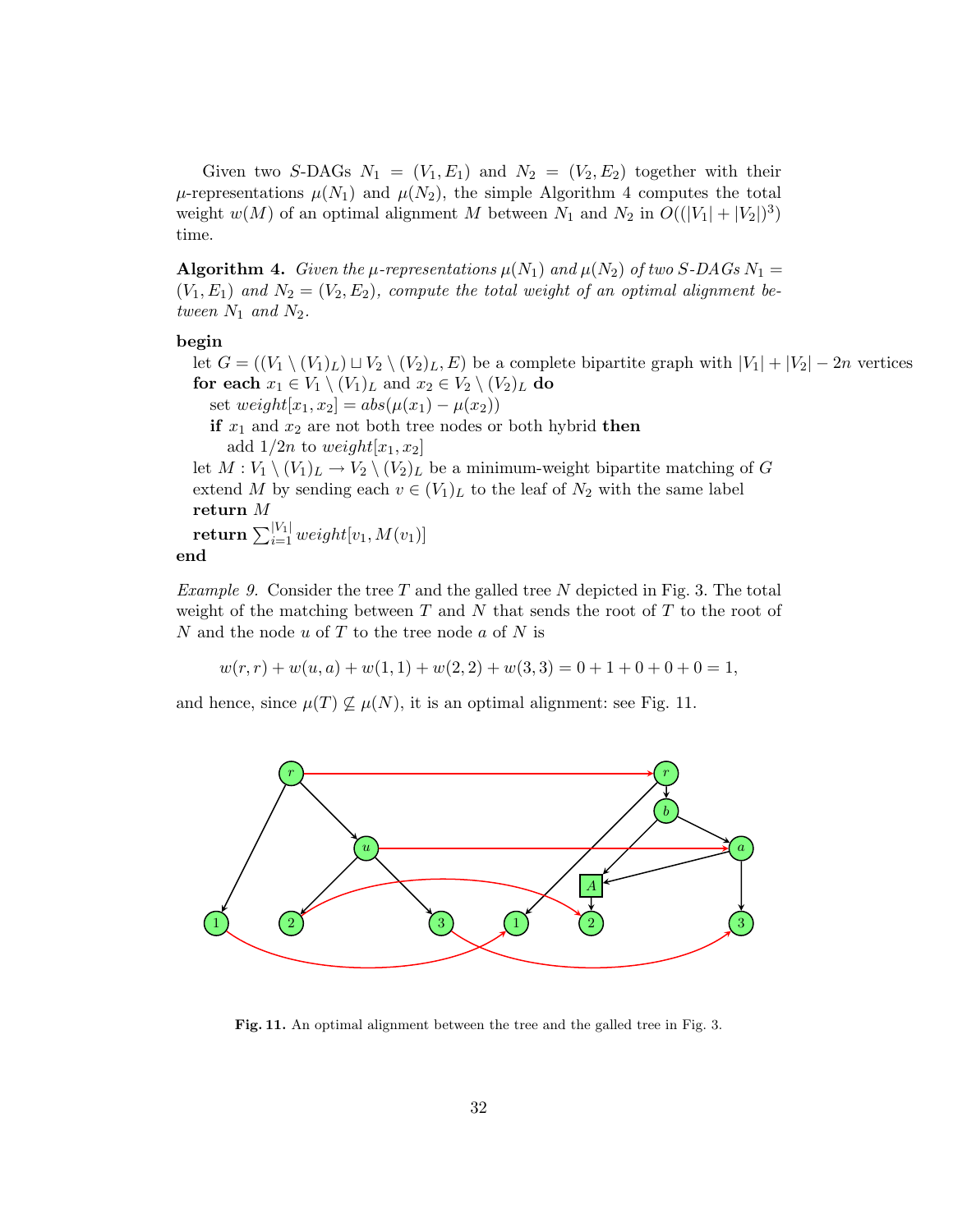Example 10. Consider the tree-child phylogenetic networks  $N$  and  $N'$  labeled in  $\{1, \ldots, 5\}$  given in Fig. 12. The  $\mu$ -vectors of their internal nodes are given in Table 4. Table 5 gives the values of  $w(x, y)$  for every internal node x of N and every internal node  $y$  of  $N'$ . From this table, the optimal alignment marked in red in the table and depicted in Fig. 13 (where, to simplify the picture, the arrows joining each leaf of N to the homonymous leaf in  $N'$  are omitted) is deduced: its total weight is 8. It is the only optimal alignment between these networks.



Fig. 12. The networks  $N$  (left) and  $N'$  (right) used in Example 10.

| $ node $ $\mu$ -vector $ node $ $\mu$ -vector $ node $ $\mu$ -vector $ node $ $\mu$ -vector                                                                                          |  |  |  |
|--------------------------------------------------------------------------------------------------------------------------------------------------------------------------------------|--|--|--|
|                                                                                                                                                                                      |  |  |  |
| $\begin{array}{ c c c c c c c c } \hline \begin{array}{ c c c c c c } \hline c & (1,1,0,0,0) & d & (0,0,1,1,0) & e & (0,0,0,1,1) & B & (0,0,0,1,0) \ \hline \end{array} \end{array}$ |  |  |  |
| $\begin{array}{ c c c c c c c c } \hline r' & (1,2,1,2,1) \end{array}$    $u & (1,1,0,0,0)$    $v & (0,1,1,2,1)$    $x & (0,1,1,1,0)$                                                |  |  |  |
| $\begin{array}{c  c} y & (0,0,1,1,0) & z & (0,0,0,1,1) & X & (0,1,0,0,0) & Y & (0,0,0,1,0) \end{array}$                                                                              |  |  |  |

Table 4.  $\mu$ -vectors of the internal nodes of the networks depicted in Fig. 12.

A web tool that computes an optimal alignment of two tree-child phylogenetic networks with the same leaves and without out-degree 1 tree nodes is available at the Supplementary Material web page.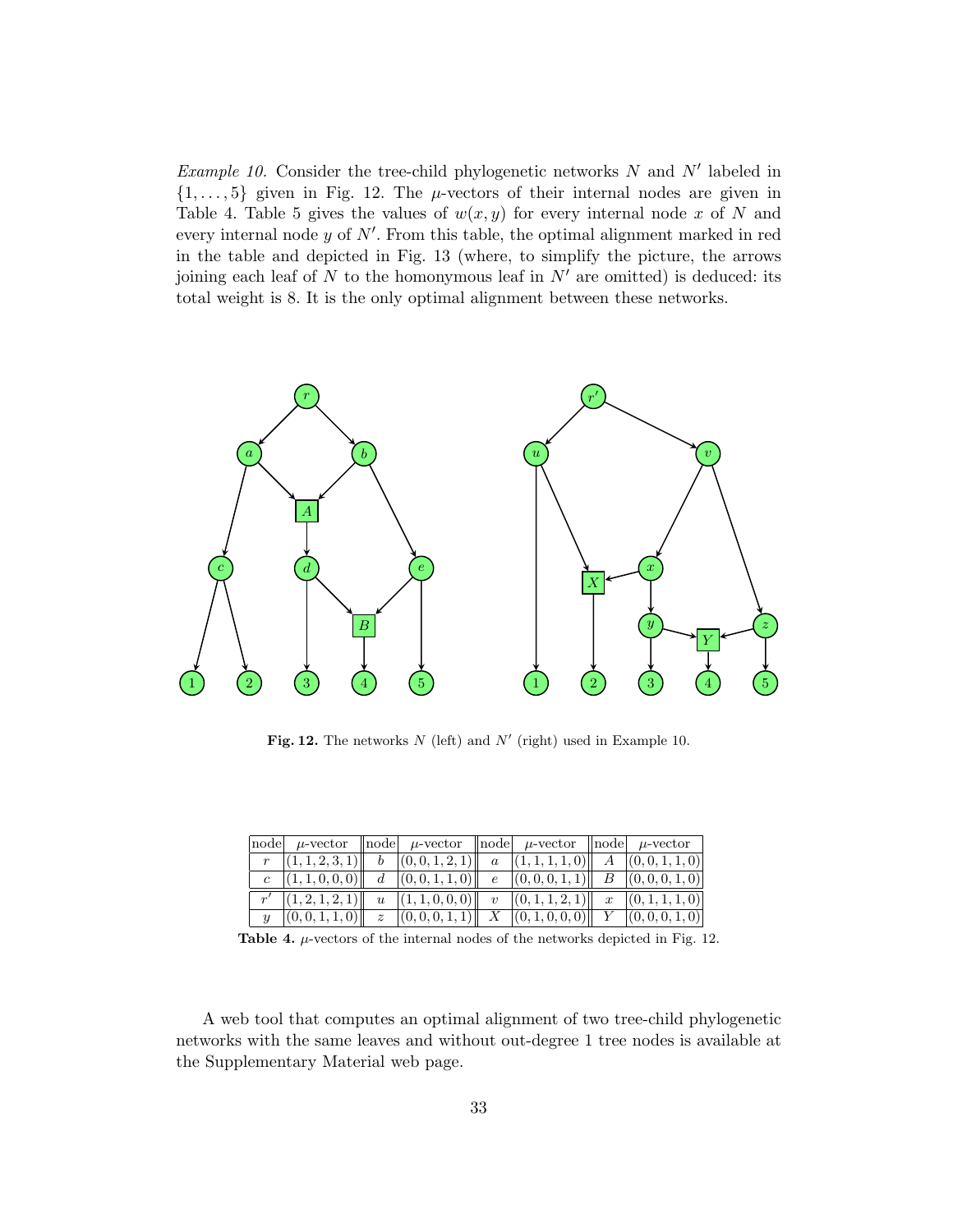| m                |          | $\boldsymbol{\mathit{u}}$ | $\boldsymbol{v}$ | $\boldsymbol{x}$ | $\boldsymbol{y}$ | $\boldsymbol{z}$ |                |         |
|------------------|----------|---------------------------|------------------|------------------|------------------|------------------|----------------|---------|
| $\boldsymbol{r}$ | 3        | 6                         | 3                | 5                | 6                | 6                |                |         |
| $\boldsymbol{b}$ | 3        | 6                         | 1                | 3                | $\overline{2}$   | $\overline{2}$   | 5.1            | $3.1\,$ |
| $\boldsymbol{a}$ | 3        | $\overline{2}$            | 3                |                  | $\overline{2}$   | 4                | 3.1            | 3.1     |
| А                | $^{5.1}$ | 4.1                       | 3.1              |                  |                  | 2.1              | 3              |         |
| $\boldsymbol{c}$ | 5        | 0                         | 5                | 3                | 4                | 4                |                | 3.1     |
| $\boldsymbol{d}$ | 5        | 4                         | 3                | 1                | 0                | $\overline{2}$   | 3.1            |         |
| $\epsilon$       | 5        | 4                         | 3                | 3                | $\overline{2}$   | 0                | 3.1            |         |
| $\overline{B}$   |          | $_{\rm 3.1}$              | 4.1              | 2.1              |                  |                  | $\overline{2}$ | 0       |

Table 5. Weights of the pairs of internal nodes of the networks depicted in Fig. 12.

# 7 Conclusion

In this paper we have presented two methods for comparing pairs of tree-child phylogenetic networks: a metric and an alignment algorithm. While the former quantifies the similarity between two networks in a way that allows to soundly establish whether a network is more similar to a second one than to a third one, the latter allows the interactive visualization of the differences between two networks. They are respectively the first true distance and the first alignment method defined on a meaningful class of phylogenetic networks strictly extending the class of phylogenetic trees. Since the class of tree-child phylogenetic networks includes the galled trees, this distance and this alignment can be used to compare the latter.

Tree-child phylogenetic networks have been recently proposed by S. J. Wilson as the class of networks where to look for meaningful phylogenies, but for the moment no reconstruction algorithm for tree-child phylogenetic networks has been developed. So, it remains an interesting open question to characterize the sets of sequences whose evolution can be explained by means of a tree-child network and to provide an algorithm to reconstruct this network, as well as to characterize the computational complexity of these problems.

On the other hand, several reconstruction methods for time-consistent treesibling phylogenetic networks have been proposed by Nakhleh and collaborators. Since no true distance for these networks is known so far, it is an interesting open question whether our distance and alignment method can be extended to these networks or not.

## Acknowledgment

The research described in this paper has been partially supported by the Spanish CICYT project TIN 2004-07925-C03-01 GRAMMARS, by Spanish DGI projects MTM2006-07773 COMGRIO and MTM2006-15038-C02-01, and by EU project INTAS IT 04-77-7178.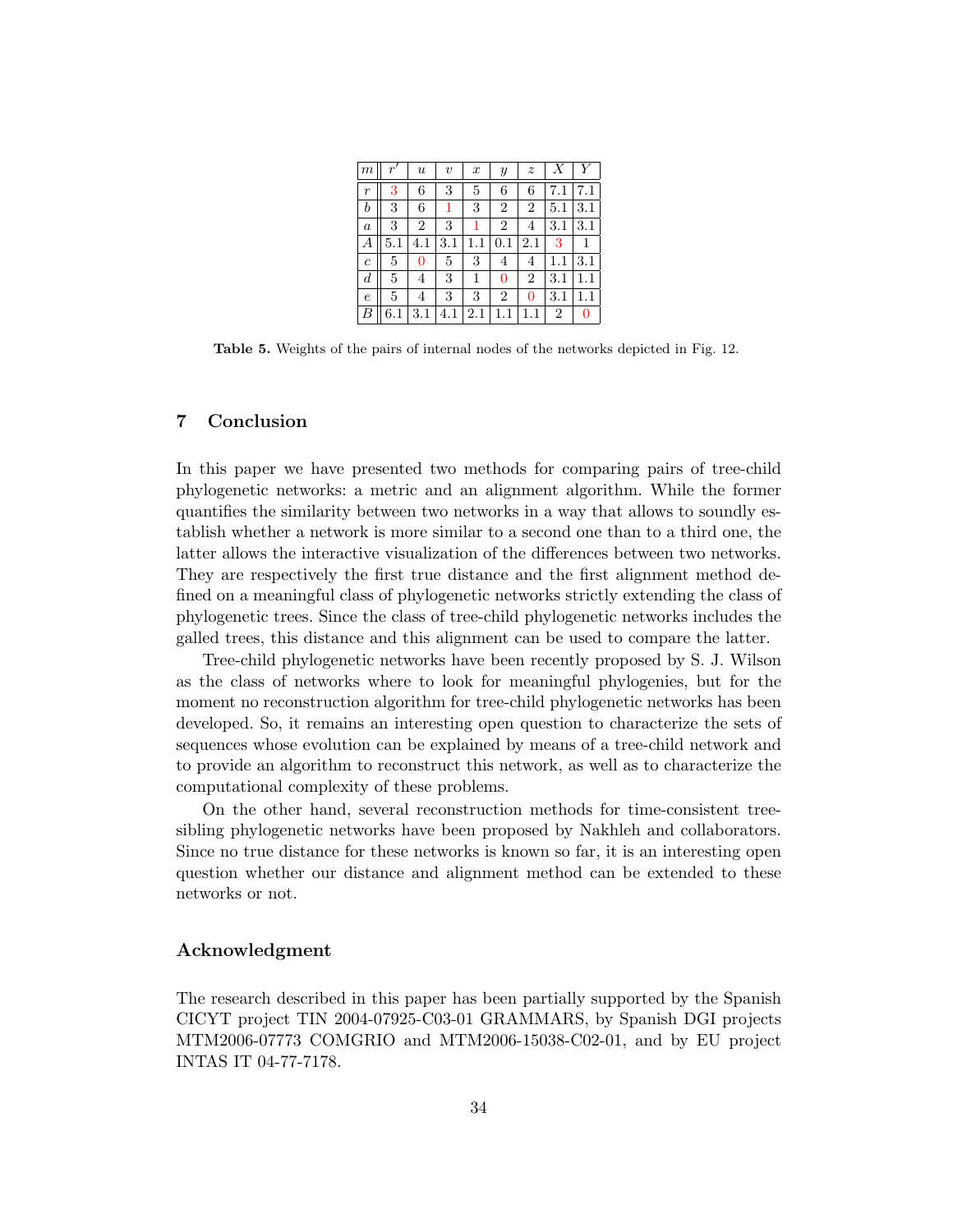

Fig. 13. An optimal alignment between the networks in Fig. 12.

# Supplementary Material

The Supplementary Material referenced in the paper is available at the url http://bioinfo.uib.es/~recerca/phylonetworks/mudistance.

# References

- 1. B. L. Allen, M. A. Steel, Subtree transfer operations and their induced metrics on evolutionary trees, Ann. Combin. 5 (2001) 1–13.
- 2. V. Bafna, V. Bansal, The number of recombination events in a sample history: Conflict graph and lower bounds, IEEE T. Comput. Biol. 1 (2) (2004) 78–90.
- 3. H.-J. Bandelt, Phylogenetic networks, Verh. Naturwiss. Ver. Hambg. 34 (1994) 51–71.
- 4. M. Baroni, C. Semple, M. Steel, A framework for representing reticulate evolution, Ann. Combin. 8 (2004) 391–408.
- 5. M. Baroni, C. Semple, M. Steel, Hybrids in real time, Syst. Biol. 55 (2006) 46–56.
- 6. J. Bluis, D.-G. Shin, Nodal distance algorithm: Calculating a phylogenetic tree comparison metric, in: Proc. 3rd IEEE Symp. BioInformatics and BioEngineering, 2003.
- 7. G. Cardona, F. Rosselló, G. Valiente, Tripartitions do not always discriminate phylogenetic networks, http://arxiv.org/abs/0707.2376 (2007).
- 8. B. DasGupta, X. He, T. Jiang, M. Li, J. Tromp, L. Wang, L. Zhang, Computing distances between evolutionary trees, in: D.-Z. Du, P. Pardalos (eds.), Handbook of Combinatorial Optimization, Kluwer Academic Publishers, 1998, pp. 35–76.
- 9. G. Estabrook, F. McMorris, C. Meacham, Comparison of undirected phylogenetic trees based on subtrees of four evolutionary units, Syst. Zool. 34 (2) (1985) 193–200.
- 10. D. Gusfield, S. Eddhu, C. Langley, The fine structure of galls in phylogenetic networks, INFORMS J. Comput, 16 (4) (2004) 459–469.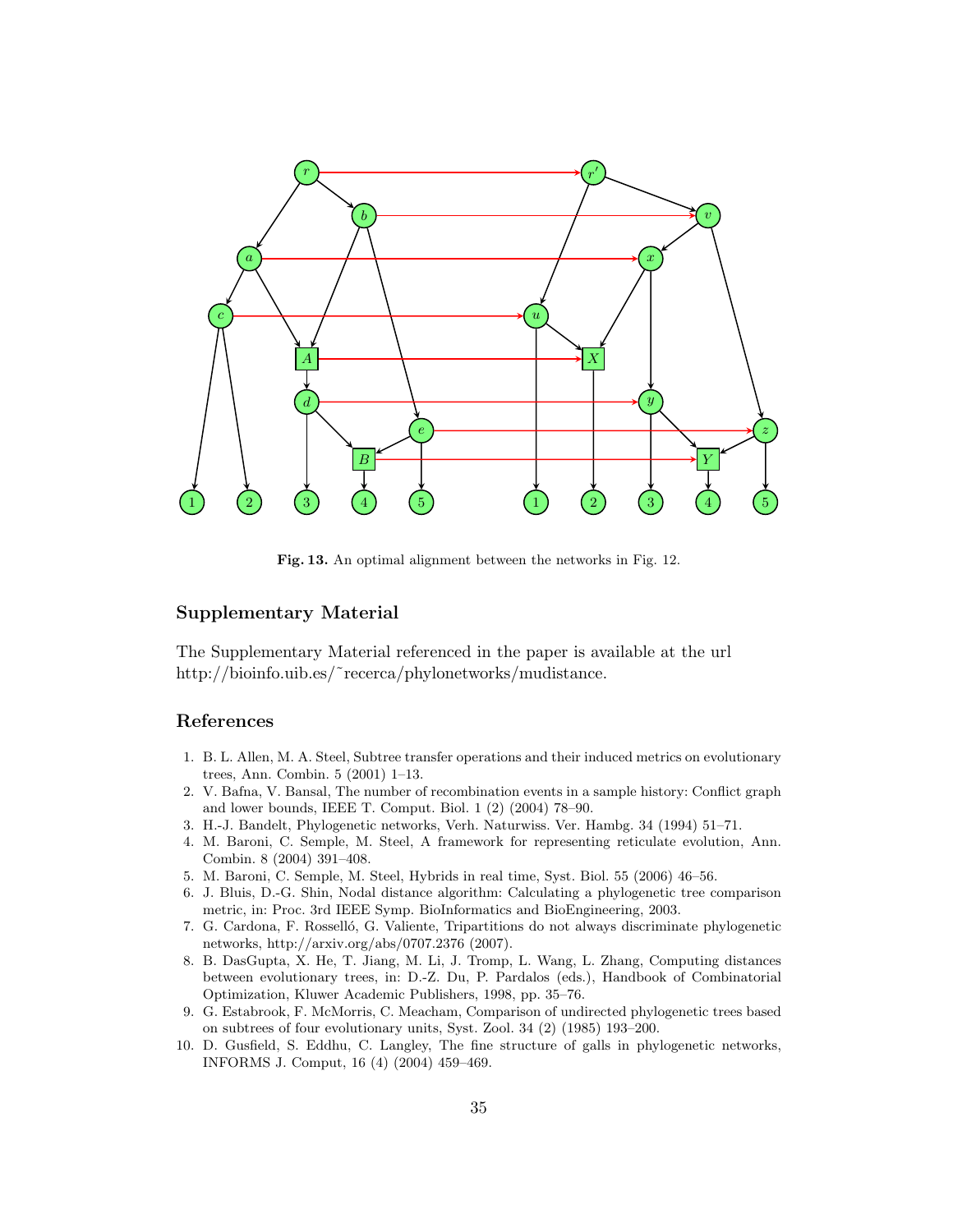- 11. D. Gusfield, S. Eddhu, C. Langley, Optimal, efficient reconstruction of phylogenetic networks with constrained recombination, J. Bioinformatics Comput. Biol. 2 (1) (2004) 173–213.
- 12. D. H. Huson, Gcb 2006 tutorial: Introduction to phylogenetic networks, tutorial presented at the German Conference on Bioinformatics GCB'06, available online at http://wwwab.informatik.uni-tuebingen.de/research/phylonets/GCB2006.pdf (2006).
- 13. D. H. Huson, Split networks and reticulate networks, in: O. Gascuel, M. A. Steel (eds.), Reconstructing Evolution: New Mathematical and Computational Advances, Oxford University Press, 2007, p. in press.
- 14. D. H. Huson, D. Bryant, Application of Phylogenetic Networks in Evolutionary Studies, Mol. Biol. Evol. 23 (2) (2006) 254–267.
- 15. G. Jin, L. Nakhleh, S. Snir, T. Tuller, Maximum likelihood of phylogenetic networks, Bioinformatics 22 (21) (2006) 2604–2611.
- 16. G. Jin, L. Nakhleh, S. Snir, T. Tuller, Efficient parsimony-based methods for phylogenetic network reconstruction, Bioinformatics 23 (2) (2007) 123–128.
- 17. H. W. Kuhn, The hungarian method for the assignment problem, Naval Research Logistic Quarterly 2 (1955) 83–97.
- 18. C. R. Linder, B. M. E. Moret, L. Nakhleh, A. Padolina, J. Sun, A. Tholse, R. Timme, T. Warnow, An error metric for phylogenetic networks, Tech. Rep. TR03-26, University of New Mexico (2003).
- 19. C. R. Linder, B. M. E. Moret, L. Nakhleh, T. Warnow, Network (reticulate) evolution: Biology, models, and algorithms, tutorial presented at The Ninth Pacific Symposium on Biocomputing, available online at http://www.cs.rice.edu/˜nakhleh/Papers/psb04.pdf (2003).
- 20. W. P. Maddison, Gene trees in species trees, Syst. Biol. 46 (3) (1997) 523–536.
- 21. B. M. E. Moret, Computational challenges from the tree of life, in: C. Demetrescu, R. Sedgewick, R. Tamassia (eds.), Proc. 7th Workshop on Algorithm Engineering and Experiments and the 2nd Workshop on Analytic Algorithmics and Combinatorics, ALENEX /ANALCO 2005, SIAM, 2005.
- 22. B. M. E. Moret, L. Nakhleh, T. Warnow, An error metric for phylogenetic networks, Tech. Rep. TR02-09, University of New Mexico (september 2002).
- 23. B. M. E. Moret, L. Nakhleh, T. Warnow, C. R. Linder, A. Tholse, A. Padolina, J. Sun, R. Timme, Phylogenetic networks: Modeling, reconstructibility, and accuracy, IEEE T. Comput. Biol. 1 (1) (2004) 13–23.
- 24. J. Munkres, Algorithms for the assignment and transportation problems, J. SIAM 5 (1957) 32–38.
- 25. T. Munzner, F. Guimbretière, S. Tasiran, L. Zhang, Y. Zhou, Treejuxtaposer: scalable tree comparison using focus+context with guaranteed visibility., ACM T. Graphics 22 (3) (2003) 453–462.
- 26. S. R. Myers, R. C. Griffiths, Bounds on the minimum number of recombination events in a sample history, Genetics 163 (1) (2003) 375–394.
- 27. L. Nakhleh, Phylogenetic networks, Ph.D. thesis, University of Texas at Austin, available online at http://bioinfo.cs.rice.edu/Papers/dissertation.pdf (2004).
- 28. L. Nakhleh, A. Clement, T. Warnow, C. R. Linder, B. M. E. Moret, Quality measures for phylogenetic networks, Tech. Rep. TR04-06, University of New Mexico (january 2004).
- 29. L. Nakhleh, J. Sun, T. Warnow, C. R. Linder, B. M. E. Moret, A. Tholse, Towards the development of computational tools for evaluating phylogenetic network reconstruction methods, in: Proc. 8th Pacific Symp. Biocomputing, 2003.
- 30. L. Nakhleh, J. Sun, T. Warnow, C. R. Linder, B. M. E. Moret, A. Tholse, Towards the development of computational tools for evaluating phylogenetic network reconstruction methods, in: Proc. 8th Pacific Symp. Biocomputing, 2003.
- 31. L. Nakhleh, T. Warnow, C. R. Linder, K. S. John, Reconstructing reticulate evolution in species: Theory and practice, J. Comput. Biol. 12 (6) (2005) 796–811.
- 32. T. M. Nye, P. Lio, W. R. Gilks, A novel algorithm and web-based tool for comparing two alternative phylogenetic trees, Bioinformatics 22 (1) (2006) 117–119.